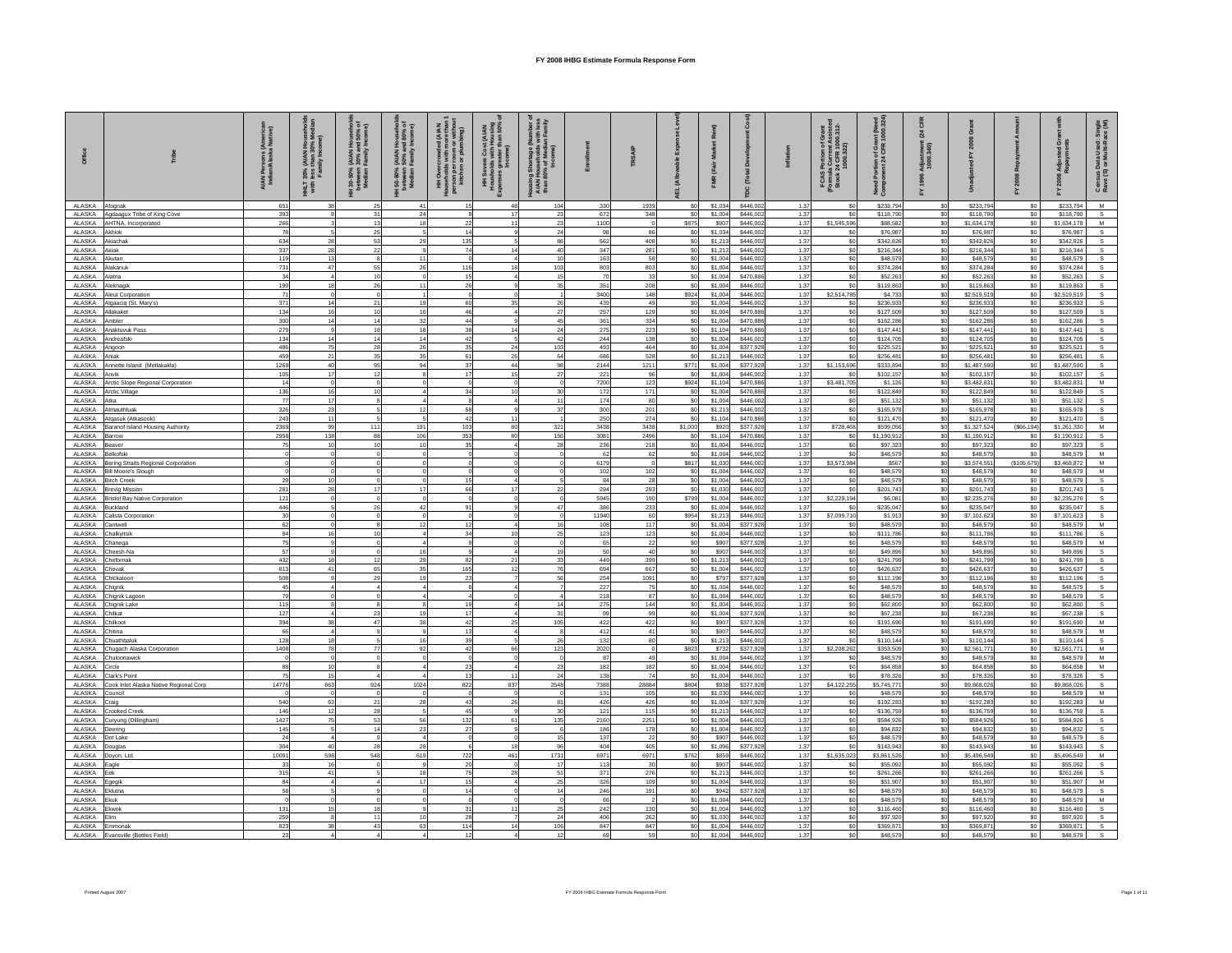|                   | ribe                                              | \IAN Persons (America<br>Indian/Alaska Native) | T 30% (AIAN<br>hess than 3<br>Family Inc<br>THE<br>With | H 30-50% (AIAN Household<br>between 30% and 50% of<br>Median Family Income) | H 50-80% (AIAN Household<br>between 50% and 80% of<br>Median Family Income) | r room or wn<br>1 or plumbing<br>HH Overcrowd<br>Households with<br>person per room<br>kitchen or plu | HH Severe Cost (AIAN<br>Housholds with Housing<br>Expenses greater than 50%<br>Income) | Housing Shortage (N<br>AIAN Households 1<br>than 80% of Media<br>Income) |              | <b>TRSAIP</b> |                         |                    | δř<br>[Total           | $\frac{5}{2}$ | FCAS Portion of Grant<br>(Formula Current Assisted<br>Stock 24 CFR 1000.312- | Portion of Grant (Need<br>phent 24 CFR 1000.324<br>Need<br>Comp | $\boldsymbol{z}$<br>ineri<br>মৃত্যু<br>Adjust<br>1000. |                         |                        | ō<br>Adju<br>Repa        | Census Data Used: Single<br>Rave (S) or Multi-Race (M) |
|-------------------|---------------------------------------------------|------------------------------------------------|---------------------------------------------------------|-----------------------------------------------------------------------------|-----------------------------------------------------------------------------|-------------------------------------------------------------------------------------------------------|----------------------------------------------------------------------------------------|--------------------------------------------------------------------------|--------------|---------------|-------------------------|--------------------|------------------------|---------------|------------------------------------------------------------------------------|-----------------------------------------------------------------|--------------------------------------------------------|-------------------------|------------------------|--------------------------|--------------------------------------------------------|
| ALASKA            | Evak                                              | 462                                            |                                                         |                                                                             | 29                                                                          | 19                                                                                                    | 19                                                                                     | 84                                                                       | 368          | 461           | S <sub>0</sub>          | \$907              | \$377,928              | 1.37          | \$0                                                                          | \$132,727                                                       | \$0                                                    | \$132,727               | S <sub>0</sub>         | \$132,727                | M                                                      |
| ALASKA            | alse Pass                                         | 42                                             |                                                         |                                                                             |                                                                             | 13                                                                                                    |                                                                                        |                                                                          | 96           | 102           | \$0                     | \$1,004            | \$446,002              | 1.37          | \$0                                                                          | \$48,579                                                        | \$0                                                    | \$48,579                | \$0                    | \$48,579                 |                                                        |
| ALASKA<br>ALASKA  | Fort Yukon<br>Gakona                              | 531<br>19                                      | 50                                                      |                                                                             | 71<br>13                                                                    | 164                                                                                                   | 23                                                                                     | 155                                                                      | 581<br>85    | 512<br>91     | \$0<br>S <sub>0</sub>   | \$1,004<br>\$907   | \$446,002<br>\$377,928 | 1.37<br>1.37  | \$0<br>\$0                                                                   | \$483.769<br>\$48,579                                           | \$0<br>\$0                                             | \$483.76<br>\$48,579    | \$0<br>\$0             | \$483,769<br>\$48,579    | s<br>M                                                 |
| ALASKA            | Galena                                            | 444                                            | 23                                                      |                                                                             | 15                                                                          | 75                                                                                                    |                                                                                        | 42                                                                       | 652          | 428           | \$0                     | \$1,004            | \$446,002              | 1.37          | \$0                                                                          | \$185,815                                                       | \$0                                                    | \$185,815               | \$0                    | \$185,815                |                                                        |
| ALASKA            | <b>Gambell</b>                                    | 699                                            | 30                                                      |                                                                             | 54                                                                          | 110                                                                                                   | 21                                                                                     | 100                                                                      | 747          | 715           | \$0                     | \$1,030            | \$470,886              | 1.37          | \$0                                                                          | \$380.75                                                        | \$0                                                    | \$380.75                | \$0                    | \$380.751                | s                                                      |
| ALASKA            | ieorgetown                                        |                                                |                                                         |                                                                             |                                                                             |                                                                                                       |                                                                                        |                                                                          | 113          | $5^{\circ}$   | \$0                     | \$1,213            | \$446,002              | 1.37          | \$0                                                                          | \$48,579                                                        | \$0                                                    | \$48,579                | $$0\,$                 | \$48,579                 | $\mathbf{s}$                                           |
| ALASKA<br>ALASKA  | iolovin (Chinik<br>ioodnews Ba                    | 150<br>250                                     | 35                                                      |                                                                             | 21<br>18                                                                    | 42<br>75                                                                                              |                                                                                        | 61                                                                       | 110<br>346   | 110<br>338    | \$0<br>S <sub>0</sub>   | \$1,030<br>\$1,213 | \$446.00<br>\$446,002  | 1.37<br>1.37  | \$0<br>\$0                                                                   | \$92,059<br>\$206,621                                           | \$0<br>\$0                                             | \$92,059<br>\$206,621   | \$0<br>\$0             | \$92,059<br>\$206,621    | M                                                      |
| ALASKA            | <b>Grayling</b>                                   | 177                                            | 24                                                      |                                                                             | 12                                                                          | 43                                                                                                    | 15                                                                                     | 53                                                                       | 319          | 171           | \$0                     | \$1,004            | \$446,002              | 1.37          | \$0                                                                          | \$166,029                                                       | \$0                                                    | \$166.02                | \$0                    | \$166,029                |                                                        |
| ALASKA            | Gulkana                                           | 81                                             | 18                                                      |                                                                             | $\sqrt{4}$                                                                  | 13                                                                                                    |                                                                                        | 18                                                                       | 132          | 142           | \$0                     | \$907              | \$377,928              | 1.37          | \$0                                                                          | \$54,768                                                        | \$0                                                    | \$54,768                | \$0                    | \$54,768                 |                                                        |
| ALASKA<br>ALASKA  | Hamilton<br><b>Healv Lake</b>                     | 30                                             |                                                         |                                                                             | $\Omega$                                                                    | 18                                                                                                    |                                                                                        |                                                                          | 26<br>34     | 25<br>27      | \$0<br>\$0              | \$1,004<br>\$907   | \$446,002<br>\$446,002 | 1.37<br>1.37  | \$0<br>\$0                                                                   | \$48,579<br>\$48,579                                            | \$0<br>\$0                                             | \$48,579<br>\$48,579    | \$0<br>\$0             | \$48,579<br>\$48,579     | M<br>s                                                 |
| ALASKA            | loly Cross                                        | 227                                            | 28                                                      |                                                                             | 12                                                                          | 33                                                                                                    | 16 <sup>1</sup>                                                                        | 50                                                                       | 528          | 219           | S <sub>0</sub>          | \$1,004            | \$446,002              | 1.37          | \$0                                                                          | \$155,486                                                       | \$0                                                    | \$155,486               | \$0                    | \$155,486                |                                                        |
| ALASKA            | loonah                                            | 540                                            | 47                                                      |                                                                             | 45                                                                          | 45                                                                                                    | 32                                                                                     | 81                                                                       | 596          | 596           | \$0                     | \$1,004            | \$377,928              | 1.37          | \$0                                                                          | \$238,781                                                       | \$0                                                    | \$238,781               | \$0                    | \$238,781                |                                                        |
| ALASKA            | looper Bay                                        | 1116                                           | 76                                                      |                                                                             | 59                                                                          | 241                                                                                                   | 34                                                                                     | 164                                                                      | 1356         | 1011          | S <sub>0</sub>          | \$1,004            | \$446,002              | 1.37          | \$0                                                                          | \$692,266                                                       | \$0                                                    | \$692,266               | \$0                    | \$692,266                |                                                        |
| ALASKA<br>ALASKA  | lughes<br>Huslia                                  | 63<br>284                                      | 10<br>20                                                |                                                                             | $\overline{4}$<br>23                                                        | 23<br>56                                                                                              |                                                                                        | 19<br>51                                                                 | 139<br>522   | 61<br>274     | \$0<br>\$0              | \$1,004<br>\$1,004 | \$470,886<br>\$470,886 | 1.37<br>1.37  | \$0<br>\$0                                                                   | \$60,729<br>\$193,214                                           | \$0<br>\$0                                             | \$60,729<br>\$193,214   | \$0<br>\$0             | \$60,729<br>\$193,214    |                                                        |
| ALASKA            | ydaburg                                           | 351                                            | 44                                                      |                                                                             | 27                                                                          | 13                                                                                                    | 26                                                                                     | 66                                                                       | 318          | 318           | \$0                     | \$1,004            | \$377,928              | 1.37          | \$0                                                                          | \$161,179                                                       | \$0                                                    | \$161,179               | \$0                    | \$161,179                |                                                        |
| ALASKA            | giugig                                            | 36                                             |                                                         |                                                                             | $\Omega$                                                                    |                                                                                                       |                                                                                        |                                                                          | 65           | 42            | \$0                     | \$1,004            | \$446.00               | 1.37          | \$0                                                                          | \$48,579                                                        | \$0                                                    | \$48,57                 | \$0                    | \$48,579                 |                                                        |
| ALASKA<br>ALASKA  | iamna<br>nalik (Diomede)                          | 48<br>152                                      |                                                         |                                                                             | $\Omega$<br>11                                                              | 44                                                                                                    |                                                                                        | 33                                                                       | 103<br>190   | 91<br>205     | \$0<br>so               | \$1,004<br>\$1,030 | \$446,002<br>\$470,886 | 1.37<br>1.37  | \$0<br>\$0                                                                   | \$48,579<br>\$136,877                                           | \$0<br>\$0                                             | \$48,579<br>\$136,877   | \$0<br>SO              | \$48,579<br>\$136,877    |                                                        |
| ALASKA            | laurmuit                                          | 327                                            | 14                                                      |                                                                             | 31                                                                          | 33                                                                                                    |                                                                                        | 55                                                                       | 294          | 309           | \$0                     | \$1,004            | \$446,002              | 1.37          | \$0                                                                          | \$131,060                                                       | \$0                                                    | \$131,060               | \$0                    | \$131,060                |                                                        |
| ALASKA            | vanof Bay                                         | 20                                             |                                                         |                                                                             | $\overline{a}$                                                              |                                                                                                       |                                                                                        |                                                                          | 15           |               | \$0                     | \$1,004            | \$446,002              | 1.37          | \$0                                                                          | \$48,579                                                        | \$0                                                    | \$48,579                | \$0                    | \$48,579                 | s                                                      |
| ALASKA            | Kaguyak                                           |                                                |                                                         |                                                                             |                                                                             |                                                                                                       |                                                                                        |                                                                          |              |               | \$0                     | \$1,034            | \$446,002              | 1.37          | \$0                                                                          | \$48,579                                                        | \$0                                                    | \$48.57                 | \$0                    | \$48,579                 | M                                                      |
| ALASKA<br>ALASKA  | Kake<br><b>Kaktovik</b>                           | 709<br>249                                     | 52                                                      | 30                                                                          | 41<br>17                                                                    | 31<br>54                                                                                              | 61                                                                                     | 73<br>12                                                                 | 497<br>227   | 512<br>259    | \$0<br>\$0              | \$1,004<br>\$1,104 | \$377,928<br>\$470,886 | 1.37<br>1.37  | \$0<br>\$0                                                                   | \$288,977<br>\$140,327                                          | \$0<br>\$0                                             | \$288,977<br>\$140,32   | \$0<br>\$0             | \$288,977<br>\$140,327   |                                                        |
| <b>ALASKA</b>     | <b>Kalskag</b>                                    | 231                                            | 21                                                      |                                                                             | 14                                                                          | 52                                                                                                    | 16                                                                                     | 27                                                                       | 190          | 190           | \$0                     | \$1,213            | \$446,002              | 1.37          | \$0                                                                          | \$177,626                                                       | \$0                                                    | \$177,626               | \$0                    | \$177,626                |                                                        |
| ALASKA            | Kaltag                                            | 201                                            | 21                                                      |                                                                             | 17                                                                          | 48                                                                                                    |                                                                                        | 54                                                                       | 404          | 194           | \$0                     | \$1,004            | \$446,002              | 1.37          | \$0                                                                          | \$158,945                                                       | \$0                                                    | \$158,945               | \$0                    | \$158,945                |                                                        |
| ALASKA<br>ALASKA  | <b>Kanatak</b><br><b>Carluk</b>                   | 29                                             |                                                         |                                                                             | $\Omega$                                                                    |                                                                                                       |                                                                                        |                                                                          | 133<br>186   | 57<br>186     | S <sub>0</sub><br>\$0   | #NULL<br>\$1,034   | \$446,002<br>\$446,002 | 1.37<br>1.37  | \$0<br>\$0                                                                   | \$48,579<br>\$48,579                                            | \$0<br>\$0                                             | \$48,579<br>\$48,57     | \$0<br>\$0             | \$48,579<br>\$48,579     | M<br>s                                                 |
| ALASKA            | asigluk                                           | 615                                            | 29                                                      |                                                                             | 23                                                                          | 112                                                                                                   | 16                                                                                     | 83                                                                       | 607          | 603           | \$0                     | \$1,213            | \$446.00               | 1.37          | \$0                                                                          | \$327,155                                                       | \$0                                                    | \$327,155               | \$0                    | \$327,155                |                                                        |
| ALASKA            | Kassan                                            | 16                                             |                                                         |                                                                             | $\overline{z}$                                                              | $\overline{\phantom{a}}$                                                                              | $\overline{A}$                                                                         | 12                                                                       | 57           | -53           | \$0                     | \$1,004            | \$377,928              | 1.37          | \$0                                                                          | \$48,579                                                        | \$0                                                    | \$48,579                | \$0                    | \$48,579                 | s                                                      |
| ALASKA            | Kenaitze                                          | 2400                                           | 106                                                     | 122                                                                         | 190                                                                         | 145                                                                                                   | 91                                                                                     | 388                                                                      | 1200         | 3701          | S <sub>0</sub>          | \$732              | \$377,928              | 1.37          | \$0                                                                          | \$695.195                                                       | \$0                                                    | \$695,195               | \$0                    | \$695,195                | M                                                      |
| ALASKA<br>ALASKA  | Ketchikan<br>Kiana                                | 2617<br>411                                    | 123<br>25                                               | 166<br>25                                                                   | 218<br>25                                                                   | 123<br>66                                                                                             | 170<br>21                                                                              | 507<br>58                                                                | 4660<br>683  | 3100<br>356   | \$0<br>\$0              | \$962<br>\$1,004   | \$377,928<br>\$446,002 | 1.37<br>1.37  | \$0<br>\$0                                                                   | \$885,937<br>\$239,398                                          | \$0<br>\$0                                             | \$885,937<br>\$239.39   | \$0<br>\$0             | \$885,937<br>\$239,398   | M<br>$\mathbb S$                                       |
| ALASKA            | King Island                                       | 410                                            | 13                                                      | 17                                                                          | 15                                                                          | 44                                                                                                    | 10                                                                                     | 46                                                                       | 477          | 414           | \$0                     | \$1,030            | \$446,002              | 1.37          | \$0                                                                          | \$157,954                                                       | \$0                                                    | \$157,954               | \$0                    | \$157,954                | s                                                      |
| ALASKA            | <b>Ging Salmon</b>                                | 51                                             |                                                         |                                                                             | $\Omega$                                                                    |                                                                                                       |                                                                                        |                                                                          | 85           | 73            | \$0                     | \$1,004            | \$377,928              | 1.37          | \$0                                                                          | \$48,579                                                        | \$0                                                    | \$48,57                 | \$0                    | \$48,579                 |                                                        |
| ALASKA<br>ALASKA  | Gpnuk<br>Kivalina                                 | 730<br>417                                     | 35<br>23                                                | 41<br>23                                                                    | 53<br>11                                                                    | 169<br>80                                                                                             | 14                                                                                     | 119<br>56                                                                | 776<br>389   | 776<br>370    | \$0<br>S <sub>0</sub>   | \$1,213<br>\$1,004 | \$446,002<br>\$446,002 | 1.37<br>1.37  | \$0<br>\$0                                                                   | \$420,986<br>\$232,757                                          | \$0<br>\$0                                             | \$420,986<br>\$232,757  | \$0<br>\$0             | \$420,986<br>\$232,757   |                                                        |
| ALASKA            | Klawock                                           | 495                                            | 40                                                      | 40                                                                          | 29                                                                          | 35                                                                                                    | 19                                                                                     | 39                                                                       | 510          | 510           | \$0                     | \$1,004            | \$377,928              | 1.37          | \$0                                                                          | \$175,913                                                       | \$0                                                    | \$175,913               | \$0                    | \$175,913                |                                                        |
| ALASKA            | Kluti Kaah (Copper Center)                        | 222                                            | 36                                                      | 13                                                                          | 27                                                                          | 38                                                                                                    | 13                                                                                     | 42                                                                       | 302          | 326           | \$0                     | \$907              | \$377,928              | 1.37          | \$0                                                                          | \$123,226                                                       | \$0                                                    | \$123,226               | \$0                    | \$123,226                | M                                                      |
| ALASKA            | Knik                                              | 2398                                           | 140<br>14                                               | 105                                                                         | 168                                                                         | 256                                                                                                   | 131                                                                                    | 413                                                                      | 1199         | 3264          | \$0                     | \$797              | \$377,928              | 1.37          | \$0                                                                          | \$908.48                                                        | \$0<br>\$0                                             | \$908.48                | \$0                    | \$908,481                | м                                                      |
| ALASKA<br>ALASKA  | <b>Cobuk</b><br>Kokhanok                          | 117<br>143                                     | 17                                                      |                                                                             | 17                                                                          | 32<br>28                                                                                              | 13                                                                                     | 26<br>37                                                                 | 78<br>190    | 74<br>174     | \$0<br>\$0              | \$1,004<br>\$1,004 | \$392.40<br>\$446,002  | 1.37<br>1.37  | \$0<br>\$0                                                                   | \$94,719<br>\$125,763                                           | \$0                                                    | \$94,719<br>\$125,763   | \$0<br>\$0             | \$94,719<br>\$125,763    |                                                        |
| ALASKA            | Koliganek                                         | 175                                            | 20                                                      |                                                                             | 15                                                                          | 53                                                                                                    |                                                                                        | 15                                                                       | 262          | 174           | S <sub>0</sub>          | \$1,004            | \$470,886              | 1.37          | \$0                                                                          | \$135,447                                                       | \$0                                                    | \$135,447               | \$0                    | \$135,447                | S.                                                     |
| ALASKA            | Kongiganal                                        | 404                                            | 23                                                      |                                                                             | 18                                                                          | 94                                                                                                    |                                                                                        | 46                                                                       | 480          | 450           | \$0                     | \$1,213            | \$446,002              | 1.37          | \$0                                                                          | \$235,270                                                       | \$0                                                    | \$235,27                | \$0                    | \$235,270                |                                                        |
| ALASKA<br>ALASKA  | Koniag, Incorporated<br><b>Kotlik</b>             | 632<br>650                                     | 36<br>29                                                | 25<br>12                                                                    | 40<br>59                                                                    | 14<br>123                                                                                             | 46                                                                                     | 12<br>79                                                                 | 3300<br>570  | 1882<br>570   | \$802<br>S <sub>0</sub> | \$1,034<br>\$1,004 | \$446,002<br>\$446,002 | 1.37<br>1.37  | \$3,254,730<br>\$0                                                           | \$195,082<br>\$313,623                                          | \$0<br>\$0                                             | \$3,449,81<br>\$313.62  | \$0<br>\$0             | \$3,449,812<br>\$313,623 | M                                                      |
| ALASKA            | otzebue                                           | 2513                                           | 102                                                     | 103                                                                         | 125                                                                         | 281                                                                                                   | 78                                                                                     | 221                                                                      | 2538         | 2175          | \$0                     | \$1,004            | \$446,002              | 1.37          | \$0                                                                          | \$1,014,096                                                     | \$0                                                    | \$1,014,09              | \$0                    | \$1,014,096              |                                                        |
| ALASKA            | Kovuk                                             | 307                                            | 18                                                      |                                                                             | 20                                                                          | 32                                                                                                    |                                                                                        | 22                                                                       | 381          | 260           | S <sub>0</sub>          | \$1,030            | \$446,002              | 1.37          | sol                                                                          | \$112,352                                                       | \$0                                                    | \$112,352               | \$0                    | \$112,352                |                                                        |
| ALASKA            | Kovukuk                                           | 95                                             | 21<br>65                                                |                                                                             | $\overline{a}$<br>40                                                        | 33                                                                                                    | 27                                                                                     | 29                                                                       | 280          | 92            | <b>SO</b>               | \$1,004            | \$446,002              | 1.37          | \$0<br>\$0                                                                   | \$97.37                                                         | \$0                                                    | \$97,371                | \$0                    | \$97,371                 |                                                        |
| ALASKA<br>ALASKA  | Kwethluk<br>Kwigillingok                          | 777<br>387                                     | 23                                                      |                                                                             | 18                                                                          | 170<br>70                                                                                             |                                                                                        | 126<br>39                                                                | 784<br>408   | 584<br>266    | \$0<br>S <sub>0</sub>   | \$1,213<br>\$1,213 | \$446,002<br>\$446,002 | 1.37<br>1.37  | \$0                                                                          | \$507,906<br>\$198,445                                          | \$0<br>\$0                                             | \$507,906<br>\$198,44   | \$0<br>\$0             | \$507,906<br>\$198,445   |                                                        |
| ALASKA            | Kwinhagak (Quinhagak                              | 626                                            | 52                                                      |                                                                             | 34                                                                          | 151                                                                                                   |                                                                                        | 136                                                                      | 661          | 616           | \$0                     | \$1,213            | \$446,002              | 1.37          | \$0                                                                          | \$423,001                                                       | \$0                                                    | \$423,001               | \$0                    | \$423,001                |                                                        |
| ALASKA            | rsen Bay                                          | 102                                            |                                                         |                                                                             | $\mathbf{Q}$                                                                | - s                                                                                                   |                                                                                        | $\overline{A}$                                                           | 471          | 73            | \$0                     | \$1,034            | \$446,002              | 1.37          | \$0                                                                          | \$48,579                                                        | \$0                                                    | \$48,579                | \$0                    | \$48,579                 | $\mathbb S$                                            |
| ALASKA<br>ALASKA  | esnoi (Woody Island)<br>evelock                   | 39<br>103                                      |                                                         |                                                                             |                                                                             | 21                                                                                                    |                                                                                        | 25                                                                       | 255<br>209   | 115<br>124    | \$0<br>S <sub>0</sub>   | \$1,034<br>\$1,004 | \$446,002<br>\$446,002 | 1.37<br>1.37  | \$0<br>\$0                                                                   | \$48,579<br>\$85,238                                            | \$0<br>\$0                                             | \$48,57<br>\$85.23      | \$0<br>\$0             | \$48,579<br>\$85,238     | M<br>s                                                 |
| ALASKA            | ime Village                                       | 38                                             |                                                         |                                                                             |                                                                             | 16                                                                                                    |                                                                                        |                                                                          | 44           | 43            | S <sub>0</sub>          | \$1,213            | \$470,886              | 1.37          | \$0                                                                          | \$48,579                                                        | \$0                                                    | \$48,579                | \$0                    | \$48,579                 | M                                                      |
| ALASKA            | ower.Kalska                                       | 278                                            | 27                                                      |                                                                             | 33                                                                          | 65                                                                                                    | 12                                                                                     | 48                                                                       | 280          | 388           | \$0                     | \$1,213            | \$446,002              | 1.37          | \$0                                                                          | \$202,438                                                       | \$0                                                    | \$202.43                | S <sub>0</sub>         | \$202,438                |                                                        |
| ALASKA            | Manley Hot Springs                                | 18                                             |                                                         |                                                                             |                                                                             | 17                                                                                                    |                                                                                        | 12                                                                       | 77           | 17            | \$0                     | \$1,004            | \$446,002              | 1.37          | \$0                                                                          | \$50,549                                                        | \$0                                                    | \$50,549                | $\$0$                  | \$50,549                 |                                                        |
| ALASKA<br>ALASKA  | <b>fanokotak</b><br>Marshall                      | 416<br>394                                     | 42<br>27                                                |                                                                             | 18<br>33                                                                    | 63<br>79                                                                                              | 15<br>16                                                                               | 66<br>60                                                                 | 515<br>345   | 404<br>265    | \$0<br>\$0              | \$1,004<br>\$1,004 | \$446,002<br>\$446,002 | 1.37<br>1.37  | \$0<br>\$0                                                                   | \$232,210<br>\$247,227                                          | \$0<br>\$0                                             | \$232,21<br>\$247,22    | \$0<br>\$0             | \$232,210<br>\$247,227   |                                                        |
| ALASKA            | Mary's Igloo                                      |                                                |                                                         |                                                                             | $\Omega$                                                                    |                                                                                                       |                                                                                        |                                                                          | 98           | 106           | S <sub>0</sub>          | \$1,030            | \$446,002              | 1.37          | \$0                                                                          | \$48,579                                                        | \$0                                                    | \$48,579                | \$0                    | \$48,579                 | м                                                      |
| ALASKA            | McGrath                                           | 227                                            | 23                                                      |                                                                             | 19                                                                          | 29                                                                                                    | 17                                                                                     | 49                                                                       | 322          | 176           | S <sub>0</sub>          | \$1,004            | \$470,886              | 1.37          | \$0                                                                          | \$136,728                                                       | \$0                                                    | \$136,728               | \$0                    | \$136,728                | M                                                      |
| AI ASKA<br>ALASKA | Mekorvuk<br>fentasta                              | 223<br>98                                      | 14<br>20                                                | 26                                                                          | 32<br>11                                                                    | 35<br>16                                                                                              |                                                                                        | 33<br>19                                                                 | 497<br>250   | 201<br>311    | S <sub>0</sub><br>\$0   | \$1,213<br>\$907   | \$446,002<br>\$446,002 | 1.37<br>1.37  | \$0<br>\$0                                                                   | \$116.657<br>\$70,954                                           | \$0<br>\$0                                             | \$116.657<br>\$70.95    | \$0<br>\$0             | \$116,657<br>\$70,954    | S.                                                     |
| ALASKA            | into                                              | 246                                            | 29                                                      |                                                                             | 17                                                                          | 44                                                                                                    | 19                                                                                     | 59                                                                       | 424          | 237           | S <sub>0</sub>          | \$1,004            | \$446.00               | 1.37          | \$0                                                                          | \$188,586                                                       | \$0                                                    | \$188,586               | \$0                    | \$188,586                |                                                        |
| ALASKA            | Mountain Village (Asa'Carsarmiut)                 | 803                                            | 43                                                      |                                                                             | 39                                                                          | 103                                                                                                   |                                                                                        | 121                                                                      | 1026         | 977           | <b>SO</b>               | \$1,004            | \$446,002              | 1.37          | so                                                                           | \$334.343                                                       | \$0                                                    | \$334.34                | \$0                    | \$334,343                |                                                        |
| ALASKA            | Naknek                                            | 321                                            |                                                         |                                                                             | 29<br>$\mathbf 0$                                                           | 13                                                                                                    | 13<br>$\mathbf 0$                                                                      | 45                                                                       | 627          | 300           | \$0                     | \$1,004            | \$446,002              | 1.37          | \$0                                                                          | \$112,869                                                       | \$0                                                    | \$112,869               | \$0                    | \$112,869                |                                                        |
| ALASKA<br>ALASKA  | <b>NANA Corporation</b><br>Nanwelek (English Bay) | 230<br>174                                     |                                                         |                                                                             | 13                                                                          | 40                                                                                                    |                                                                                        |                                                                          | 10406<br>248 | 261           | \$933<br>so             | \$1,004<br>\$732   | \$470,886<br>\$377 928 | 1.37<br>1.37  | \$3,174,624<br>\$0                                                           | \$11,609<br>\$93,739                                            | \$0<br>\$0                                             | \$3,186,232<br>\$93.739 | \$0<br>SO <sub>2</sub> | \$3,186,232<br>\$93,739  |                                                        |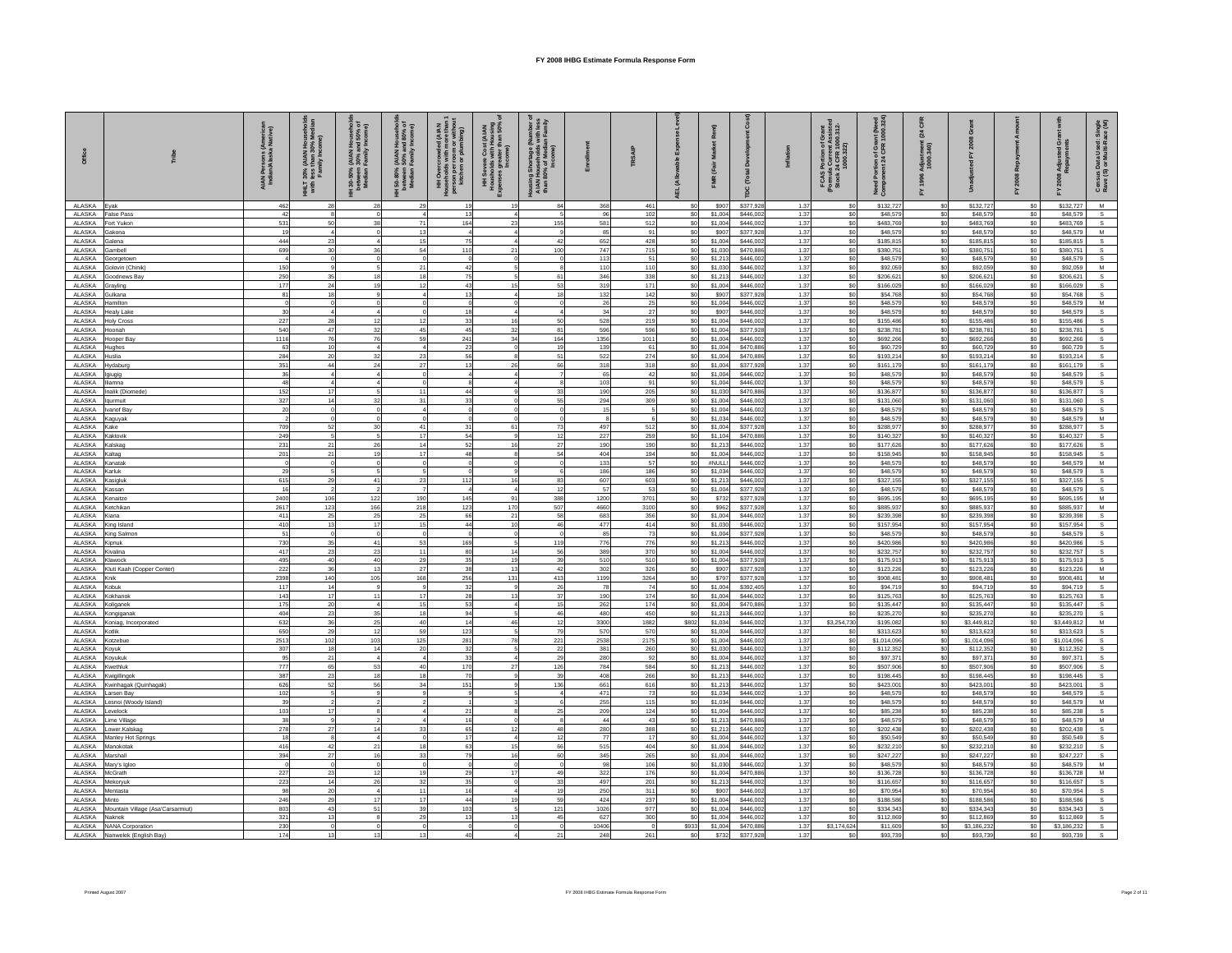|                   | řibe                                           | AIAN Persons (America<br>Indian/Alaska Native) | T 30% (AIAN<br>hess than 3<br>Family Inc<br>THET<br>With | H 30-50% (AIAN Household<br>between 30% and 50% of<br>Median Family Income) | AIAN Househole) ،<br>1 50% and 80% of به 50% and 80%<br>Family Income)<br>150-80%<br>between<br>Median F | room or with<br>or plumbing)<br>HH Overcrowde<br>nuseholds with I<br>Houseno<br>person per i<br>kitchen | HH Severe Cost (AIAN<br>Housholds with Housing<br>Expenses greater than 50%<br>Income) | Housing Shortage (M-<br>AIAN Households<br>than 80% of Media<br>Income) |            | <b>TRSAIP</b>  |                                  |                    | Dev<br>[Total          | $\overline{5}$ | FCAS Portion of Grant<br>(Formula Current Assisted<br>Stock 24 CFR 1000.312- | Portion of Grant (Need<br>phent 24 CFR 1000.324<br>Need<br>Corri | $\boldsymbol{z}$<br>.<br>೧೯೮<br>೧೯<br>Adjust<br>1000. |                        |               | ō<br>Adju<br>Repa      | åξ<br>Census Data Used: Sir<br>Rave (S) or Multi-Race |
|-------------------|------------------------------------------------|------------------------------------------------|----------------------------------------------------------|-----------------------------------------------------------------------------|----------------------------------------------------------------------------------------------------------|---------------------------------------------------------------------------------------------------------|----------------------------------------------------------------------------------------|-------------------------------------------------------------------------|------------|----------------|----------------------------------|--------------------|------------------------|----------------|------------------------------------------------------------------------------|------------------------------------------------------------------|-------------------------------------------------------|------------------------|---------------|------------------------|-------------------------------------------------------|
| ALASKA            | Napaimute                                      |                                                |                                                          |                                                                             |                                                                                                          |                                                                                                         |                                                                                        |                                                                         | 75         | 75             | S <sub>0</sub>                   | \$1,213            | \$446,002              | 1.37           | \$0                                                                          | \$48,579                                                         | \$0                                                   | \$48,579               | \$0           | \$48,579               | M                                                     |
| ALASKA            | lapakiak                                       | 398                                            | 23                                                       |                                                                             | 34                                                                                                       | 102                                                                                                     |                                                                                        | 72                                                                      | 526        | 306            | \$0                              | \$1,213            | \$446,002              | 1.37           | \$0                                                                          | \$268,758                                                        | \$0                                                   | \$268,758              | \$0           | \$268,758              |                                                       |
| ALASKA<br>ALASKA  | Napaskiak<br><b>Velson Lagoor</b>              | 446<br>69                                      | 29                                                       |                                                                             | 34<br>$\overline{a}$                                                                                     | 105                                                                                                     |                                                                                        | 71<br>10                                                                | 512<br>50  | 401<br>47      | \$0<br>S <sub>0</sub>            | \$1,213<br>\$1,004 | \$446,002<br>\$446,002 | 1.37<br>1.37   | \$0<br>\$0                                                                   | \$268.843<br>\$48,579                                            | \$0<br>\$0                                            | \$268.84<br>\$48,579   | \$0<br>\$0    | \$268,843<br>\$48,579  |                                                       |
| ALASKA            | Venana                                         | 171                                            | 32                                                       |                                                                             | 20                                                                                                       | 21                                                                                                      | 15                                                                                     | 37                                                                      | 717        | 165            | \$0                              | \$1,004            | \$446,002              | 1.37           | \$0                                                                          | \$131,635                                                        | \$0                                                   | \$131,635              | \$0           | \$131.635              |                                                       |
| ALASKA            | New Stuyahol                                   | 481                                            | 32                                                       | 41                                                                          | 26                                                                                                       | 75                                                                                                      | 20                                                                                     | 84                                                                      | 598        | 400            | \$0                              | \$1,004            | \$470,886              | 1.37           | \$0                                                                          | \$295,048                                                        | \$0                                                   | \$295.04               | \$0           | \$295.048              | s                                                     |
| ALASKA<br>ALASKA  | lewhalen<br>lewtok                             | 128<br>359                                     | 12                                                       | -11                                                                         | $\mathbf{a}$<br>23                                                                                       | 19<br>65                                                                                                |                                                                                        | 16<br>44                                                                | 194<br>313 | 135<br>308     | \$0<br>\$0                       | \$1,004<br>\$1,213 | \$446,002<br>\$446,002 | 1.37<br>1.37   | \$0<br>\$0                                                                   | \$66,633<br>\$172,558                                            | \$0<br>\$0                                            | \$66,633<br>\$172,558  | \$0<br>\$0    | \$66,633<br>\$172,558  |                                                       |
| ALASKA            | Nightmute                                      | 224                                            |                                                          |                                                                             | 23                                                                                                       | 49                                                                                                      |                                                                                        | 42                                                                      | 239        | 211            | \$0                              | \$1,213            | \$446,002              | 1.37           | \$0                                                                          | \$130,131                                                        | \$0                                                   | \$130,13               | \$0           | \$130,131              |                                                       |
| ALASKA            | Nikolai                                        | 84                                             | 15                                                       |                                                                             | $\mathbf{a}$                                                                                             | 15                                                                                                      |                                                                                        | 25                                                                      | 167        | 81             | \$0                              | \$1,004            | \$470,886              | 1.37           | \$0                                                                          | \$84,398                                                         | \$0                                                   | \$84,398               | \$0           | \$84,398               |                                                       |
| ALASKA<br>ALASKA  | Nikolski<br>Ninilchik                          | 28<br>958                                      | 42                                                       | 70                                                                          | $\overline{4}$<br>72                                                                                     | 79                                                                                                      | 44                                                                                     | 174                                                                     | 85<br>592  | 19<br>899      | S <sub>0</sub><br>S <sub>0</sub> | \$1,004<br>\$732   | \$446,002<br>\$377,928 | 1.37<br>1.37   | \$0<br>\$0                                                                   | \$48,579<br>\$329,556                                            | \$0<br>\$0                                            | \$48,579<br>\$329,556  | \$0<br>\$0    | \$48,579<br>\$329,556  | M                                                     |
| AI ASKA           | Noatak                                         | 459                                            | 21                                                       | 23                                                                          | 18                                                                                                       | 73                                                                                                      | 21                                                                                     | 38                                                                      | 497        | 386            | \$0                              | \$1,004            | \$470,886              | 1.37           | sol                                                                          | \$247.943                                                        | \$0                                                   | \$247.943              | \$0           | \$247.942              | $\mathbf{s}$                                          |
| ALASKA            | ome                                            | 2100                                           | 67                                                       | 89                                                                          | 79<br>17                                                                                                 | 228                                                                                                     | 54                                                                                     | 189<br>40 <sup>1</sup>                                                  | 2123       | 2123           | \$0                              | \$1,030            | \$446,002              | 1.37           | \$0                                                                          | \$786,962                                                        | \$0                                                   | \$786.96               | \$0           | \$786,962              |                                                       |
| ALASKA<br>ALASKA  | Nondalton<br>Voorvik                           | 186<br>654                                     | 22<br>14                                                 | 15<br>25                                                                    | 45                                                                                                       | 23<br>100                                                                                               | 23<br>$\overline{5}$                                                                   | 53                                                                      | 443<br>735 | 174<br>472     | \$0<br>S <sub>0</sub>            | \$1,004<br>\$1,004 | \$446,002<br>\$446,002 | 1.37<br>1.37   | \$0<br>\$0                                                                   | \$150,120<br>\$256.249                                           | \$0<br>\$0                                            | \$150,120<br>\$256,249 | $$0\,$<br>\$0 | \$150,120<br>\$256,249 | s                                                     |
| ALASKA            | Northway                                       | 365                                            | 22                                                       | 20                                                                          | 22                                                                                                       | 26                                                                                                      | 17                                                                                     | 53                                                                      | 256        | 252            | \$0                              | \$907              | \$446,002              | 1.37           | \$0                                                                          | \$136,419                                                        | \$0                                                   | \$136,419              | \$0           | \$136,419              |                                                       |
| ALASKA            | Nuigsut                                        | 431                                            |                                                          | 14                                                                          | 50                                                                                                       | 103                                                                                                     | 14                                                                                     | 41                                                                      | 450        | 486            | \$0                              | \$1,104            | \$470,886              | 1.37           | \$0                                                                          | \$270,512                                                        | \$0                                                   | \$270,51               | \$0           | \$270,512              |                                                       |
| ALASKA<br>ALASKA  | Vulato<br>lunapitchul                          | 324<br>523                                     | 19<br>28                                                 | 29<br>43                                                                    | 23<br>27                                                                                                 | 66<br>94                                                                                                |                                                                                        | 71<br>84                                                                | 715<br>635 | 626<br>480     | \$0<br>\$0                       | \$1,004<br>\$1,213 | \$446,002<br>\$446,002 | 1.37<br>1.37   | \$0<br>\$0                                                                   | \$206,379<br>\$269,913                                           | \$0<br>\$0                                            | \$206,379<br>\$269,91  | \$0<br>\$0    | \$206,379<br>\$269,913 |                                                       |
| ALASKA            | hogamiut                                       |                                                |                                                          |                                                                             | $\Omega$                                                                                                 |                                                                                                         |                                                                                        |                                                                         | 80         | 81             | \$0                              | \$1,004            | \$446,002              | 1.37           | \$0                                                                          | \$48,579                                                         | \$0                                                   | \$48,579               | $$0$          | \$48,579               | M                                                     |
| ALASKA            | Old Harbor                                     | 195                                            | 29                                                       |                                                                             | 20                                                                                                       | 29                                                                                                      | 20                                                                                     | 31                                                                      | 590        | 590            | so                               | \$1,034            | \$446,002              | 1.37           | sol                                                                          | \$156,869                                                        | \$0                                                   | \$156,869              | \$0           | \$156,869              |                                                       |
| ALASKA            | Orutsararmuit (Bethel)                         | 3236                                           | 167<br>12                                                | 104                                                                         | 152<br>5                                                                                                 | 325                                                                                                     | 114                                                                                    | 358                                                                     | 1618       | 3805           | \$0                              | \$1,213            | \$446,002              | 1.37           | \$0                                                                          | \$1,326,393                                                      | \$0                                                   | \$1,326,393            | \$0           | \$1,326,393            |                                                       |
| ALASKA<br>ALASKA  | Oscarville<br>Juzinkie                         | 70<br>222                                      |                                                          |                                                                             | 25                                                                                                       | 21<br>29                                                                                                |                                                                                        | 16<br>22                                                                | 65<br>540  | 59<br>132      | S <sub>0</sub><br>\$0            | \$1,213<br>\$1,034 | \$446,002<br>\$446,002 | 1.37<br>1.37   | \$0<br>\$0                                                                   | \$67,659<br>\$88,744                                             | \$0<br>\$0                                            | \$67,659<br>\$88.74    | \$0<br>\$0    | \$67,659<br>\$88,744   | s<br>M                                                |
| ALASKA            | aimiut                                         |                                                |                                                          |                                                                             | $\circ$                                                                                                  |                                                                                                         |                                                                                        |                                                                         | 66         | 66             | \$0                              | \$1,004            | \$446,002              | 1.37           | \$0                                                                          | \$48,579                                                         | \$0                                                   | \$48,579               | \$0           | \$48,579               | M                                                     |
| ALASKA            | Pauloff Harbor Village                         | 26                                             |                                                          |                                                                             | $\circ$                                                                                                  |                                                                                                         |                                                                                        |                                                                         | 51         | 51             | \$0                              | \$1,004            | \$446,002              | 1.37           | \$0                                                                          | \$48,579                                                         | \$0                                                   | \$48,57                | $$0$          | \$48,579               | $\mathbb S$                                           |
| ALASKA<br>ALASKA  | edro Bay<br>erryville                          | 30<br>98                                       |                                                          |                                                                             | $\boldsymbol{\Lambda}$<br>11                                                                             | 28                                                                                                      |                                                                                        |                                                                         | 115<br>269 | 57<br>110      | S <sub>0</sub><br>\$0            | \$1,004<br>\$1,004 | \$446,002<br>\$446,002 | 1.37<br>1.37   | \$0<br>\$0                                                                   | \$48,579<br>\$69,109                                             | \$0<br>\$0                                            | \$48,579<br>\$69,109   | so.<br>$\$0$  | \$48,579<br>\$69,109   | M                                                     |
| AI ASKA           | etersburg                                      | 508                                            | 68                                                       |                                                                             | 31                                                                                                       | 22                                                                                                      | 22                                                                                     | 102                                                                     | 458        | 458            | \$0                              | \$1,004            | \$377,928              | 1.37           | \$0                                                                          | \$201,542                                                        | \$0                                                   | \$201.54               | \$0           | \$201,542              |                                                       |
| ALASKA            | flot Point                                     | 114                                            | 11                                                       |                                                                             | 11                                                                                                       | 11                                                                                                      |                                                                                        | 18                                                                      | 156        | 96             | \$0                              | \$1,004            | \$446,002              | 1.37           | \$0                                                                          | \$56,099                                                         | \$0                                                   | \$56,099               | \$0           | \$56,099               | s                                                     |
| ALASKA<br>ALASKA  | flot Station<br>itka's Poin                    | 626<br>134                                     | 32<br>12                                                 |                                                                             | 34<br>12                                                                                                 | 100<br>33                                                                                               |                                                                                        | 104<br>12                                                               | 619<br>140 | 641<br>98      | \$0<br>\$0                       | \$1,004<br>\$1,004 | \$446,002<br>\$446,002 | 1.37<br>1.37   | \$0<br>\$0                                                                   | \$310,377<br>\$77,336                                            | \$0<br>\$0                                            | \$310,377<br>\$77,336  | \$0<br>\$0    | \$310,377<br>\$77,336  |                                                       |
| ALASKA            | latinum                                        | 43                                             | 12 <sup>12</sup>                                         |                                                                             | $\alpha$                                                                                                 | 16                                                                                                      |                                                                                        | 19                                                                      | 70         | $\overline{7}$ | \$0                              | \$1,213            | \$446,002              | 1.37           | \$0                                                                          | \$51,03                                                          | \$0                                                   | \$51,03                | \$0           | \$51,031               | s                                                     |
| ALASKA            | Point Hope                                     | 744                                            | 32                                                       |                                                                             | 20                                                                                                       | 130                                                                                                     | 21                                                                                     | 31                                                                      | 795        | 794            | \$0                              | \$1,104            | \$470,886              | 1.37           | \$0                                                                          | \$358,899                                                        | \$0                                                   | \$358,899              | \$0           | \$358,899              |                                                       |
| ALASKA<br>AI ASKA | Point Lay<br>ort Graham                        | 246<br>160                                     | 11<br>18                                                 |                                                                             | 14<br>$\mathbf{q}$                                                                                       | 77<br>18                                                                                                | 5                                                                                      | 22                                                                      | 197<br>298 | 217<br>134     | S <sub>0</sub><br>\$0            | \$1,104<br>\$732   | \$470,886<br>\$377,928 | 1.37<br>1.37   | \$0<br>\$0                                                                   | \$156,647<br>\$64,342                                            | \$0<br>\$0                                            | \$156,647<br>\$64,342  | \$0<br>\$0    | \$156,647<br>\$64,342  | M<br>$\mathbf{s}$                                     |
| ALASKA            | ort Heiden                                     | 74                                             |                                                          |                                                                             | 11                                                                                                       |                                                                                                         |                                                                                        | 15                                                                      | 118        | 116            | \$0                              | \$1,004            | \$446,002              | 1.37           | \$0                                                                          | \$48,579                                                         | \$0                                                   | \$48,579               | $\$0$         | \$48,579               |                                                       |
| ALASKA            | Port Lions                                     | 183                                            | 16                                                       |                                                                             | 17                                                                                                       |                                                                                                         | 14                                                                                     | 34                                                                      | 309        | 178            | \$0                              | \$1,034            | \$446,002              | 1.37           | \$0                                                                          | \$96,090                                                         | \$0                                                   | \$96,090               | \$0           | \$96,090               |                                                       |
| ALASKA<br>ALASKA  | Portage Creel<br>Qagan Tayagungin (Sand Point) | 34<br>428                                      | 19                                                       |                                                                             | $\Omega$<br>33                                                                                           | 21                                                                                                      | 13                                                                                     | 26                                                                      | 60<br>629  | 33<br>629      | S <sub>0</sub><br>S <sub>0</sub> | \$1,004<br>\$1,004 | \$446,002<br>\$446,002 | 1.37<br>1.37   | \$0<br>\$0                                                                   | \$48,579<br>\$133,973                                            | \$0<br>\$0                                            | \$48,579<br>\$133,973  | \$0<br>\$0    | \$48,579<br>\$133,973  |                                                       |
| ALASKA            | Qawalangin (Unalaska)                          | 412                                            | 23                                                       | 12                                                                          | $\circ$                                                                                                  | 29                                                                                                      | 12                                                                                     |                                                                         | 618        | 234            | \$0                              | \$1,004            | \$446,002              | 1.37           | \$0                                                                          | \$103,859                                                        | \$0                                                   | \$103,859              | \$0           | \$103,859              |                                                       |
| ALASKA            | tampart                                        | 42                                             |                                                          |                                                                             |                                                                                                          | 19                                                                                                      |                                                                                        |                                                                         | 21         | 40             | \$0                              | \$1,004            | \$446,002              | 1.37           | \$0                                                                          | \$53,983                                                         | \$0                                                   | \$53,983               | \$0           | \$53,983               |                                                       |
| ALASKA<br>ALASKA  | ed Devil<br>uby                                | 25<br>162                                      | 12<br>19                                                 |                                                                             |                                                                                                          | 12<br>47                                                                                                | 15                                                                                     | 16<br>33                                                                | 28<br>418  | 28<br>156      | \$0<br>\$0                       | \$1,213<br>\$1,004 | \$446,002<br>\$470,886 | 1.37<br>1.37   | \$0<br>\$0                                                                   | \$49,274<br>\$165,737                                            | \$0<br>\$0                                            | \$49,274<br>\$165,737  | \$0<br>\$0    | \$49,274<br>\$165,737  |                                                       |
| ALASKA            | Saint George                                   | 145                                            |                                                          |                                                                             | $\mathbf{a}$                                                                                             | 12                                                                                                      |                                                                                        |                                                                         | 131        | 110            | so                               | \$1,004            | \$446,002              | 1.37           | \$0                                                                          | \$61,867                                                         | \$0                                                   | \$61,867               | \$0           | \$61,867               |                                                       |
| ALASKA            | Saint Michael                                  | 384                                            | 17                                                       |                                                                             | 23                                                                                                       | 84                                                                                                      |                                                                                        | 20                                                                      | 399        | 334            | S <sub>0</sub>                   | \$1,030            | \$446,002              | 1.37           | \$0                                                                          | \$194,678                                                        | \$0                                                   | \$194,678              | \$0           | \$194,678              |                                                       |
| ALASKA<br>AI ASKA | Saint Paul<br>Salamatoff                       | 595<br>209                                     | 22                                                       | 29                                                                          | 45                                                                                                       | 91                                                                                                      | 20                                                                                     | 39<br>18                                                                | 653<br>129 | 450<br>129     | \$0<br>\$0                       | \$1,004<br>\$732   | \$446,002<br>\$377.928 | 1.37<br>1.37   | \$0<br>\$0                                                                   | \$281,761<br>\$48,579                                            | \$0<br>\$0                                            | \$281,761<br>\$48,579  | \$0<br>so.    | \$281,761<br>\$48,579  |                                                       |
| ALASKA            | avoonga                                        | 690                                            | 59                                                       | 48                                                                          | 36                                                                                                       | 156                                                                                                     | 17                                                                                     | 123                                                                     | 793        | 728            | \$0                              | \$1,030            | \$470,88               | 1.37           | \$0                                                                          | \$472,483                                                        | \$0                                                   | \$472,483              | \$0           | \$472,483              |                                                       |
| ALASKA            | Saxman                                         | 312                                            | 18                                                       | 21                                                                          | 15                                                                                                       | 20                                                                                                      |                                                                                        | 2 <sup>1</sup>                                                          | 219        | 219            | \$0                              | \$962              | \$377,928              | 1.37           | \$0                                                                          | \$74,412                                                         | \$0                                                   | \$74,412               | \$0           | \$74,412               |                                                       |
| ALASKA<br>ALASKA  | cammon Bar<br>Selawik                          | 525<br>839                                     | 33<br>64                                                 | 42                                                                          | 19<br>30                                                                                                 | 69<br>111                                                                                               | 26<br>16                                                                               | 45<br>89                                                                | 580<br>912 | 574<br>713     | S <sub>0</sub><br>\$0            | \$1,004<br>\$1,004 | \$446,002<br>\$446,002 | 1.37<br>1.37   | \$0<br>\$0                                                                   | \$263,367<br>\$368,986                                           | \$0<br>\$0                                            | \$263,36<br>\$368,986  | \$0<br>\$0    | \$263,367<br>\$368,986 |                                                       |
| ALASKA            | Seldovia                                       | 113                                            | 24                                                       |                                                                             | 11                                                                                                       | $\overline{4}$                                                                                          |                                                                                        | 22                                                                      | 421        | 100            | S <sub>0</sub>                   | \$732              | \$377,928              | 1.37           | \$0                                                                          | \$59,571                                                         | \$0                                                   | \$59,571               | \$0           | \$59,571               |                                                       |
| ALASKA            | hageluk                                        | 130                                            | 10                                                       |                                                                             | 10                                                                                                       | 40                                                                                                      |                                                                                        | 35                                                                      | 249        | 125            | \$0                              | \$1,004            | \$446,002              | 1.37           | \$0                                                                          | \$103,175                                                        | \$0                                                   | \$103,17               | \$0           | \$103,175              |                                                       |
| ALASKA<br>ALASKA  | haktoolik<br>heldon's Poir                     | 244<br>174                                     | 18                                                       |                                                                             | 20<br>$\alpha$                                                                                           | 34<br>43                                                                                                |                                                                                        | 31<br>29                                                                | 369<br>204 | 205<br>170     | \$0<br>\$0                       | \$1,030<br>\$1,004 | \$446,002<br>\$446,002 | 1.37<br>1.37   | \$0<br>\$0                                                                   | \$113,610<br>\$121,464                                           | \$0<br>\$0                                            | \$113,610<br>\$121,464 | \$0<br>\$0    | \$113,610<br>\$121,464 |                                                       |
| ALASKA            | Shishmaref                                     | 590                                            | 28                                                       |                                                                             | 45                                                                                                       | 145                                                                                                     | 21                                                                                     | 57                                                                      | 643        | 503            | <b>SO</b>                        | \$1,030            | \$446,002              | 1.37           | sol                                                                          | \$383,038                                                        | \$0                                                   | \$383.03               | \$0           | \$383,038              |                                                       |
| ALASKA            | Shungnak                                       | 277                                            | 18                                                       |                                                                             | 18                                                                                                       | 44                                                                                                      |                                                                                        | 31                                                                      | 266        | 253            | \$0                              | \$1,004            | \$470,886              | 1.37           | \$0                                                                          | \$134,499                                                        | \$0                                                   | \$134,499              | \$0           | \$134,499              |                                                       |
| ALASKA<br>ALASKA  | Skagway<br>leetmute                            | 52<br>105                                      | $\overline{a}$<br>22                                     |                                                                             | 8                                                                                                        | 27                                                                                                      |                                                                                        | 14<br>23                                                                | 26<br>126  | 26<br>111      | \$0<br>\$0                       | \$1,004<br>\$1,213 | \$377,928<br>\$446,002 | 1.37<br>1.37   | \$0<br>\$0                                                                   | \$48,579<br>\$88,345                                             | \$0<br>\$0                                            | \$48,579<br>\$88,345   | \$0<br>\$0    | \$48,579<br>\$88,345   | M<br>s                                                |
| ALASKA            | olomon                                         |                                                |                                                          |                                                                             |                                                                                                          |                                                                                                         |                                                                                        |                                                                         | 68         | 61             | \$0                              | \$1,030            | \$446,002              | 1.37           | \$0                                                                          | \$48,579                                                         | \$0                                                   | \$48,579               | \$0           | \$48,579               |                                                       |
| ALASKA            | outh Naknel                                    | 120                                            | 17                                                       |                                                                             | $\mathbf{a}$                                                                                             | 13                                                                                                      |                                                                                        | 24                                                                      | 245        | 137            | \$0                              | \$1,004            | \$446,002              | 1.37           | \$0                                                                          | \$67,386                                                         | \$0                                                   | \$67,386               | \$0           | \$67,386               |                                                       |
| ALASKA<br>ALASKA  | tehhins<br>evens Village                       | 578<br>86                                      | 45<br>21                                                 |                                                                             | 23                                                                                                       | 124<br>29                                                                                               | 16                                                                                     | 71<br>29                                                                | 642<br>196 | 642<br>119     | so<br>\$0                        | \$1,030<br>\$1,004 | \$446,002<br>\$446,002 | 1.37<br>1.37   | \$0<br>\$0                                                                   | \$349.939<br>\$90,863                                            | \$0<br>\$0                                            | \$349,939<br>\$90,863  | \$0<br>$\$0$  | \$349,939<br>\$90,863  |                                                       |
| ALASKA            | <b>Stony River</b>                             | 56                                             | 12                                                       |                                                                             | $\mathbf{Q}$                                                                                             | 21                                                                                                      |                                                                                        | 25                                                                      | 48         | 56             | \$0                              | \$1,213            | \$470,886              | 1.37           | \$0                                                                          | \$79,738                                                         | \$0                                                   | \$79,738               | \$0           | \$79,738               |                                                       |
| ALASKA            | Sun'aq Tribe of Kodiak                         | 591                                            | 34                                                       |                                                                             | 38                                                                                                       | 13                                                                                                      | 43                                                                                     | 95                                                                      | 1246       | 1760           | \$0                              | \$1,034            | \$377,928              | 1.37           | \$0                                                                          | \$179.95                                                         | \$0                                                   | \$179,951              | \$0           | \$179,951              | M                                                     |
| ALASKA            | akotna                                         | $\mathcal{L}$                                  | 24                                                       |                                                                             | 13                                                                                                       | 12<br>47                                                                                                |                                                                                        | 48                                                                      | 42<br>169  | $\overline{2}$ | \$0                              | \$1,004            | \$470,886              | 1.37           | \$0                                                                          | \$48,579                                                         | \$0                                                   | \$48,579               | \$0           | \$48,579               |                                                       |
| ALASKA<br>ALASKA  | anacros<br>anana                               | 137<br>255                                     | 25                                                       |                                                                             | 30 <sup>1</sup>                                                                                          | 78                                                                                                      | 12                                                                                     | 71                                                                      | 962        | 124<br>218     | \$0<br>so                        | \$907<br>\$1,004   | \$446,002<br>\$470,886 | 1.37<br>1.37   | \$0<br>sol                                                                   | \$140,157<br>\$245.56                                            | \$0<br>sol                                            | \$140,157<br>\$245.56  | \$0<br>\$0    | \$140,157<br>\$245,561 |                                                       |
| ALASKA            | atitlek                                        | 101                                            | 13                                                       |                                                                             | 16                                                                                                       |                                                                                                         |                                                                                        | 20                                                                      | 90         | 79             | S <sub>0</sub>                   | \$907              | \$377.928              | 1.37           | \$0                                                                          | \$61,451                                                         | \$0                                                   | \$61,451               | \$0           | \$61,451               |                                                       |
| AI ASKA           |                                                | 98                                             |                                                          |                                                                             |                                                                                                          |                                                                                                         |                                                                                        |                                                                         | 147        | 159            | $\mathsf{so}$                    | \$907              | \$377 928              | 1.37           | SO <sub>2</sub>                                                              | \$48,579                                                         | SO <sub>2</sub>                                       | \$48,579               | sn            | \$48,579               |                                                       |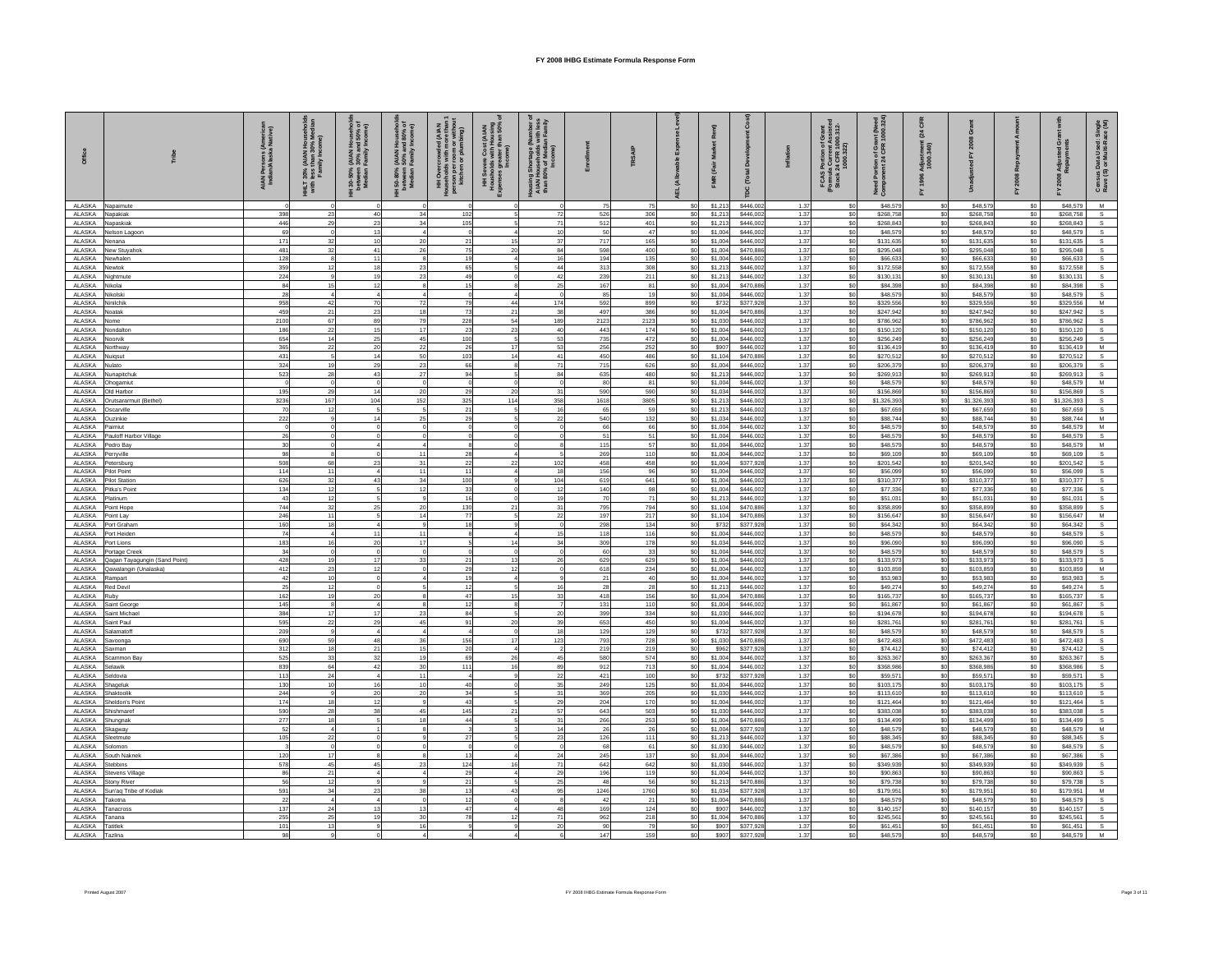|               |                                  | (Ameri<br>a Nativ<br><b>IAN</b> | 3.5<br>30%<br>less<br>걸 | $\overline{Q}$ $\overline{Q}$ $\overline{Q}$<br>ສ ທ<br>$\vec{3}$<br>50%<br>veen<br>ನೆ ಕೆ | 007<br>80%<br>오 홀 르<br>(AIAN <del>I</del><br>50% an<br>Family I<br>50-80%<br>etween<br>Median I |                | ΞŠ    | 下垂山<br>호호증<br>ousin<br>AIAN<br>than 8 |           |         |                |         |           |      | FCA          | រ នី<br>혼90.<br>εč<br>n of<br>24 CF<br>ž 8 |              |              |                |              | us Dat<br>(S) or<br>تت ت |
|---------------|----------------------------------|---------------------------------|-------------------------|------------------------------------------------------------------------------------------|-------------------------------------------------------------------------------------------------|----------------|-------|---------------------------------------|-----------|---------|----------------|---------|-----------|------|--------------|--------------------------------------------|--------------|--------------|----------------|--------------|--------------------------|
| ALASKA        | Telida                           |                                 |                         |                                                                                          |                                                                                                 |                |       |                                       |           |         |                | \$1,004 | \$470,886 | 1.37 |              | \$48,579                                   | \$0          | \$48,579     | \$n            | \$48,579     |                          |
| ALASKA        | Teller                           | 279                             |                         | 21                                                                                       | 17                                                                                              | 66             | 11    |                                       | 208       | 91      | S0             | \$1,030 | \$446,002 | 1.37 | ¢n           | \$186,857                                  | \$0          | \$186,857    | \$0            | \$186,857    |                          |
| ALASKA        | Tetlin                           | 124                             |                         | 20                                                                                       |                                                                                                 | 4 <sup>5</sup> |       | 33                                    | 281       | 109     | -SO            | \$907   | \$446,002 | 1.37 |              | \$139,836                                  | \$ſ          | \$139,836    | \$0            | \$139,836    |                          |
| <b>ALASKA</b> | Tlingit-Haida Central Council    | 5708                            | 448                     | 417                                                                                      | 266                                                                                             | 182            | 405   | 1067                                  | 25484     | 25485   | \$757          | \$1,096 | \$377,928 | 1.37 | \$4,233,505  | \$1,942.98                                 | \$0          | \$6,176,492  | $\epsilon$     | \$6,176,492  |                          |
| ALASKA        | Togiak                           | 769                             | 84                      | 52                                                                                       |                                                                                                 | 137            |       | 159                                   | 915       | 808     | S <sub>0</sub> | \$1,004 | \$446,002 | 1.37 |              | \$576,856                                  | \$n          | \$576,856    | \$0            | \$576,856    |                          |
| ALASKA        | Toksook Bay-Nunakauyarmuit Tribe | 589                             |                         | 22                                                                                       |                                                                                                 | 95             |       |                                       | 654       | 644     | S <sub>0</sub> | \$1,213 | \$446,002 | 1.37 |              | \$266,179                                  | \$ſ          | \$266,179    | \$0            | \$266,179    |                          |
| ALASKA        | Tuluksak                         | 473                             |                         | 35                                                                                       | 29                                                                                              | 87             |       |                                       | 377       | 298     | $\alpha$       | \$1,213 | \$446,002 | 1.37 |              | \$243,966                                  |              | \$243,966    | $\epsilon$     | \$243,966    |                          |
| ALASKA        | Tuntutuliak                      | 430                             |                         |                                                                                          |                                                                                                 | 82             |       |                                       | 421       | 334     |                | \$1,213 | \$446,002 | 1.37 |              | \$214,798                                  |              | \$214,798    | \$0            | \$214,798    |                          |
| ALASKA        | Tununak                          | 362                             |                         |                                                                                          |                                                                                                 |                |       |                                       | 243       | 259     |                | \$1,213 | \$446,002 | 1.37 |              | \$247.36                                   |              | \$247.361    | so.            | \$247.361    |                          |
| ALASKA        | <b>Twin Hills</b>                |                                 |                         |                                                                                          |                                                                                                 |                |       |                                       | <b>Q6</b> |         |                | \$1,004 | \$446,002 | 1.37 |              | \$48,579                                   |              | \$48,579     | sn             | \$48,579     |                          |
| ALASKA        | Tyonek                           | 203                             |                         | 28                                                                                       |                                                                                                 |                |       |                                       | 572       | 585     |                | \$732   | \$446,002 | 1.37 |              | \$115,52                                   |              | \$115,528    | S.             | \$115,528    |                          |
| ALASKA        | Ugashik                          |                                 |                         |                                                                                          |                                                                                                 |                |       |                                       | 81        |         | S0             | \$1,004 | \$446,002 | 1.37 |              | \$48,579                                   |              | \$48,579     | \$n            | \$48,579     |                          |
| ALASKA        | Umkumiute                        |                                 |                         |                                                                                          |                                                                                                 |                |       |                                       | 31        | 28      | S0             | \$1,213 | \$446,002 | 1.37 |              | \$48,579                                   | \$0          | \$48,579     | \$0            | \$48,579     |                          |
| ALASKA        | Unalakleet                       | 717                             |                         | 35                                                                                       |                                                                                                 | 93             |       |                                       | 1541      | 806     | S0             | \$1,030 | \$446,002 | 1.37 | ¢n           | \$317,323                                  | \$0          | \$317,323    | \$0            | \$317,323    |                          |
| ALASKA        | Unga                             | 44                              |                         |                                                                                          |                                                                                                 |                |       |                                       | 87        | 87      |                | \$1,004 | \$446,002 | 1.37 |              | \$48,579                                   |              | \$48,579     | \$0            | \$48,579     |                          |
| ALASKA        | Venetie                          | 343                             |                         | 19                                                                                       |                                                                                                 | 25             |       |                                       | 237       | 237     | S0             | \$1,004 | \$446,002 | 1.37 |              | \$132,067                                  | \$0          | \$132,067    | S <sub>0</sub> | \$132,067    |                          |
| ALASKA        | Wainwright                       | 557                             | 27                      | 20                                                                                       | 26                                                                                              | 116            |       |                                       | 593       | 613     |                | \$1,104 | \$470,886 | 1.37 |              | \$299,639                                  | $\mathbb{C}$ | \$299,639    | sn.            | \$299,639    |                          |
| ALASKA        | Wales                            | 143                             |                         |                                                                                          |                                                                                                 |                |       |                                       | 224       | 127     | SC             | \$1,030 | \$446,002 | 1.37 |              | \$121.547                                  | \$ſ          | \$121.547    | so.            | \$121,547    |                          |
| ALASKA        | White Mountain                   | 191                             | 26                      | 25                                                                                       | 14                                                                                              | 46             |       |                                       | 337       | 146     | s.             | \$1,030 | \$446,002 | 1.37 |              | \$171,930                                  | \$0          | \$171,930    | so.            | \$171,930    |                          |
| ALASKA        | Wrangell                         | 618                             |                         | 34                                                                                       | 69                                                                                              | 24             |       | 130                                   | 551       | 551     |                | \$1,004 | \$377,928 | 1.37 |              | \$184,846                                  |              | \$184,846    | \$0            | \$184,846    |                          |
| ALASKA        | Yakutat                          | 373                             | 28                      | 20                                                                                       | 27                                                                                              |                |       | 54                                    | 385       | 358     |                | \$1,004 | \$377,928 | 1.37 |              | \$143,989                                  |              | \$143,989    | $\epsilon$     | \$143,989    |                          |
| ALASKA TOTAL  |                                  | 112.337                         | 7.127                   | 6.549                                                                                    | 7.160                                                                                           | 12,896         | 4.803 | 16.533                                | 187.320   | 149.694 |                |         |           |      | \$40,955,538 | \$52,844,803                               |              | \$93,800,341 | (S171.873)     | \$93,628,468 |                          |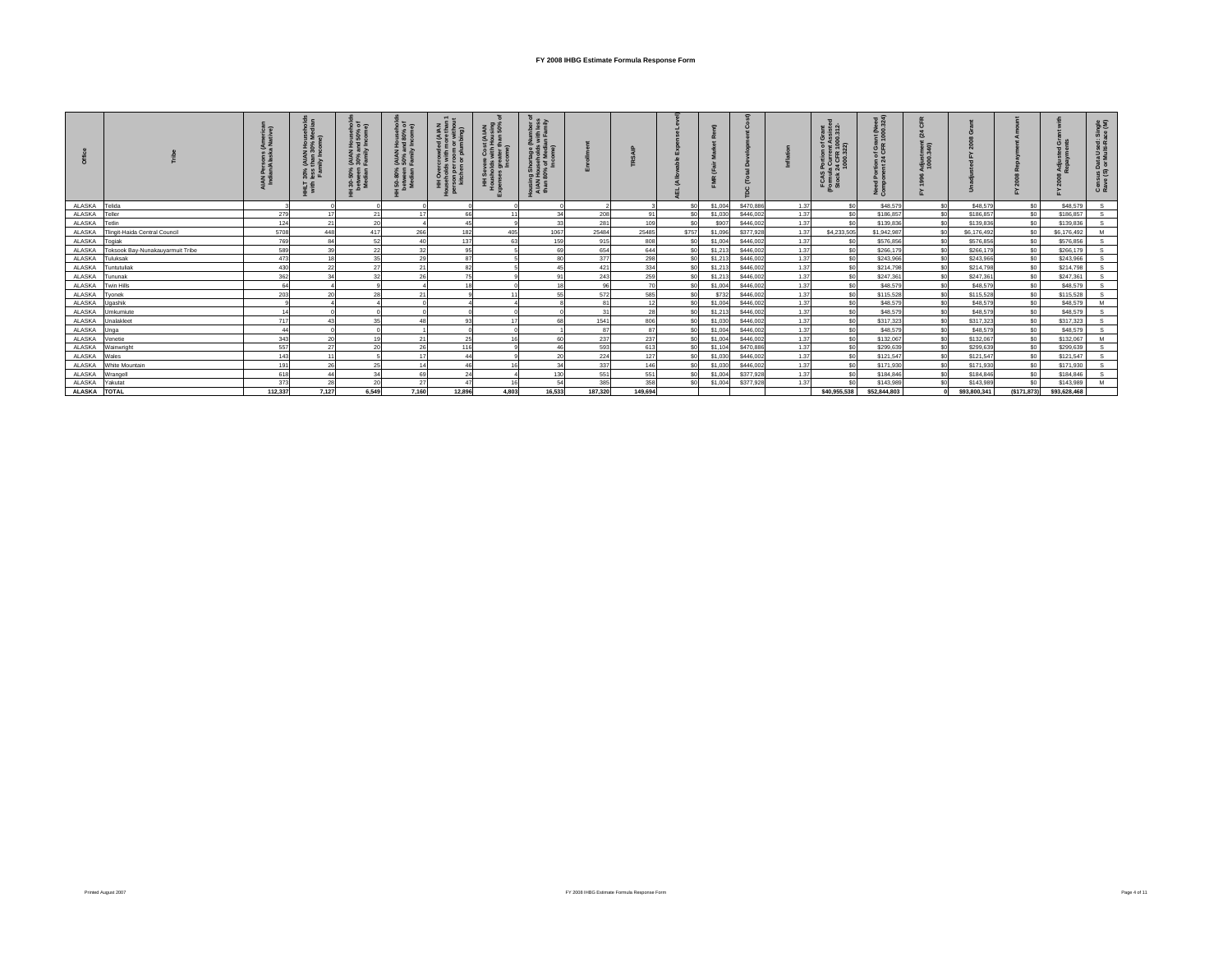|                    |                                                                  | (America<br>a Native)<br>Persons<br>lan/Alask<br>india<br>India | 30%<br>less t<br>다보다<br>With | use<br>50%<br>(AIAN I<br>30% ar<br>Family<br>  30-50%<br>petween<br>Median F | Househ<br>1d 80%<br>Income<br>(AIAN H)<br>50% an<br>Family I<br>50-80%<br>petween<br>Median I | $\widehat{\sigma}$<br><b>Blum</b><br>Overc<br>holds<br>son per<br>kitchen<br>ΞĪ | $8\overline{5}$<br>토홀 |              |               |               |                         |                | å                      |              | rent Assiste<br>R 1000.312-<br>.322)<br>ö<br>Portion<br>a Curren<br>24 CFR 1<br>1000.32:<br>FCAS<br>Formula<br>Stock 2 | int (Need<br>1000.324)<br>ntion of Grau<br>ent 24 CFR 1<br>ž g | nem<br>អន  |                            |                       |                            | åξ<br>តី ខ<br>형훈<br>5 i<br>sus Data<br>(S) or Mu<br>Cens<br>Rave |
|--------------------|------------------------------------------------------------------|-----------------------------------------------------------------|------------------------------|------------------------------------------------------------------------------|-----------------------------------------------------------------------------------------------|---------------------------------------------------------------------------------|-----------------------|--------------|---------------|---------------|-------------------------|----------------|------------------------|--------------|------------------------------------------------------------------------------------------------------------------------|----------------------------------------------------------------|------------|----------------------------|-----------------------|----------------------------|------------------------------------------------------------------|
| CHICAGO            | roostook Band of Micmac                                          | 1054                                                            |                              | 63                                                                           | 92                                                                                            | 20                                                                              |                       | 145          | 904           | 904           | \$193                   | \$542          | \$240,063              | 1.37         | \$417,679                                                                                                              | \$180,984                                                      | \$0        | \$598,66                   | \$0                   | \$598.663                  | M                                                                |
| CHICAGO            | <b>Bad River Band</b>                                            | 2239                                                            | 164                          | 117                                                                          | 248                                                                                           | 87                                                                              | 79                    | 346          | 6618          | 2243          | \$204                   | \$519          | \$273,095              | 1.37         | \$972,013                                                                                                              | \$462,083                                                      | \$0        | \$1,434,096                | (\$10,990)            | \$1,423,106                | M                                                                |
| CHICAGO            | lay Mills Indian Community                                       | 1045                                                            | 57                           | 54                                                                           | 87                                                                                            | 19                                                                              | 36                    | 17           | 1610          | 1268          | \$194                   | \$532          | \$234,565              | 1.37         | \$688,306                                                                                                              | \$128,332                                                      | \$0        | \$816,638                  | \$0                   | \$816,638                  | M                                                                |
| CHICAGO            | Boise Forte Band of Minnesota Chippewa                           | 513                                                             | 46                           | 45                                                                           | 31                                                                                            | 27                                                                              |                       | 51           | 2931          | 2644          | \$231                   | \$551          | \$289,305              | 1.37         | \$908,673                                                                                                              | \$121,288                                                      | \$12,638   | \$1,029,961                | \$0                   | \$1.029.961                | s                                                                |
| CHICAGO<br>CHICAGO | Catawba Indian Tribe                                             | 4956<br>934                                                     | 357<br>101                   | 305<br>76                                                                    | 533<br>90                                                                                     | 177<br>44                                                                       | 292<br>87             | 1121<br>267  | 2478<br>467   | 1836<br>467   | \$0<br>S <sub>0</sub>   | \$632<br>\$616 | \$181,744<br>\$294,366 | 1.37<br>1.37 | \$276,374<br><sub>so</sub>                                                                                             | \$982,786<br>\$400,650                                         | \$0<br>\$0 | \$1,259,160<br>\$400,650   | \$0<br>SO             | \$1,259,160<br>\$400,650   | S.<br>$\mathbf{s}$                                               |
| CHICAGO            | Cayuga Nation<br>pharie State Tribe                              | 2218                                                            | 178                          | 211                                                                          | 133                                                                                           | 82                                                                              | 116                   | 502          | 1600          | 1600          | \$170                   | \$529          | \$192,272              | 1.37         | \$105,281                                                                                                              | \$435,029                                                      | \$60,956   | \$540,31                   | \$0                   | \$540,310                  | M                                                                |
| CHICAGO            | astern Cherokee                                                  | 7378                                                            | 423                          | 351                                                                          | 426                                                                                           | 265                                                                             | 135                   | 652          | 18868         | 7477          | \$219                   | \$547          | \$195,690              | 1.37         | \$2,179,378                                                                                                            | \$912,756                                                      | \$0        | \$3,092,134                | ( \$185,039]          | \$2,907,095                |                                                                  |
| CHICAGO            | ond Du Lac Band of Minnesota Chippewa                            | 7804                                                            | 632                          | 451                                                                          | 564                                                                                           | 313                                                                             | 359                   | 1318         | 3902          | 3379          | \$203                   | \$555          | \$292,727              | 1.37         | \$1,722,133                                                                                                            | \$1,838,731                                                    | \$0        | \$3,560,864                | \$0                   | \$3,560,864                | M                                                                |
| CHICAGO            | orest County Potawatami                                          | 973                                                             | 11                           |                                                                              | 10 <sup>10</sup>                                                                              | 38                                                                              | 27                    |              | 1235          | 1235          | \$195                   | \$541          | \$264,420              | 1.37         | \$307,005                                                                                                              | \$94,859                                                       | \$0        | \$401,863                  | \$0                   | \$401.863                  | M                                                                |
| CHICAGO            | Grand Portage Band of Minn. Chippewa                             | 471                                                             | 34                           | 34                                                                           | 60                                                                                            | 20                                                                              | 37                    | 103          | 1106          | 451           | \$175                   | \$519          | \$292,727              | 1.37         | \$216,013                                                                                                              | \$145,426                                                      | \$0        | \$361,439                  | \$0                   | \$361,439                  | M                                                                |
| CHICAGO            | <b>Grand Traverse Band</b>                                       | 5081                                                            | 244                          | 231                                                                          | 470                                                                                           | 197                                                                             | 258                   | 866          | 3973          | 3217          | \$175                   | \$659          | \$231,184              | 1.37         | \$402.561                                                                                                              | \$912,374                                                      | \$0        | \$1,314,935                | \$0                   | \$1,314,935                | M                                                                |
| CHICAGO<br>CHICAGO | Haliwa-Saponi State Tribe                                        | 2580<br>404                                                     | 234<br>20                    | 166<br>17                                                                    | 140<br>28                                                                                     | 88                                                                              | 113<br>17             | 499<br>42    | 3719<br>744   | 3604<br>583   | \$170<br>S <sub>0</sub> | \$524          | \$193,287<br>\$246,254 | 1.37<br>1.37 | \$165,459<br>\$103,346                                                                                                 | \$474,484<br>\$81,359                                          | \$0<br>\$0 | \$639,943<br>\$184,706     | \$0<br>S <sub>0</sub> | \$639,943<br>\$184,706     |                                                                  |
| CHICAGO            | Hannahville Community<br><b>Io-Chunk Nation</b>                  | 13250                                                           | 871                          | 797                                                                          | 1352                                                                                          | 20<br>442                                                                       | 662                   | 2847         | 6625          | 6284          | \$237                   | \$519<br>\$620 | \$265,560              | 1.37         | \$1.078.647                                                                                                            | \$2,966,336                                                    | \$0        | \$4,044.983                | (\$54,499)            | \$3,990.484                | M                                                                |
| CHICAGO            | loulton Band of Maliseets                                        | 510                                                             | 38                           | 31                                                                           | 45                                                                                            | 10                                                                              | 23                    | 36           | 864           | 437           | \$193                   | \$542          | \$240,063              | 1.37         | \$385,036                                                                                                              | \$81,417                                                       | \$0        | \$466,453                  | \$0                   | \$466,453                  | M                                                                |
| CHICAGO            | luron Band of Potawatomi                                         | 1342                                                            | 112                          | 114                                                                          | 164                                                                                           | 33                                                                              | 87                    | 390          | 671           | 374           | \$0                     | \$610          | \$258,392              | 1.37         | \$0                                                                                                                    | \$352,416                                                      | \$0        | \$352,416                  | \$0                   | \$352,416                  | M                                                                |
| CHICAGO            | Keweenaw Bay Indian Community                                    | 1728                                                            | 94                           | 89                                                                           | 143                                                                                           | 31                                                                              | 60                    | 75           | 3085          | 2097          | \$161                   | \$519          | \$250,816              | 1.37         | \$1,309,780                                                                                                            | \$236,359                                                      | \$0        | \$1,546,138                | (\$43,109)            | \$1,503.029                | M                                                                |
| CHICAGO            | ac Courte Oreilles                                               | 2822                                                            | 235                          | 159                                                                          | 228                                                                                           | 96                                                                              | 93                    | 236          | 5522          | 772'          | \$159                   | \$519          | \$273,095              | 1.37         | \$2,027,090                                                                                                            | \$604,766                                                      | \$0        | \$2,631,856                | \$0                   | \$2,631,856                | s                                                                |
| CHICAGO            | ac Du Flambeau Band                                              | 2099                                                            | 118                          | 104                                                                          | 157                                                                                           | 44                                                                              | 46                    | 175          | 3250          | 1643          | \$160                   | \$541          | \$264,420              | 1.37         | \$1,090,433                                                                                                            | \$342,705                                                      | \$0        | \$1,433,138                | \$0                   | \$1,433,138                | s                                                                |
| CHICAGO            | ac Vieux Desert Band                                             | 122                                                             | 15                           |                                                                              | 11                                                                                            |                                                                                 | 15                    | $\circ$      | 442           | 322           | \$180                   | \$519          | \$249,675              | 1.37         | \$208,911                                                                                                              | \$37,046                                                       | \$0        | \$245,95                   | \$0                   | \$245,957                  | s                                                                |
| CHICAGO            | eech Lake Band of Minnesota Chippewa                             | 6421<br>1197                                                    | 594<br>91                    | 359<br>79                                                                    | 482<br>103                                                                                    | 280                                                                             | 260<br>65             | 1013         | 8294          | 8875<br>1382  | \$196                   | \$530          | \$268,208              | 1.37<br>1.37 | \$2,093,148                                                                                                            | \$1.621.37                                                     | sol        | \$3,714.520                | \$0                   | \$3,714.520                | $\mathbf{S}$<br>M                                                |
| CHICAGO<br>CHICAGO | ittle River Band of Ottawa<br>ittle Traverse Bay Band            | 215'                                                            | 103                          | 98                                                                           | 199                                                                                           | 64<br>83                                                                        | 109                   | 273<br>400   | 3058<br>3889  | 1362          | \$0<br>\$0              | \$536<br>\$572 | \$231,184<br>\$235,705 | 1.37         | \$0<br>\$0                                                                                                             | \$261,635<br>\$400,530                                         | \$0<br>\$0 | \$261,635<br>\$400,530     | \$0<br>\$0            | \$261,635<br>\$400,530     | M                                                                |
| CHICAGO            | ower Sioux                                                       | 790                                                             | 55                           | 49                                                                           | 41                                                                                            | 23                                                                              | 42                    | 113          | 838           | 737           | \$232                   | \$519          | \$248,983              | 1.37         | \$176,390                                                                                                              | \$148,134                                                      | \$0        | \$324,524                  | \$124,308             | \$448,832                  | M                                                                |
| CHICAGO            | umbee State Tribe                                                | 64600                                                           | 4269                         | 2847                                                                         | 4564                                                                                          | 2029                                                                            | 2855                  | 11476        | 43312         | 32076         | \$170                   | \$535          | \$192,272              | 1.37         | \$954,234                                                                                                              | \$10,861,450                                                   | \$0        | \$11,815,684               | \$0                   | \$11,815,684               | $\mathbf{s}$                                                     |
| CHICAGO            | Mashpee Wampanoag                                                | 2580                                                            | 166                          | 128                                                                          | 230                                                                                           | 37                                                                              | 157                   | 524          | 1449          | 2580          | \$0                     | \$1,003        | \$301,901              | 1.37         | \$0                                                                                                                    | \$623,693                                                      | \$0        | \$623,693                  | \$0                   | \$623,693                  | M                                                                |
| CHICAGO            | Match-e-be-nash-she-wish Band of Potta                           | 588                                                             | 38                           | 37                                                                           | 52                                                                                            | 17                                                                              | 29                    | 128          | 294           | 189           | \$0                     | \$671          | \$236,479              | 1.37         | \$0                                                                                                                    | \$136,028                                                      | \$0        | \$136,028                  | \$0                   | \$136,028                  | s                                                                |
| CHICAGO            | Menominee Indian Tribe                                           | 3348                                                            | 233                          | 134                                                                          | 189                                                                                           | 125                                                                             | 59                    | 255          | 8154          | 5111          | \$159                   | \$556          | \$274.969              | 1.37         | \$1,849,855                                                                                                            | \$581,272                                                      | \$0        | \$2,431,127                | (\$66, 122)           | \$2,365,005                |                                                                  |
| CHICAGO            | Miccosukee Tribe                                                 |                                                                 |                              |                                                                              | $\Omega$                                                                                      |                                                                                 |                       |              | 400           | 589           | <sub>SO</sub>           | \$1,054        | \$209,562              | 1.37         | \$0                                                                                                                    | \$48,579                                                       | \$0        | \$48,579                   | \$0                   | \$48,579                   | м                                                                |
| CHICAGO<br>CHICAGO | Mille Lacs Band of Minnesota Chippewa                            | 3146<br>9473                                                    | 195<br>406                   | 212<br>322                                                                   | 210<br>545                                                                                    | 149<br>436                                                                      | 136<br>246            | 486<br>508   | 3602<br>9239  | 2053<br>8099  | \$228<br>\$152          | \$587<br>\$494 | \$287,432<br>\$180,112 | 1.37<br>1.37 | \$742,114<br>\$2,465,340                                                                                               | \$705,501<br>\$926,334                                         | \$0<br>\$0 | \$1,447,614<br>\$3,391,674 | \$0<br>(\$19,350)     | \$1,447.614<br>\$3,372,324 | м<br>M                                                           |
| CHICAGO            | Mississippi Choctaw Tribe<br><b>MOWA Band of Choctaw Indians</b> | 1430                                                            | 78                           | 57                                                                           | 68                                                                                            | 51                                                                              | 59                    | 131          | 3011          | 3011          | \$161                   | \$456          | \$205,028              | 1.37         | \$284,886                                                                                                              | \$217,348                                                      | \$0        | \$502,23                   | \$0                   | \$502,233                  |                                                                  |
| CHICAGO            | larragansett Tribe                                               | 2204                                                            | 151                          | 143                                                                          | 196                                                                                           | 10                                                                              | 129                   | 490          | 2748          | 2748          | \$0                     | \$942          | \$290,833              | 1.37         | \$0                                                                                                                    | \$510,649                                                      | \$0        | \$510,649                  | \$0                   | \$510,649                  | м                                                                |
| CHICAGO            | Ineida Nation of New York                                        | 2000                                                            | 183                          | 113                                                                          | 164                                                                                           | 56                                                                              | 160                   | 429          | 1000          | 650           | \$251                   | \$611          | \$268,146              | 1.37         | \$178,658                                                                                                              | \$630,238                                                      | sol        | \$808,896                  | \$0                   | \$808,896                  |                                                                  |
| CHICAGO            | Oneida Tribe                                                     | 11157                                                           | 669                          | 519                                                                          | 1023                                                                                          | 359                                                                             | 409                   | 1949         | 14745         | 5382          | \$184                   | \$607          | \$274.969              | 1.37         | \$1,390,977                                                                                                            | \$2,188,775                                                    | \$0        | \$3,579,752                | S <sub>0</sub>        | \$3,579,752                | M                                                                |
| CHICAGO            | <b>Onondaga Nation</b>                                           | 872                                                             |                              | 16                                                                           | 25                                                                                            | 14                                                                              | 21                    | 46           | 918           | 918           | \$0                     | \$616          | \$268.146              | 1.37         | \$0                                                                                                                    | \$94,203                                                       | \$0        | \$94,203                   | \$0                   | \$94,203                   |                                                                  |
| CHICAGO            | Passamaquoddy Indian Tribe                                       | 618                                                             | 54                           | 48                                                                           | 53                                                                                            |                                                                                 | 13                    | 23           | 1364          | 707           | \$193                   | \$588          | \$251,488              | 1.37         | \$848,584                                                                                                              | \$96,619                                                       | \$0        | \$945,203                  | (\$52,361)            | \$892,842                  | S.                                                               |
| CHICAGO            | enobscot Tribe                                                   | 2242                                                            | 229                          | 172<br>80                                                                    | 201<br>91                                                                                     | 56<br>31                                                                        | 202<br>61             | 517          | 2247          | 618           | \$181                   | \$605          | \$251.488              | 1.37         | \$408,290                                                                                                              | \$607.748                                                      | \$0<br>\$0 | \$1,016,037                | SO <sub>2</sub>       | \$1,016,037                | M<br>M                                                           |
| CHICAGO<br>CHICAGO | leasant Point<br>oarch Band of Creek Indians                     | 1238<br>4586                                                    | 123<br>310                   | 285                                                                          | 375                                                                                           | 103                                                                             | 239                   | 179<br>778   | 2014<br>2293  | 897<br>1811   | \$181<br>\$157          | \$588<br>\$582 | \$251,488<br>\$205,028 | 1.37<br>1.37 | \$561,240<br>\$773,760                                                                                                 | \$246,687<br>\$865,205                                         | \$0        | \$807,927<br>\$1,638,965   | \$0<br>\$0            | \$807,927<br>\$1,638,965   |                                                                  |
| CHICAGO            | Pokagon Band of Potawatomi                                       | 6672                                                            | 432                          | 424                                                                          | 593                                                                                           | 191                                                                             | 329                   | 1434         | 3336          | 1155          | \$238                   | \$615          | \$273,523              | 1.37         | \$53,945                                                                                                               | \$1,774,289                                                    | \$0        | \$1,828,23                 | \$0                   | \$1,828,233                |                                                                  |
| CHICAGO            | Red Cliff Band of Lake Superior Chippe                           | 995                                                             | 94                           | 61                                                                           | 104                                                                                           | 26                                                                              | 31                    | 120          | 5312          | 2513          | \$144                   | \$519          | \$273.095              | 1.37         | \$887,900                                                                                                              | \$227.159                                                      | sol        | \$1,115,059                | \$0                   | \$1,115,059                |                                                                  |
| CHICAGO            | Red Lake Band of Chippewa                                        | 7079                                                            | 603                          | 333                                                                          | 330                                                                                           | 337                                                                             | 193                   | 856          | 9538          | 9912          | <b>S186</b>             | \$541          | \$268,208              | 1.37         | \$2.029.847                                                                                                            | \$1,499,640                                                    | \$0        | \$3,529.487                | S <sub>0</sub>        | \$3,529.487                |                                                                  |
| CHICAGO            | Sac & Fox Tribe                                                  | 757                                                             | 51                           | 60                                                                           | 59                                                                                            | 38                                                                              | 23                    | 150          | 1309          | 1343          | \$196                   | \$520          | \$261,406              | 1.37         | \$120,428                                                                                                              | \$185,331                                                      | \$0        | \$305,759                  | \$0                   | \$305,759                  | s                                                                |
| CHICAGO            | Saginaw Chippewa                                                 | 6032                                                            |                              |                                                                              | 32                                                                                            | 210                                                                             | 344                   |              | 3016          | 1288          | \$188                   | \$533          | \$259,125              | 1.37         | \$449,269                                                                                                              | \$722,320                                                      | \$0        | \$1,171,589                | \$0                   | \$1,171,589                | м                                                                |
| CHICAGO            | Saint Croix Chippewa                                             | 596                                                             | 32                           |                                                                              | 56                                                                                            | 13                                                                              | 19<br>467             |              | 1031          | 2648          | \$171                   | \$552          | \$273,095              | 1.37         | \$1,104,696                                                                                                            | \$95,173                                                       | \$0        | \$1,199,86                 | SO <sub>2</sub>       | \$1,199,869                | M                                                                |
| CHICAGO<br>CHICAGO | Sault Ste, Marie Tribe<br>eminole Tribe                          | 13527<br>7982                                                   | 738<br>471                   | 694<br>401                                                                   | 1123<br>631                                                                                   | 244<br>755                                                                      | 607                   | 2100<br>1218 | 30324<br>3991 | 16415<br>2959 | \$238<br>\$196          | \$529<br>\$816 | \$234,565<br>\$215,196 | 1.37<br>1.37 | \$2,345,283<br>\$1,381,358                                                                                             | \$2,012,487<br>\$2,133,826                                     | \$0<br>\$0 | \$4,357,771<br>\$3,515,18  | \$0<br>\$0            | \$4,357,771<br>\$3,515,183 |                                                                  |
| CHICAGO            | eneca Nation of New York                                         | 3860                                                            | 297                          | 218                                                                          | 281                                                                                           | 113                                                                             | 217                   | 512          | 7321          | 7322          | \$159                   | \$590          | \$294,366              | 1.37         | \$1,524,889                                                                                                            | \$1,052,65                                                     | \$0        | \$2,577,539                | \$0                   | \$2,577,539                |                                                                  |
| CHICAGO            | hakopee Sioux                                                    | 258                                                             | 27                           |                                                                              | 28                                                                                            |                                                                                 | 33                    | 59           | 354           | 764           | \$232                   | \$858          | \$307,471              | 1.37         | \$0                                                                                                                    | \$112,676                                                      | \$0        | \$112,67                   | \$0                   | \$112,676                  | $\mathbf{s}$                                                     |
| CHICAGO            | Sokagoan Chippewa Tribe                                          | 352                                                             | 26                           |                                                                              | 16                                                                                            | 14                                                                              | 10                    |              | 1227          | 446           | \$205                   | \$541          | \$264,420              | 1.37         | \$748,749                                                                                                              | \$49,503                                                       | \$0        | \$798,25                   | \$0                   | \$798.252                  | M                                                                |
| CHICAGO            | St. Regis Mohawk Tribe                                           | 5211                                                            | 315                          | 318                                                                          | 403                                                                                           | 193                                                                             | 289                   | 743          | 10830         | 10830         | \$228                   | \$555          | \$252,995              | 1.37         | \$1,310,043                                                                                                            | \$1,046,479                                                    | \$0        | \$2,356,522                | \$0                   | \$2,356,522                | M                                                                |
| CHICAGO            | Stockbridge-Munsee Tribe                                         | 838                                                             | 25                           | 53                                                                           | 51                                                                                            | 34                                                                              | 16                    | 68           | 1560          | 737           | \$162                   | \$519          | \$260,143              | 1.37         | \$341,177                                                                                                              | \$136,195                                                      | \$0        | \$477,373                  | \$0                   | \$477,373                  | $\mathbf{s}$                                                     |
| CHICAGO            | Tonawanda Band of Senecas                                        | 244                                                             | 44<br>15                     | 21<br>59                                                                     | 45                                                                                            | 28                                                                              | 14                    | 110<br>135   | 256           | 689           | \$0                     | \$652          | \$294,366              | 1.37         | \$0                                                                                                                    | \$134,451                                                      | \$0<br>\$0 | \$134.45                   | \$0                   | \$134.451                  | S.<br>$\mathbf{s}$                                               |
| CHICAGO<br>CHICAGO | uscarora Nation<br>per Sioux Indian Community                    | 384<br>443                                                      | 31                           | 28                                                                           | 60<br>23                                                                                      | 17<br>13                                                                        | 15<br>23              | 66           | 405<br>437    | 664<br>413    | S <sub>0</sub><br>\$232 | \$616<br>\$522 | \$286,037<br>\$298,347 | 1.37<br>1.37 | \$0<br>\$57,411                                                                                                        | \$136,873<br>\$100,318                                         | \$0        | \$136,873<br>\$157,729     | \$0<br>\$0            | \$136,873<br>\$157,729     | M                                                                |
| CHICAGO            | Vaccamaw Siouan State Tribe                                      | 1586                                                            | 91                           | 110                                                                          | 92                                                                                            | 35                                                                              | 69                    | 281          | 1450          | 1450          | \$170                   | \$519          | \$192,272              | 1.37         | \$55,206                                                                                                               | \$257,75                                                       | \$0        | \$312,95                   | \$0                   | \$312,957                  |                                                                  |
| CHICAGO            | Vampanoag Tribe                                                  | 381                                                             | 15                           | 19                                                                           | 34                                                                                            |                                                                                 | 23                    | 35           | 1065          | 304           | \$644                   | \$1 178        | \$376,931              | 1.37         | \$351,205                                                                                                              | \$89,541                                                       | \$0        | \$440,746                  | \$0                   | \$440,746                  | M                                                                |
| CHICAGO            | White Earth Band of Minnesota Chippewa                           | 6290                                                            | 532                          | 387                                                                          | 509                                                                                           | 264                                                                             | 218                   | 1034         | 19629         | 7687          | \$195                   | \$519          | \$264,786              | 1.37         | \$1,961,822                                                                                                            | \$1,285.41                                                     | \$0        | \$3,247.234                | (\$48,903             | \$3,198,331                | M                                                                |
| CHICAGO            | <b>TOTAL</b>                                                     | 243.652                                                         | 15.852                       | 12.350                                                                       | 18.294                                                                                        | 8.509                                                                           | 10.787                | 38.332       | 285.874       | 199.120       |                         |                |                        |              | \$42,014,822                                                                                                           | \$46,616,258                                                   | \$73,594   | \$88,631,079               | ( \$356.065)          | \$88,275.014               |                                                                  |

Printed August 2007 FY 2008 IHBG Estimate Formula Response Form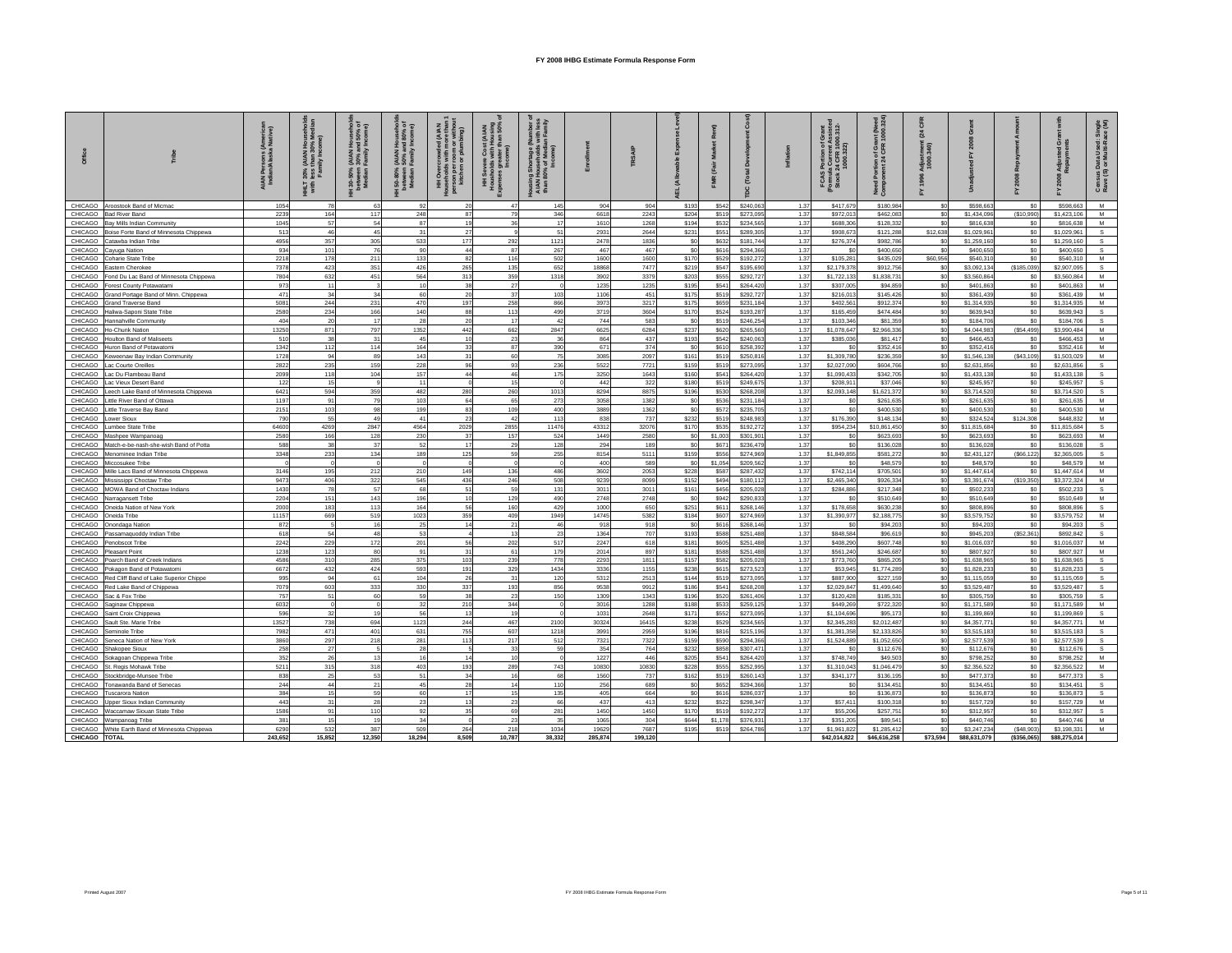|               |                                        | <b>AN</b> |        |       | $(MAN)$<br>50% ar<br>ន់ | $\delta$ .<br>Ŧ, | $\frac{1}{2}$ in $\frac{1}{2}$<br>₹į | ousin<br>AIAN<br>than 8 |         |         |             |       |           |      | 2 <sub>o</sub><br>$\frac{16}{27}$<br>FCAS<br>(Formul<br>Stock | Ž۶<br>$\alpha$<br>西正<br>ㅎ<br>ž 8 |           |              |                |              | us Data Used:<br>(S) or Multi-Ra<br>Cens<br>Rave |
|---------------|----------------------------------------|-----------|--------|-------|-------------------------|------------------|--------------------------------------|-------------------------|---------|---------|-------------|-------|-----------|------|---------------------------------------------------------------|----------------------------------|-----------|--------------|----------------|--------------|--------------------------------------------------|
| <b>DENVER</b> | <b>Blackfeet Tribe</b>                 | 9448      | 706    | 423   | 565                     | 530              | 279                                  | 716                     | 15640   | 8831    | \$148       | \$526 | \$238,189 | 1.37 | \$4,735,37                                                    | \$1,750,189                      | \$0       | \$6,485.561  | S0             | \$6,485,561  | s.                                               |
| <b>DENVER</b> | Cheyenne River Sioux                   | 7036      | 608    | 311   | 396                     | 411              | 300                                  | 490                     | 14277   | 11422   | \$153       | \$499 | \$216,847 | 1.37 | \$3,705,20                                                    | \$1,327,147                      | $\sin$    | \$5.032.355  | (\$220,076     | \$4,812,279  | $\mathbf{s}$                                     |
| <b>DENVER</b> | Crow Creek Sioux                       | 2131      | 262    | 76    | 75                      | 145              | 63                                   | 175                     | 3507    | 3002    | \$158       | \$501 | \$220,228 | 1.37 | \$1,072,710                                                   | \$397,242                        | \$0       | \$1,469.952  | (\$292,694     | \$1,177,258  | $\mathbf{s}$                                     |
| <b>DENVER</b> | Crow Tribe                             | 7236      | 343    | 349   | 338                     | 479              | 171                                  | 637                     | 10924   | 7739    | \$206       | \$521 | \$235.583 | 1.37 | \$1,582.977                                                   | \$1,251,762                      | \$0       | \$2.834.739  | S <sub>0</sub> | \$2.834.739  | $\mathbf{s}$                                     |
| <b>DENVER</b> | Flandreau Santee Sioux                 | 1450      |        | 14    | 14                      |                  |                                      |                         | 725     | 1922    | \$204       | \$499 | \$225,523 | 1.37 | \$323,767                                                     | \$50,895                         | $\sin$    | \$374,662    | S <sub>0</sub> | \$374,662    | $\mathbf{s}$                                     |
| <b>DENVER</b> | Fort Belknap Indian Community          | 2974      | 231    | 162   | 154                     | 175              |                                      |                         | 6427    | 4834    | \$184       | \$526 | \$226,133 | 1.37 | \$2,038.294                                                   | \$504,390                        | \$0       | \$2,542.683  | S <sub>0</sub> | \$2.542.683  | s.                                               |
| <b>DENVER</b> | Fort Peck Assiniboine and Sioux        | 7191      | 561    | 441   | 396                     | 294              | 260                                  | 400                     | 11645   | 7036    | <b>S145</b> | \$519 | \$229.555 | 1.37 | \$4,241,730                                                   | \$1,266,733                      | \$0       | \$5,508.464  | S <sub>0</sub> | \$5,508.464  | <b>S</b>                                         |
| <b>DENVER</b> | Ft. Berthold Affiliated Tribes         | 4379      | 304    | 197   | 311                     | 224              |                                      | 146                     | 10789   | 8396    | \$159       | \$503 | \$230,044 | 1.37 | \$2,797,099                                                   | \$682,613                        | \$0       | \$3,479.712  | S <sub>0</sub> | \$3,479.712  | s.                                               |
| <b>DENVER</b> | <b>Goshute Reservation</b>             | 104       | 17     |       |                         |                  |                                      |                         | 440     | 187     | \$402       | \$666 | \$226,948 | 1.37 | \$199,216                                                     | \$48,579                         | \$0       | \$247,795    | (\$19,938)     | \$227.857    | s.                                               |
| <b>DENVER</b> | ower Brule Sioux                       | 1445      | 104    |       |                         | 131              |                                      |                         | 2824    | 1447    | \$177       | \$499 | \$220,228 | 1.37 | \$937,742                                                     | \$275,169                        | \$0       | \$1,212,911  | S <sub>0</sub> | \$1,212,911  | $\mathbf{s}$                                     |
| <b>DENVER</b> | Northern Arapahoe                      | 4767      | 426    | 196   | 298                     | 291              | 155                                  | 695                     | 7686    | 7670    | \$149       | \$512 | \$213,670 | 1.37 | \$966,630                                                     | \$922,233                        | \$0       | \$1,888,863  | S <sub>0</sub> | \$1,888,863  | s                                                |
| <b>DENVER</b> | Northern Cheyenne                      | 4734      | 342    | 228   | 219                     | 410              | 168                                  | 251                     | 8182    | 5068    | <b>S148</b> | \$519 | \$235.583 | 1.37 | \$2,227,309                                                   | \$977.907                        | \$0       | \$3,205.216  | S <sub>0</sub> | \$3,205,216  | $\mathbf{s}$                                     |
| <b>DENVER</b> | NW Band of Shoshone Nation             | 725       | 20     | 27    | 60                      | 46               | 20                                   | 93                      | 437     | 314     | \$0         | \$592 | \$229,840 | 1.37 | \$80,398                                                      | \$111,243                        | \$0       | \$191.641    | S <sub>0</sub> | \$191.641    | M                                                |
| <b>DENVER</b> | Oglala Sioux of Pine Ridge Reservation | 29787     | 1638   | 1077  | 693                     | 2405             | 546                                  | 1967                    | 43925   | 45829   | <b>S151</b> | \$499 | \$222.875 | 1.37 | \$6,442.401                                                   | \$4,106,083                      | \$0       | \$10,548.484 | \$0            | \$10,548,484 | M                                                |
| <b>DENVER</b> | Omaha Tribe                            | 2705      | 146    | 102   | 140                     | 231              | 51                                   | 187                     | 5605    | 2501    | \$194       | \$517 | \$245.113 | 1.37 | \$1,021,092                                                   | \$500.250                        | \$0       | \$1,521,342  | (\$62,335)     | \$1,459,007  | s                                                |
| <b>DENVER</b> | Ponca Tribe of Nebraska                | 4692      | 414    | 332   | 412                     | 188              | 224                                  | 1086                    | 2346    | 2341    | \$256       | \$638 | \$245,113 | 1.37 | \$335.091                                                     | \$1,227,728                      | \$0       | \$1,562.819  | S <sub>0</sub> | \$1,562.819  | s.                                               |
| <b>DENVER</b> | Rocky Boy Chippewa-Cree                | 3424      | 425    | 144   | 96                      | 396              | $\overline{a}$                       | 252                     | 5505    | 4372    | \$217       | \$519 | \$226.133 | 1.37 | \$1,860,769                                                   | \$718,266                        | \$0       | \$2,579,035  | so             | \$2,579.035  | $\mathbf{s}$                                     |
| <b>DENVER</b> | Rosebud Sioux                          | 10323     | 1240   | 539   | 407                     | 802              | 690                                  | 1147                    | 25196   | 21417   | \$127       | \$499 | \$220,228 | 1.37 | \$4,582.981                                                   | \$2,644,378                      | \$0       | \$7,227,358  | (\$174,752)    | \$7,052,606  | $\mathbf{s}$                                     |
| <b>DENVER</b> | Salish and Kootenai Tribes             | 7905      | 591    | 391   | 572                     | 272              | 258                                  | 1046                    | 6970    | 4584    | \$211       | \$562 | \$234,565 | 1.37 | \$2,682.235                                                   | \$1,482.212                      | \$0       | \$4,164,447  | S <sub>0</sub> | \$4,164,447  | <b>S</b>                                         |
| <b>DENVER</b> | Santee Sioux Tribe                     | 662       | 74     | 33    | 52                      | 19               |                                      |                         | 3848    | 762     | \$169       | \$517 | \$223,242 | 1.37 | \$838.997                                                     | \$110,713                        | \$116,234 | \$949.710    | S <sub>0</sub> | \$949,710    | $\mathbf{s}$                                     |
| DENVER        | Shoshone Tribe of the Wind River Reser | 2555      | 228    | 105   | 160                     | 156              | 83                                   | 192                     | 3557    | 3557    | \$149       | \$512 | \$217,621 | 1.37 | \$1,135,929                                                   | \$464,247                        | \$0       | \$1,600,176  | S <sub>0</sub> | \$1,600.176  | $\mathbf{s}$                                     |
| <b>DENVER</b> | Sisseton-Wahpeton Ovate                | 3946      | 314    | 231   | 193                     | 190              | 104                                  | 210                     | 11727   | 11266   | \$133       | \$499 | \$215,707 | 1.37 | \$2,424.073                                                   | \$618,507                        | $\sin$    | \$3,042,580  | (\$36,068)     | \$3,006.512  | S                                                |
| <b>DENVER</b> | Skull Valley Band of Goshute           | 32        |        |       |                         |                  |                                      |                         | 118     | 26      | \$0         | \$652 | \$228,048 | 1.37 | $5$                                                           | \$48,579                         | \$0       | \$48,579     | \$0            | \$48,579     | $\mathbf{s}$                                     |
| <b>DENVER</b> | Southern Ute Tribe                     | 1792      | 120    | 99    | 146                     | 59               | R4                                   | 175                     | 1399    | 2101    | \$160       | \$771 | \$230,898 | 1.37 | \$959,646                                                     | \$274,777                        | \$0       | \$1,234,422  | S <sub>0</sub> | \$1,234,422  | M                                                |
| <b>DENVER</b> | Spirit Lake Sioux Tribe                | 3870      | 250    | 181   | 180                     | 307              | 72                                   | 228                     | 5426    | 5426    | <b>S166</b> | \$489 | \$227,396 | 1.37 | \$1,751,225                                                   | \$658.269                        | \$0       | \$2.409.494  | (\$210,004)    | \$2.199.490  | S.                                               |
| <b>DENVER</b> | <b>Standing Rock Sioux</b>             | 6706      | 450    | 271   | 358                     | 432              | 10 <sub>s</sub>                      | 227                     | 13948   | 10633   | \$164       | \$493 | \$231,184 | 1.37 | \$3,699,436                                                   | \$1,025,978                      | \$0       | \$4,725,414  | S <sub>0</sub> | \$4,725,414  | $\mathbf{s}$                                     |
| <b>DENVER</b> | Turtle Mountain Band of Chippewa       | 12720     | 2877   | 451   | 932                     | 474              | 435                                  | 3041                    | 30451   | 31011   | \$188       | \$511 | \$228,537 | 1.37 | \$5,247,849                                                   | \$2,896,514                      | \$0       | \$8,144,363  | S <sub>0</sub> | \$8,144,363  | <b>M</b>                                         |
| <b>DENVER</b> | Jintah & Ouray Ute Indian Tribe        | 3071      | 331    | 172   | 194                     | 187              | 113                                  | 514                     | 3174    | 3174    | \$136       | \$532 | \$228,048 | 1.37 | \$778.514                                                     | \$701.957                        | \$0       | \$1,480,471  | S <sub>0</sub> | \$1,480.471  | $\mathbf{s}$                                     |
| <b>DENVER</b> | Utah Paiute Tribe                      | 1668      | 107    | 83    | 126                     | 110              | 77                                   | 150                     | 834     | 1120    | \$218       | \$617 | \$225,848 | 1.37 | \$1,391.01                                                    | \$348,187                        | $\sin$    | \$1,739,206  | S <sub>0</sub> | \$1,739,206  | s.                                               |
| <b>DENVER</b> | Ute Mountain Tribe                     | 1753      | 178    | 124   | 103                     | 107              |                                      | 175                     | 2068    | 2068    | \$167       | \$590 | \$236,926 | 1.37 | \$1,071,370                                                   | \$347,466                        | $\sin$    | \$1,418,836  | S <sub>0</sub> | \$1,418,836  | $\mathbf{s}$                                     |
| <b>DENVER</b> | Winnebago Tribe                        | 2075      | 133    | 113   | 126                     | 152              | 31                                   | 145                     | 4192    | 1688    | \$140       | \$517 | \$245,113 | 1.37 | \$1,061,350                                                   | \$376,242                        | \$0       | \$1,437,592  | (\$50,369      | \$1,387,223  | s.                                               |
| <b>DENVER</b> | Yankton Sioux                          | 3164      | 269    | 154   | 208                     | 220              | 133                                  | 328                     | 7742    | 4553    | \$189       | \$499 | \$218,599 | 1.37 | \$1,355.37                                                    | \$657.739                        |           | \$2,013,119  | \$C            | \$2,013.119  | S.                                               |
| <b>DENVER</b> | <b>TOTAL</b>                           | 156.471   | 13.719 | 7.111 | 8.002                   | 9.848            | 4.729                                | 14.751                  | 271.534 | 226.297 |             |       |           |      | \$63,547,808                                                  | \$28,774,192                     | \$116,234 | \$92,322,000 | (\$1.066.236)  | \$91.255.764 |                                                  |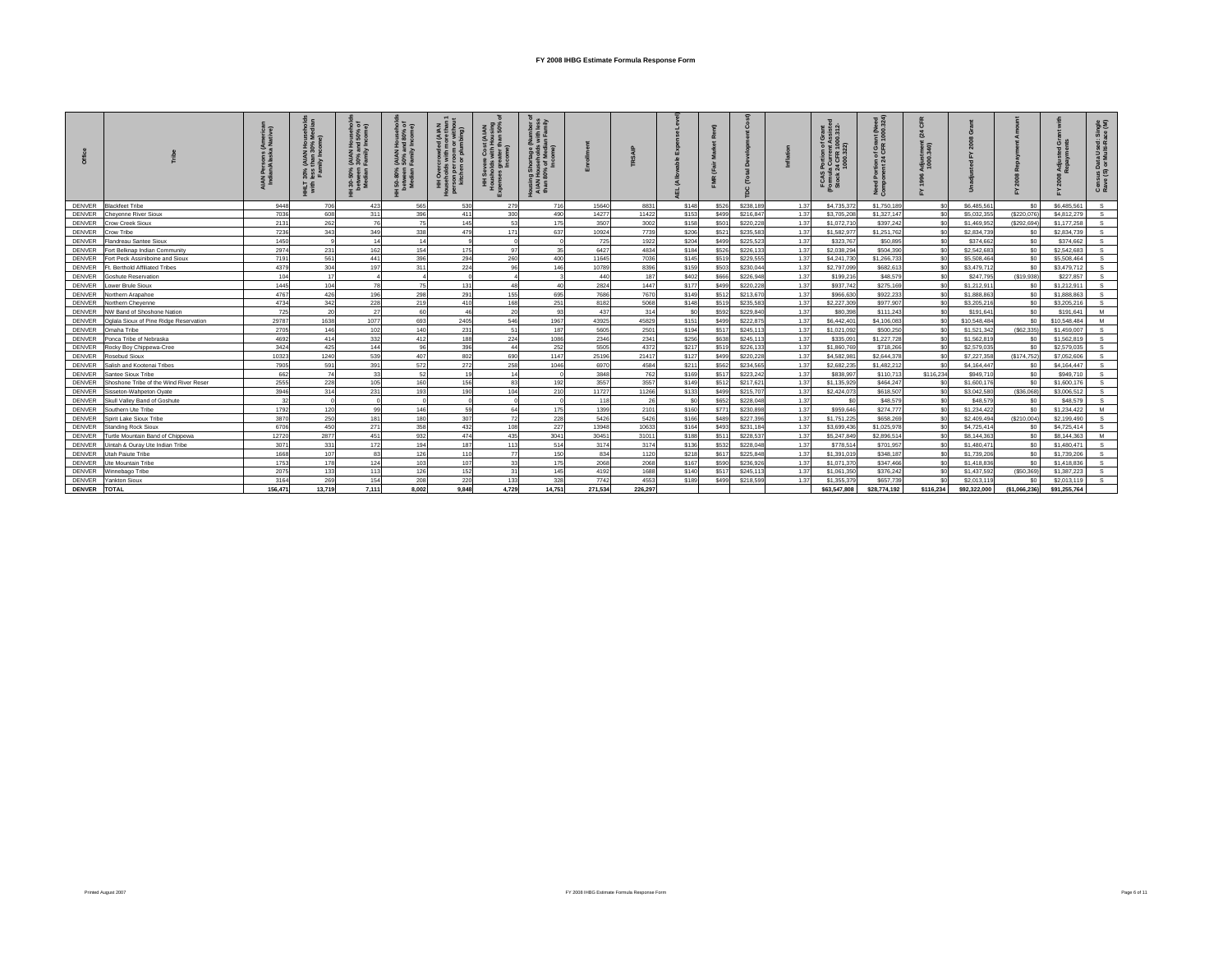|                        |                                                        | Americal<br>Native)<br>Persons<br>Ian/Alask:<br>a<br>Indi | $30%$<br>less<br>HHLT<br>with | (AIAN Hours)<br>30% and 5<br>Family Inc<br>30-50%<br>petween<br>Median | (AIAN Househo)<br>50% and 80% c<br>Family Income)<br>  50-80%<br>petween<br>Median | (A IAN<br>re tha<br>E a<br>num or wi<br>$rac{6}{2}$<br>son<br>kitcl | 8 ई<br>포홀       | ng Shortage (Nuu<br>I Households wit<br>80% of Median F<br>Income)<br>ឨន្ធី<br>ousin<br>AIAN<br>than i |              |              |                         |                | ĉ                      |              | Grant<br>Assister<br>00.312-<br>ortion<br>Currer<br>I CFR<br>FCAS<br>Formula<br>Stock: | nnt (Need<br>1000.324)<br>tion of Gran<br>nt 24 CFR 1 | ទី ទី      |                         |                        |                         | åξ<br>តី ខិ<br>Census Data Used: \$<br>Rave (S) or Multi-Rac |
|------------------------|--------------------------------------------------------|-----------------------------------------------------------|-------------------------------|------------------------------------------------------------------------|------------------------------------------------------------------------------------|---------------------------------------------------------------------|-----------------|--------------------------------------------------------------------------------------------------------|--------------|--------------|-------------------------|----------------|------------------------|--------------|----------------------------------------------------------------------------------------|-------------------------------------------------------|------------|-------------------------|------------------------|-------------------------|--------------------------------------------------------------|
|                        | OKLAHOMA Absentee-Shawnee                              | 5298                                                      | 238                           | 269                                                                    | 442                                                                                | 145                                                                 | 220             | 298                                                                                                    | 3013         | 12721        | <b>S138</b>             | \$573          | \$199,641              | 1.37         | \$2,221.069                                                                            | \$751.237                                             | \$0        | \$2,972,306             | (\$105.022             | \$2,867.284             | $\mathbf{s}$                                                 |
|                        | OKLAHOMA Alabama-Couchatta                             | 500                                                       | 28                            | 24                                                                     | 48                                                                                 | 17                                                                  | 15              | 49                                                                                                     | 1001         | 603          | so.                     | \$504          | \$183,893              | 1.37         | \$125,775                                                                              | \$68,483                                              | sn         | \$194,258               | (\$77.852)             | \$116,406               | $\mathbf{s}$                                                 |
|                        | OKLAHOMA Alabama-Quassarte Tribal Town                 | 676                                                       | 33                            | 37                                                                     | 59                                                                                 | 20                                                                  | 22              | 129                                                                                                    | 338          | 808          | \$0                     | \$629          | \$191,454              | 1.37         | \$0                                                                                    | \$106,151                                             | sol        | \$106,151               | \$0                    | \$106,151               | $\mathsf{s}$                                                 |
|                        | OKLAHOMA Apache Tribe                                  | 2016                                                      | 120                           | 88                                                                     | 142                                                                                | 71                                                                  | 74              | 220                                                                                                    | 1846         | 2937         | S <sub>0</sub>          | \$469          | \$198,527              | 1.37         | \$651,785                                                                              | \$495,027                                             | \$541,303  | \$1,146,812             | SO                     | \$1,146,812             | M                                                            |
| OKLAHOMA Caddo Tribe   |                                                        | 2729                                                      | 162                           | 120                                                                    | 192                                                                                | 96                                                                  | 101             | 451                                                                                                    | 3975         | 3975         | \$143                   | \$470          | \$198,527              | 1.37         | \$93,961                                                                               | \$376,842                                             | \$0        | \$470,803               | SO                     | \$470,803               | M                                                            |
|                        | OKLAHOMA Cherokee Nation                               | 118059                                                    | 6518                          | 6210                                                                   | 9158                                                                               | 3268                                                                | 4583            | 19492                                                                                                  | 241226       | 123215       | \$163                   | \$512          | \$191.454              | 1.37         | \$13,758,078                                                                           | \$15,582,216                                          | so         | \$29,340,294            | \$0                    | \$29,340.294            | M                                                            |
|                        | OKLAHOMA Cheyenne-Arapaho Tribes                       | 11681                                                     | 630                           | 544                                                                    | 878                                                                                | 488                                                                 | 515             | 1798                                                                                                   | 11615        | 11615        | \$0                     | \$520          | \$195,371              | 1.37         | \$675,163                                                                              | \$1,686,177                                           | sol        | \$2,361,340             | \$0                    | \$2,361,340             | M                                                            |
| OKLAHOMA Chickasaw     |                                                        | 36712                                                     | 2008                          | 2045                                                                   | 3229                                                                               | 912                                                                 | 1444            | 5941                                                                                                   | 48934        | 26746        | \$171                   | \$484          | \$191,591              | 1.37         | \$6,759,07                                                                             | \$4,864,971                                           | \$0        | \$11,624,042            | SO <sub>1</sub>        | \$11,624,042            | M                                                            |
|                        | OKLAHOMA Chitimacha Tribe                              | 329                                                       | 14                            |                                                                        | 22                                                                                 |                                                                     |                 | 14                                                                                                     | 1060         | 450          | S <sub>0</sub>          | \$485          | \$206,958              | 1.37         | \$71,643                                                                               | \$48,579                                              | \$0        | \$120,222               | \$0                    | \$120.222               | s                                                            |
|                        | OKLAHOMA Choctaw Nation                                | 45835                                                     | 2803<br>723                   | 2786                                                                   | 3805                                                                               | 1330<br>432                                                         | 1843            | 8130<br>2976                                                                                           | 178518       | 92550        | \$137                   | \$474          | \$197,003              | 1.37         | \$5,087,777                                                                            | \$6,615,247<br>\$2,295,359                            | \$0<br>so  | \$11,703,024            | SO <sub>2</sub><br>\$0 | \$11,703,024            | M                                                            |
|                        | OKLAHOMA Citizen Band Potawatomi Tribe                 | 16699                                                     |                               | 857                                                                    | 1420                                                                               |                                                                     | 676             |                                                                                                        | 25980        | 24786        | S <sub>0</sub>          | \$508          | \$199,641              | 1.37         | \$115,698                                                                              |                                                       |            | \$2,411.057             |                        | \$2.411.057             | M<br>M                                                       |
|                        | OKLAHOMA Comanche Nation<br>OKLAHOMA Coushatta Tribe   | 8047<br>23                                                | 478<br>$\overline{a}$         | 353<br>$\Omega$                                                        | 565<br>11                                                                          | 282<br>$\sqrt{2}$                                                   | 297<br>$\Omega$ | 946                                                                                                    | 11662<br>819 | 11722<br>819 | \$0<br>\$0              | \$469          | \$199,914              | 1.37<br>1.37 | \$1,444.88<br>\$42,768                                                                 | \$1,056,303                                           | \$0<br>sol | \$2,501.184<br>\$91,347 | \$0<br>\$0             | \$2,501.184<br>\$91.347 | s                                                            |
|                        | OKLAHOMA Delaware Nation of West Oklahoma              | 326                                                       | 19                            | 14                                                                     | 23                                                                                 | 11                                                                  | 12              | 44                                                                                                     | 1369         | 475          | \$0                     | \$438<br>\$469 | \$203,939<br>\$198,527 | 1.37         | \$34,414                                                                               | \$48,579<br>\$48,579                                  | \$0        | \$82,993                | ( \$3,479)             | \$79,514                | M                                                            |
|                        | OKLAHOMA Eastern Shawnee Tribe                         | 155                                                       | 13                            |                                                                        |                                                                                    |                                                                     | 13              | 10                                                                                                     | 2342         | 592          | S <sub>0</sub>          | \$469          | \$201.301              | 1.37         | \$32.127                                                                               | \$48,579                                              | sol        | \$80,706                | \$0                    | \$80,706                | M                                                            |
|                        | OKLAHOMA Fort Sill Apache Tribe                        | 391                                                       | 23                            | 17                                                                     | 27                                                                                 | 14                                                                  | 14              | 54                                                                                                     | 602          | 570          | \$0                     | \$469          | \$198,527              | 1.37         | \$36,880                                                                               | \$52,738                                              | sol        | \$89,618                | SO                     | \$89,618                | M                                                            |
|                        | OKLAHOMA lowa Tribe of Kansas and Nebraska             | 842                                                       | 40 <sup>1</sup>               | 63                                                                     | 70                                                                                 | 18                                                                  | 31              | 104                                                                                                    | 3059         | 3837         | \$170                   | \$532          | \$232,172              | 1.37         | \$304.998                                                                              | \$126,284                                             | \$0        | \$431.281               | \$0                    | \$431.281               | M                                                            |
|                        | OKLAHOMA lowa Tribe of Oklahoma                        | 580                                                       | 40                            | 22                                                                     | 60                                                                                 | 31                                                                  | 18              | 118                                                                                                    | 497          | 3842         | \$131                   | \$501          | \$203,803              | 1.37         | \$13,625                                                                               | \$94.231                                              | sol        | \$107,856               | SO                     | \$107.856               | M                                                            |
|                        | OKLAHOMA Jena Band of Choctaw                          | 462                                                       | 22                            | 44                                                                     | 34                                                                                 | 14                                                                  | $\mathbf{R}$    | 100                                                                                                    | 231          | 136          | \$0                     | \$492          | \$194,229              | 1.37         | \$0                                                                                    | \$72,011                                              | \$0        | \$72,011                | \$0                    | \$72,011                | S.                                                           |
| OKLAHOMA Kaw Tribe     |                                                        | 3162                                                      | 208                           | 177                                                                    | 297                                                                                | 91                                                                  | 127             | 582                                                                                                    | 2849         | 3621         | S <sub>0</sub>          | \$489          | \$195,371              | 1.37         | \$369,626                                                                              | \$463.299                                             | sol        | \$832.925               | so I                   | \$832.925               | M                                                            |
|                        | OKLAHOMA Kialegee Tribal Town                          | 486                                                       | 24                            | 27                                                                     | 42                                                                                 | 13                                                                  | 17              | 94                                                                                                     | 320          | 320          | \$0                     | \$629          | \$195,616              | 1.37         | \$0                                                                                    | \$67,050                                              | \$0        | \$67,050                | \$0                    | \$67,050                | M                                                            |
|                        | OKLAHOMA Kickapoo Tribe                                | 825                                                       | 55                            | 34                                                                     | 61                                                                                 | 25                                                                  | 16              | 61                                                                                                     | 1633         | 1835         | \$128                   | \$549          | \$207,203              | 1.37         | \$749.161                                                                              | \$108,944                                             | \$0        | \$858,104               | \$0                    | \$858,104               | S.                                                           |
|                        | OKLAHOMA Kickapoo Tribe of Oklahoma                    | 2657                                                      | 170                           | 153                                                                    | 232                                                                                | 68                                                                  | 117             | 537                                                                                                    | 2635         | 2675         | \$0                     | \$502          | \$191,591              | 1.37         | \$81,223                                                                               | \$388,644                                             | \$0        | \$469,867               | \$0                    | \$469,867               | M                                                            |
| OKLAHOMA Kiowa Tribe   |                                                        | 7744                                                      | 460                           | 339                                                                    | 544                                                                                | 272                                                                 | 286             | 1166                                                                                                   | 11280        | 11280        | \$0                     | \$500          | \$198,527              | 1.37         | \$512,232                                                                              | \$1,049,253                                           | \$0        | \$1,561,485             | \$0                    | \$1,561,485             | M                                                            |
| OKLAHOMA Miami Tribe   |                                                        | 571                                                       | 21                            | 22                                                                     | 49                                                                                 |                                                                     | 20              | 92                                                                                                     | 2953         | 811          | \$0                     | \$469          | \$201,301              | 1.37         | \$0                                                                                    | \$67,778                                              | \$0        | \$67,778                | \$0                    | \$67,778                | M                                                            |
| OKLAHOMA Modoc Tribe   |                                                        | 82                                                        |                               | $\Omega$                                                               | $\Omega$                                                                           |                                                                     | $\Omega$        |                                                                                                        | 160          | 160          | \$152                   | \$469          | \$201.301              | 1.37         | \$67,142                                                                               | \$48,579                                              | sol        | \$115,721               | \$0                    | \$115,721               | M                                                            |
|                        | OKLAHOMA Muscogee (Creek) Nation                       | 84786                                                     | 4258                          | 4725                                                                   | 7354                                                                               | 2293                                                                | 3046            | 15455                                                                                                  | 62209        | 55817        | S144                    | \$583          | \$191.454              | 1.37         | \$3,076,627                                                                            | \$11,231,184                                          | \$0        | \$14,307,810            | (S4.707)               | \$14,303.103            | M                                                            |
| OKLAHOMA Osage Tribe   |                                                        | 10018                                                     | 586                           | 643                                                                    | 854                                                                                | 183                                                                 | 264             | 1929                                                                                                   | 19929        | 11960        | S <sub>0</sub>          | \$629          | \$195,752              | 1.37         | \$428.116                                                                              | \$1,275,439                                           | \$0        | \$1,703,555             | \$0                    | \$1,703,555             | M                                                            |
|                        | OKLAHOMA Otoe-Missouria Tribe                          | 403                                                       | 39                            | 30                                                                     | 37                                                                                 | 13                                                                  | 15              | 57                                                                                                     | 1478         | 570          | \$146                   | \$481          | \$195,371              | 1.37         | \$262,033                                                                              | \$72,457                                              | sol        | \$334,490               | SO                     | \$334,490               | S.                                                           |
| OKLAHOMA Ottawa Tribe  |                                                        | 1361                                                      | 91                            | 128                                                                    | 105                                                                                | 34                                                                  | 74              | 324                                                                                                    | 2412         | 526          | S <sub>0</sub>          | \$469          | \$201,301              | 1.37         | \$0                                                                                    | \$239,201                                             | sol        | \$239,201               | \$0                    | \$239,201               | M                                                            |
|                        | OKLAHOMA Pawnee Tribe                                  | 2793                                                      | 140                           | 138                                                                    | 188                                                                                | 88                                                                  | 112             | 419                                                                                                    | 3090         | 1966         | \$138                   | \$474          | \$196,758              | 1.37         | \$165,861                                                                              | \$370,813                                             | sol        | \$536,674               | SO                     | \$536,674               | M                                                            |
| OKLAHOMA Peoria Tribe  |                                                        | 1886                                                      | 69                            | 74                                                                     | 161                                                                                | 22                                                                  | 67              |                                                                                                        | 2678         | 2678         | \$137                   | \$469          | \$201,301              | 1.37         | \$1,305,779                                                                            | \$173,446                                             | \$0        | \$1,479,225             | \$0                    | \$1,479,225             | M                                                            |
| OKI AHOMA Ponca Tribe  |                                                        | 1633                                                      | 107                           | 91                                                                     | 153                                                                                | 47                                                                  | 66              | 302                                                                                                    | 2560         | 1870         | \$129                   | \$489          | \$195,371              | 1.37         | \$563.174                                                                              | \$238,977                                             | \$0        | \$802.151               | \$0                    | \$802.151               | M                                                            |
|                        | OKLAHOMA Prairie Band of Potawatomi                    | 562                                                       | $\alpha$                      | 38                                                                     | 25                                                                                 | 48                                                                  | $\alpha$        | 59                                                                                                     | 4870         | 2018         | \$166                   | \$585          | \$207,203              | 1.37         | \$108,692                                                                              | \$140,738                                             | \$97,048   | \$249,430               | \$0                    | \$249,430               | $\mathbf{S}$                                                 |
|                        | OKLAHOMA Quapaw Tribe                                  | 1903                                                      | 107                           | 130                                                                    | 179                                                                                | 45                                                                  | 62              | 417                                                                                                    | 3278         | 1689         | S <sub>0</sub>          | \$469          | \$201,301              | 1.37         | \$0                                                                                    | \$277.212                                             | \$0        | \$277.212               | \$0                    | \$277.212               | M                                                            |
|                        | OKLAHOMA Sac and Fox of Missouri                       | 58                                                        | $\tilde{R}$                   | $\Omega$                                                               |                                                                                    | $\sqrt{2}$                                                          | $\Omega$        | $\sqrt{2}$                                                                                             | 440          | 440          | \$163                   | \$543          | \$207,203              | 1.37         | \$227,816                                                                              | \$3,839                                               | \$0        | \$231,655               | \$0                    | \$231,655               | M                                                            |
|                        | OKLAHOMA Sac and Fox Tribe                             | 6033                                                      | 417                           | 449                                                                    | 397                                                                                | 163                                                                 | 232             | 1058                                                                                                   | 3163         | 8523         | S <sub>131</sub>        | \$516          | \$199,641              | 1.37         | \$699.933                                                                              | \$1,044,134                                           | \$0        | \$1,744.067             | \$0                    | \$1,744.067             | S.                                                           |
|                        | OKLAHOMA Seminole Nation                               | 6096                                                      | 306                           | 340                                                                    | 529                                                                                | 165                                                                 | 219             | 1049                                                                                                   | 14307        | 4013         | \$157                   | \$469          | \$191.591              | 1.37         | \$890.961                                                                              | \$797.895                                             | sol        | \$1,688,856             | (S68.044)              | \$1,620.812             | M                                                            |
|                        | OKLAHOMA Seneca-Cayuga                                 | 764                                                       | 27                            | 47                                                                     | 81                                                                                 | 27                                                                  | 27              | 155                                                                                                    | 3998         | 1214         | \$0                     | \$469          | \$201,301              | 1.37         | \$0                                                                                    | \$112,722                                             | \$0        | \$112,722               | \$0                    | \$112,722               | M                                                            |
| OKLAHOMA Shawnee       |                                                        |                                                           |                               | $\Omega$                                                               | $\alpha$                                                                           | $\sqrt{2}$                                                          | $\Omega$        | $\sqrt{2}$                                                                                             | 1433         | 510          | S <sub>0</sub>          | \$472          | \$205,326              | 1.37         | \$0                                                                                    | \$48,579                                              | sol        | \$48,579                | \$0                    | \$48,579                | M                                                            |
|                        | OKLAHOMA Texas Band of Kickapoo Indians                | 720                                                       | 144                           | 40                                                                     |                                                                                    | 87                                                                  | 19              | 173                                                                                                    | 477          | 476          | \$180                   | \$504          | \$171,680              | 1.37         | \$86,185                                                                               | \$142,680                                             | \$0        | \$228,866               | \$0                    | \$228,866               | M                                                            |
|                        | OKLAHOMA Thloothlocco Tribal Town                      | 1161                                                      | 58<br>63                      | 65                                                                     | 101<br>35                                                                          | 31                                                                  | 42              | 224<br>24                                                                                              | 764          | 764          | S <sub>0</sub>          | \$629          | \$195,616              | 1.37         | \$0<br>\$420,543                                                                       | \$159,295<br>\$80,464                                 | \$0        | \$159,295               | \$0                    | \$159,295<br>\$501.007  | M<br>M                                                       |
|                        | OKLAHOMA Tonkawa Tribe<br>OKLAHOMA Tunica-Biloxi Tribe | 563<br>1609                                               | 150                           | 23<br>31                                                               | 116                                                                                | 18<br>50                                                            | 30<br>112       | 297                                                                                                    | 481<br>980   | 1102<br>318  | \$169<br>S <sub>0</sub> | \$489<br>\$472 | \$195,371<br>\$194,229 | 1.37<br>1.37 | \$0                                                                                    | \$273.953                                             | \$0<br>\$0 | \$501.007<br>\$273.953  | \$0<br>\$0             | \$273.953               | M                                                            |
|                        | OKLAHOMA United Keetoowah                              |                                                           |                               |                                                                        |                                                                                    |                                                                     |                 |                                                                                                        | 8819         | 8260         | S <sub>0</sub>          | \$472          | \$191.454              | 1.37         | \$0                                                                                    | \$48,579                                              | \$0        | \$48,579                | SO                     | \$48,579                | $\mathbf{s}$                                                 |
| OKLAHOMA Wichita Tribe |                                                        | 1117                                                      | 66                            | 49                                                                     | 78                                                                                 | 39                                                                  | 41              | 95                                                                                                     | 2254         | 1627         | \$0                     | \$46           | \$198,527              | 1.37         | \$332.395                                                                              | \$139,998                                             | sol        | \$472,393               | \$0                    | \$472.393               | M                                                            |
|                        | OKLAHOMA Wyandotte Nation                              | 2763                                                      | 175                           | 129                                                                    | 251                                                                                | 83                                                                  | 172             | 540                                                                                                    | 4303         | 2159         | S <sub>0</sub>          | \$510          | \$201.301              | 1.37         | \$40,618                                                                               | \$470.555                                             | \$0        | \$511.173               | \$0                    | \$511.173               | M                                                            |
| <b>OKLAHOMA TOTAL</b>  |                                                        | 393.117                                                   | 21.678                        | 21.423                                                                 | 32.071                                                                             | 11.069                                                              | 15.084          | 65.979                                                                                                 | 703.840      | 451.601      |                         |                |                        |              | \$41,857,830                                                                           | \$53,973,298                                          | \$638,351  | \$95.831.128            | (S259.104)             | \$95.572.024            |                                                              |
|                        |                                                        |                                                           |                               |                                                                        |                                                                                    |                                                                     |                 |                                                                                                        |              |              |                         |                |                        |              |                                                                                        |                                                       |            |                         |                        |                         |                                                              |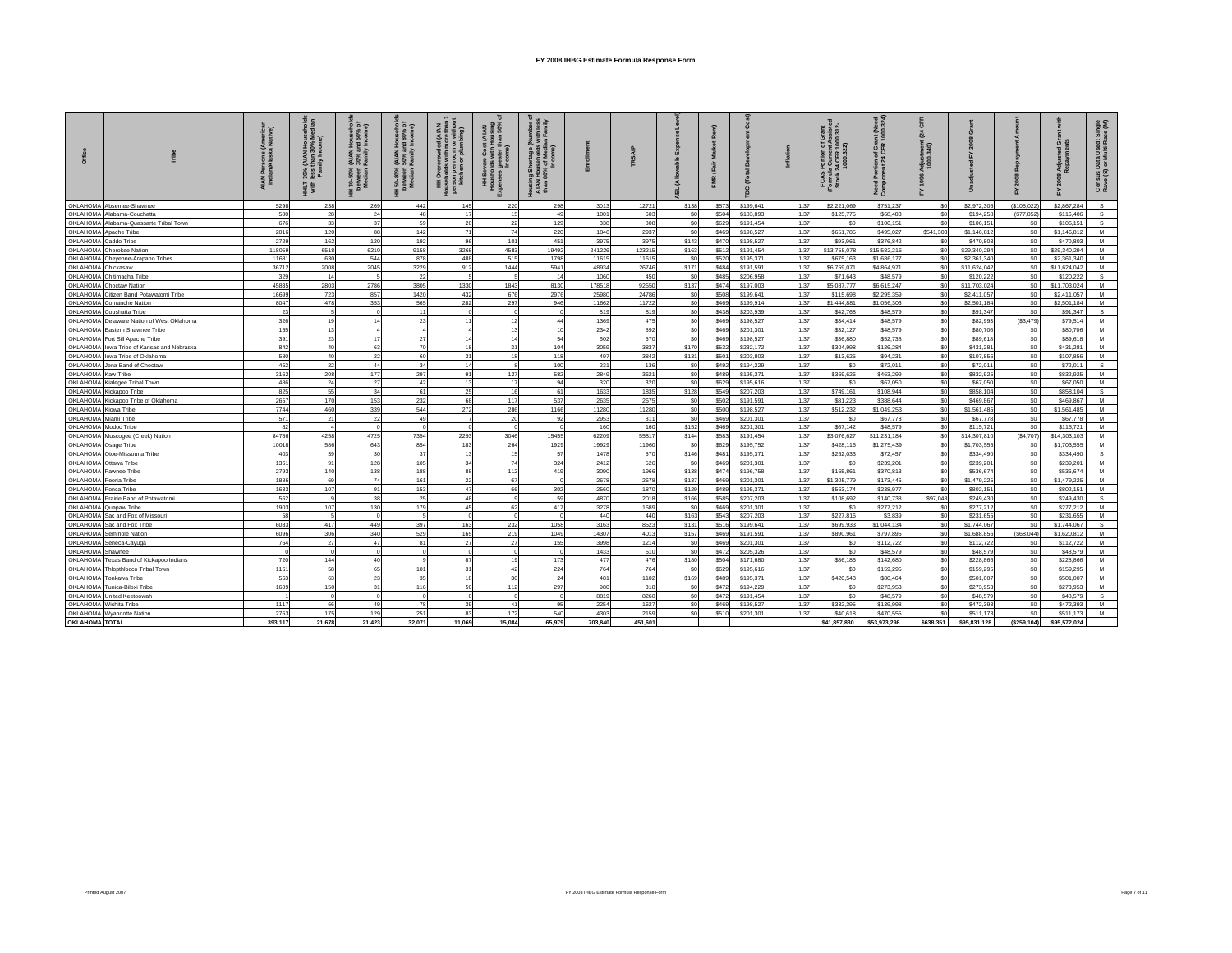| Office                     |                                                                           | AIAN Persons (America<br>Indian/Alaska Native) | 30% (AIAN<br>less than 31<br>Family Inc<br>다<br>기타 | Househ<br>md 50%<br>/ Income<br>(AIAN I<br>30% ar<br>Family<br>l 30-50%<br>between<br>Median I | نا (AIAN Househ)<br>- 90% and 80%<br>- Family Income<br>l 50-80%<br>between<br>Median I | 통륜<br><b>HH</b> Overci<br>rson per<br>kitchen<br>홒 | t (AIAN<br>Housing<br>han 50%<br>$\begin{array}{c}\n\bullet \text{Cost} \\ \bullet \text{ of } \\ \text{d} \\ \text{d} \\ \text{d} \\ \text{f} \\ \text{f} \\ \text{f} \\ \text{f} \\ \text{f} \\ \text{f} \\ \text{f} \\ \text{f} \\ \text{f} \\ \text{f} \\ \text{f} \\ \text{f} \\ \text{f} \\ \text{f} \\ \text{f} \\ \text{f} \\ \text{f} \\ \text{f} \\ \text{f} \\ \text{f} \\ \text{f} \\ \text{f} \\ \text{f} \\ \text{f} \\ \text{f} \\ \text{f} \\ \text{f} \\ \text{f} \\ \text{f} \\ \text{f$<br>HH Severe<br>Housholds w<br>penses great | hortage (<br>useholds<br>of Media<br>Income)<br>Housing She<br>AIAN Hous<br>than 80% c |                   | TRSAIP       |                                  |                    | å<br>[Total            | $\overline{5}$ | S Portion of Grant<br>Ila Current Assistec<br>c 24 CFR 1000.312-<br>1000.322)<br>FCAS P<br>(Formula 1)<br>Stock 24 | Portion of Grant (Need<br>ment 24 CFR 1000.324<br>Need<br>Comp | គ្គ<br>នី<br>Adjust<br>1000. |                          |                        | 줎                        | sus Data Used: Sin<br>9 (S) or Multi-Race (<br>Censu<br>Rave ( |
|----------------------------|---------------------------------------------------------------------------|------------------------------------------------|----------------------------------------------------|------------------------------------------------------------------------------------------------|-----------------------------------------------------------------------------------------|----------------------------------------------------|--------------------------------------------------------------------------------------------------------------------------------------------------------------------------------------------------------------------------------------------------------------------------------------------------------------------------------------------------------------------------------------------------------------------------------------------------------------------------------------------------------------------------------------------------------|----------------------------------------------------------------------------------------|-------------------|--------------|----------------------------------|--------------------|------------------------|----------------|--------------------------------------------------------------------------------------------------------------------|----------------------------------------------------------------|------------------------------|--------------------------|------------------------|--------------------------|----------------------------------------------------------------|
| PHOENIX                    | Acoma Pueblo                                                              | 2960                                           | 113                                                |                                                                                                | 16'                                                                                     | 217                                                | 70                                                                                                                                                                                                                                                                                                                                                                                                                                                                                                                                                     | 190                                                                                    | 4754              | 4762         | S <sub>0</sub>                   | \$472              | \$229,269              | 1.37           | \$539.131                                                                                                          | \$471,949                                                      | \$0                          | \$1,011.08               | S <sub>0</sub>         | \$1,011,081              | s                                                              |
|                            | PHOENIX Agua Caliente Band of Cahuilla                                    | 299                                            |                                                    | 17                                                                                             |                                                                                         | 17                                                 |                                                                                                                                                                                                                                                                                                                                                                                                                                                                                                                                                        | 82                                                                                     | 412               | 412          | \$0                              | \$974              | \$260,025              | 1.37           |                                                                                                                    | \$106,230                                                      | \$0                          | \$106,230                | \$0                    | \$106,230                | ${\mathsf M}$                                                  |
| PHOENIX Ak-Chin<br>PHOENIX | Alturas Rancheria                                                         | 703                                            | 50                                                 | 38                                                                                             | 65                                                                                      | $\mathbb{R}^n$                                     |                                                                                                                                                                                                                                                                                                                                                                                                                                                                                                                                                        | 123                                                                                    | 730               | 984          | \$329                            | \$782<br>\$649     | \$235,461              | 1.37<br>1.37   | \$203,346<br>\$0                                                                                                   | \$142,885<br>\$48,579                                          | \$0<br>\$0                   | \$346.23<br>\$48,579     | \$0<br>\$0             | \$346,231<br>\$48,579    | $\mathbf{s}$                                                   |
|                            | PHOENIX Auburn Rancheria                                                  | 526                                            | 28                                                 | 14                                                                                             |                                                                                         |                                                    | 37                                                                                                                                                                                                                                                                                                                                                                                                                                                                                                                                                     | 68                                                                                     | 263               | 214          | S <sub>0</sub><br>S <sub>0</sub> | \$992              | \$292,238<br>\$289,224 | 1.37           | \$0                                                                                                                | \$140,713                                                      | \$0                          | \$140,713                | \$0                    | \$140,713                | s                                                              |
|                            | PHOENIX Augustine Band of Cahuilla                                        | $\Omega$                                       |                                                    |                                                                                                |                                                                                         |                                                    | $\Omega$                                                                                                                                                                                                                                                                                                                                                                                                                                                                                                                                               |                                                                                        | 8                 |              | S <sub>0</sub>                   | \$974              | \$260,025              | 1.37           | \$0                                                                                                                | \$48,579                                                       | \$0                          | \$48,579                 | \$0                    | \$48,579                 | M                                                              |
| PHOENIX                    | Barona Group of Capitan Grande                                            | 387                                            |                                                    |                                                                                                |                                                                                         |                                                    | 15                                                                                                                                                                                                                                                                                                                                                                                                                                                                                                                                                     |                                                                                        | 388               | 494          | \$395                            | \$1.205            | \$253.923              | 1.37           | \$105.872                                                                                                          | \$70,956                                                       | \$55,766                     | \$176,828                | (S100, 951)            | \$75,877                 | $\mathbf{s}$                                                   |
| PHOENIX                    | Berry Creek Rancheria                                                     | 928<br>21                                      |                                                    | 62                                                                                             |                                                                                         | 45                                                 | 78<br>$\mathbf{a}$                                                                                                                                                                                                                                                                                                                                                                                                                                                                                                                                     | 189<br>17                                                                              | 464<br>18         | 464<br>18    | \$380<br>\$0                     | \$702              | \$292.23               | 1.37<br>1.37   | \$229.256<br>\$0                                                                                                   | \$288.43<br>\$48,579                                           | \$0                          | \$517,686<br>\$48,579    | \$0                    | \$517,686                | M<br>s                                                         |
| PHOENIX                    | PHOENIX Big Lagoon Rancheria<br><b>Big Pine Band</b>                      | 306                                            | 33                                                 | 15                                                                                             | 21                                                                                      |                                                    | 16                                                                                                                                                                                                                                                                                                                                                                                                                                                                                                                                                     | 30                                                                                     | 398               | 414          | \$233                            | \$725<br>\$634     | \$296,922<br>\$284,703 | 1.37           | \$211,425                                                                                                          | \$93,563                                                       | \$0<br>\$44,600              | \$304,988                | \$0<br>( \$132, 416)   | \$48,579<br>\$172.572    | S.                                                             |
|                            | PHOENIX Big Sandy Rancheria                                               | 94                                             | 17                                                 |                                                                                                |                                                                                         |                                                    | 9                                                                                                                                                                                                                                                                                                                                                                                                                                                                                                                                                      | 26                                                                                     | 331               | 298          | \$0                              | \$726              | \$291,831              | 1.37           | \$0                                                                                                                | \$48,579                                                       | \$0                          | \$48,579                 | \$0                    | \$48,579                 | s                                                              |
|                            | PHOENIX Big Valley Rancheria                                              | 1624                                           | 96                                                 | 95                                                                                             | 127                                                                                     | 81                                                 | 108                                                                                                                                                                                                                                                                                                                                                                                                                                                                                                                                                    | 319                                                                                    | 812               | 502          | S <sub>0</sub>                   | \$710              | \$298,266              | 1.37           | \$0                                                                                                                | \$447,925                                                      | \$0                          | \$447.92                 | \$0                    | \$447.925                | M                                                              |
| PHOENIX<br>PHOENIX         | Blue Lake Rancheria<br>Bridgeport Paiute Indian Colony                    | 36<br>24                                       |                                                    |                                                                                                |                                                                                         |                                                    |                                                                                                                                                                                                                                                                                                                                                                                                                                                                                                                                                        |                                                                                        | 51<br>134         | 86<br>87     | \$0<br>\$233                     | \$725<br>\$932     | \$296,922<br>\$284,703 | 1.37<br>1.37   | \$0<br>\$160,563                                                                                                   | \$48,579<br>\$48,579                                           | \$0<br>\$0                   | \$48,579<br>\$209.14     | \$0<br>\$0             | \$48,579<br>\$209,142    | s<br>s                                                         |
| PHOENIX                    | Buena Vista Rancheria                                                     | 21                                             |                                                    |                                                                                                |                                                                                         |                                                    |                                                                                                                                                                                                                                                                                                                                                                                                                                                                                                                                                        |                                                                                        | 12                | -12          | \$0                              | \$855              | \$289,224              | 1.37           | -SO                                                                                                                | \$48,579                                                       | \$0                          | \$48.57                  | \$0                    | \$48,579                 | M                                                              |
| PHOENIX                    | Cabazon Band                                                              | 19                                             |                                                    |                                                                                                |                                                                                         |                                                    |                                                                                                                                                                                                                                                                                                                                                                                                                                                                                                                                                        |                                                                                        | 30 <sub>o</sub>   |              | S <sub>0</sub>                   | \$974              | \$260,025              | 1.37           | \$0                                                                                                                | \$48,579                                                       | \$0                          | \$48,57                  | \$0                    | \$48,579                 | M                                                              |
|                            | PHOENIX Cahuilla Band                                                     | 112                                            |                                                    |                                                                                                |                                                                                         |                                                    |                                                                                                                                                                                                                                                                                                                                                                                                                                                                                                                                                        |                                                                                        | 305               | 286          | \$395                            | \$974              | \$260,025              | 1.37           | \$50,223                                                                                                           | \$48,579                                                       | \$0                          | \$98,802                 | \$0                    | \$98,802                 |                                                                |
| PHOENIX                    | PHOENIX California Valley Miwok Tribe                                     | $\Omega$<br>265                                |                                                    | 29                                                                                             |                                                                                         | 24                                                 | 22                                                                                                                                                                                                                                                                                                                                                                                                                                                                                                                                                     |                                                                                        | $\sqrt{2}$<br>313 | 332          | S <sub>0</sub><br>\$391          | \$682<br>\$1,205   | \$290.731<br>\$253,923 | 1.37<br>1.37   | \$0<br>\$536,859                                                                                                   | \$48,579<br>\$131,396                                          | \$0<br>\$181,074             | \$48,579<br>\$668.25     | \$0<br>SO <sub>2</sub> | \$48,579<br>\$668,255    | M<br>s                                                         |
| PHOENIX                    | Campo Band<br>Cedarville Rancheria                                        | 23                                             |                                                    |                                                                                                |                                                                                         |                                                    |                                                                                                                                                                                                                                                                                                                                                                                                                                                                                                                                                        |                                                                                        | 28                | 36           | S <sub>0</sub>                   | \$649              | \$292.23               | 1.37           |                                                                                                                    | \$48,579                                                       | \$0                          | \$48,579                 | \$0                    | \$48,579                 |                                                                |
| PHOENIX                    | Chemehuevi                                                                | 158                                            | 29                                                 |                                                                                                | 20                                                                                      |                                                    |                                                                                                                                                                                                                                                                                                                                                                                                                                                                                                                                                        |                                                                                        | 768               | 190          | \$374                            | \$974              | \$257.251              | 1.37           | \$818,498                                                                                                          | \$44,791                                                       | \$112,088                    | \$863.28                 | \$0                    | \$863,289                | s                                                              |
| PHOENIX                    | Chicken Ranch Rancheria                                                   |                                                |                                                    |                                                                                                |                                                                                         |                                                    |                                                                                                                                                                                                                                                                                                                                                                                                                                                                                                                                                        |                                                                                        | 23                | 23           | \$0                              | \$77               | \$289,224              | 1.37           | \$59,227                                                                                                           | \$48,579                                                       | \$0                          | \$107,806                | \$0                    | \$107,806                | M                                                              |
|                            | PHOENIX Chico Rancheria<br>PHOENIX Cloverdale Rancheria                   | 918<br>828                                     | 70<br>47                                           | 62<br>47                                                                                       | 91<br>61                                                                                | 45<br>46                                           | 78<br>50                                                                                                                                                                                                                                                                                                                                                                                                                                                                                                                                               | 222<br>155                                                                             | 459<br>414        | 380<br>414   | S <sub>0</sub>                   | \$702<br>\$1,165   | \$292,238              | 1.37<br>1.37   | \$0<br>\$0                                                                                                         | \$293,116                                                      | \$0                          | \$293,116                | \$0<br>\$0             | \$293,116                | M                                                              |
| PHOENIX                    | Cochiti Pueblo                                                            | 761                                            | 25                                                 | 47                                                                                             | 47                                                                                      | 39                                                 | 15                                                                                                                                                                                                                                                                                                                                                                                                                                                                                                                                                     | 79                                                                                     | 1189              | 1333         | \$0<br>S <sub>0</sub>            | \$746              | \$299,366<br>\$229,269 | 1.37           | \$161,883                                                                                                          | \$262,945<br>\$120,798                                         | \$0<br>\$0                   | \$262,945<br>\$282.68    | (S42.239)              | \$262,945<br>\$240,442   |                                                                |
| PHOENIX                    | Cocopah Tribe                                                             | 570                                            | 56                                                 | 47                                                                                             | 32                                                                                      | 49                                                 |                                                                                                                                                                                                                                                                                                                                                                                                                                                                                                                                                        | 60                                                                                     | 940               | 1081         | \$376                            | \$695              | \$235,175              | 1.37           | \$689,325                                                                                                          | \$117,239                                                      | \$0                          | \$806,564                | \$0                    | \$806,564                |                                                                |
| PHOENIX                    | Cold Springs Rancheria                                                    | 189                                            | 13                                                 | 11                                                                                             | 19                                                                                      |                                                    | $\mathbf{A}$                                                                                                                                                                                                                                                                                                                                                                                                                                                                                                                                           |                                                                                        | 213               | 213          | \$378                            | \$726              | \$291,831              | 1.37           | \$277,592                                                                                                          | \$39,075                                                       | \$0                          | \$316.66                 | \$0                    | \$316,667                |                                                                |
| PHOENIX                    | Colorado River Indian Tribes<br>PHOENIX Colusa Rancheria                  | 2374<br>74                                     | 164<br>14                                          | 108                                                                                            | 137                                                                                     | 78                                                 | 65<br>$\Omega$                                                                                                                                                                                                                                                                                                                                                                                                                                                                                                                                         | 23                                                                                     | 3605<br>75        | 2292<br>117  | \$194<br>S <sub>0</sub>          | \$601<br>\$676     | \$257,251<br>\$292.238 | 1.37<br>1.37   | \$1,874,628<br>\$0                                                                                                 | \$369,969<br>\$48,579                                          | \$0<br>\$0                   | \$2,244,596<br>\$48,579  | \$0<br>\$0             | \$2,244.596<br>\$48,579  | M                                                              |
| PHOENIX                    | Cortina Rancheria                                                         | 304                                            | 18                                                 | 22                                                                                             | 21                                                                                      | 12                                                 | 24                                                                                                                                                                                                                                                                                                                                                                                                                                                                                                                                                     | 61                                                                                     | 152               | 152          | S <sub>0</sub>                   | \$687              | \$289,224              | 1.37           | SO.                                                                                                                | \$100,348                                                      | \$0                          | \$100,34                 | \$0                    | \$100,348                | s                                                              |
| PHOENIX                    | Covote Valley Band                                                        | 736                                            | 42                                                 | 41                                                                                             | 55                                                                                      | 41                                                 | 44                                                                                                                                                                                                                                                                                                                                                                                                                                                                                                                                                     | 108                                                                                    | 368               | 320          | \$222                            | \$783              | \$298,266              | 1.37           | \$211,061                                                                                                          | \$224,187                                                      | \$0                          | \$435,248                | \$0                    | \$435,248                | S.                                                             |
| PHOENIX                    | Death Valley Timba-Sha                                                    | 540                                            | 69                                                 | 34                                                                                             |                                                                                         | 10                                                 | 36                                                                                                                                                                                                                                                                                                                                                                                                                                                                                                                                                     | 153                                                                                    | 270               | 270          | \$0                              | \$634              | \$284,703              | 1.37           |                                                                                                                    | \$157,505                                                      | \$0                          | \$157,505                | \$0                    | \$157,505                | M                                                              |
| PHOENIX<br>PHOENIX         | Dry Creek Rancheria<br>Duck Valley Shoshone-Paiute                        | 1876<br>1030                                   | 111<br>136                                         | 110<br>63                                                                                      | 147<br>74                                                                               | 93<br>41                                           | 125<br>17                                                                                                                                                                                                                                                                                                                                                                                                                                                                                                                                              | 368<br>133                                                                             | 938<br>1927       | 519<br>1891  | \$380<br>\$377                   | \$1,165<br>\$738   | \$299,366<br>\$256,436 | 1.37<br>1.37   | \$0<br>\$1,046,755                                                                                                 | \$519,248<br>\$221,286                                         | \$0<br>\$0                   | \$519,248<br>\$1,268.04  | \$0<br>(S115,018)      | \$519,248<br>\$1,153,023 | M                                                              |
|                            | PHOENIX Duckwater Shoshone                                                | 127                                            | 20                                                 |                                                                                                | 11                                                                                      |                                                    | $\overline{4}$                                                                                                                                                                                                                                                                                                                                                                                                                                                                                                                                         | 13                                                                                     | 349               | 149          | \$402                            | \$653              | \$265,478              | 1.37           | \$171,846                                                                                                          | \$48,579                                                       | \$0                          | \$220,425                | \$0                    | \$220,425                |                                                                |
|                            | PHOENIX Elk Valley Rancheria                                              | 44                                             |                                                    | 13                                                                                             |                                                                                         |                                                    |                                                                                                                                                                                                                                                                                                                                                                                                                                                                                                                                                        | 22                                                                                     | 98                | 50           | S <sub>0</sub>                   | \$664              | \$289,224              | 1.37           | -SO                                                                                                                | \$48,579                                                       | \$0                          | \$48,579                 | S <sub>0</sub>         | \$48,579                 | S.                                                             |
| PHOENIX<br>PHOENIX         | Elv Shoshone                                                              | 92<br>1443                                     | 13<br>110                                          | 97                                                                                             | 11<br>142                                                                               | 71                                                 | 122                                                                                                                                                                                                                                                                                                                                                                                                                                                                                                                                                    | 349                                                                                    | 461<br>763        | 300<br>438   | \$402<br>S <sub>0</sub>          | \$682              | \$247,394<br>\$292.23  | 1.37<br>1.37   | \$254,965                                                                                                          | \$26.52<br>\$460,507                                           | \$0<br>\$0                   | \$281.48<br>\$460,50     | \$0<br>\$0             | \$281,486<br>\$460,507   | $\mathbf{s}$<br>M                                              |
| PHOENIX                    | Enterprise Rancheria<br>Ewiiaapaayp Band of Kumeyaay                      |                                                |                                                    |                                                                                                |                                                                                         |                                                    | $\Omega$                                                                                                                                                                                                                                                                                                                                                                                                                                                                                                                                               |                                                                                        | $\mathbf{R}$      |              | \$0                              | \$702<br>\$1,205   | \$253,923              | 1.37           | \$0                                                                                                                | \$48,579                                                       | \$0                          | \$48,579                 | \$0                    | \$48,579                 | M                                                              |
|                            | PHOENIX Fallon Paiute-Shoshone                                            | 721                                            | 61                                                 | 64                                                                                             | 52                                                                                      | 22                                                 | 14                                                                                                                                                                                                                                                                                                                                                                                                                                                                                                                                                     |                                                                                        | 1002              | 1692         | \$336                            | \$743              | \$257.943              | 1.37           | \$839,156                                                                                                          | \$138,891                                                      | \$85.902                     | \$978.04                 | SO <sub>2</sub>        | \$978,047                |                                                                |
| PHOENIX Fort Bidwell       |                                                                           | 188                                            | 12                                                 | 12                                                                                             | 16                                                                                      | 10                                                 | 13                                                                                                                                                                                                                                                                                                                                                                                                                                                                                                                                                     | 14                                                                                     | 277               | 277          | \$387                            | \$649              | \$292,238              | 1.37           | \$231,165                                                                                                          | \$48,626                                                       | \$0                          | \$279,791                | \$0                    | \$279,791                | M                                                              |
| PHOENIX<br>PHOENIX         | Fort Independence<br>Fort McDermitt Paiute and Shoshone                   | 44<br>316                                      | 39                                                 | 34                                                                                             | 24                                                                                      | 40                                                 | $\overline{a}$<br>15                                                                                                                                                                                                                                                                                                                                                                                                                                                                                                                                   | 97                                                                                     | 108<br>1002       | 108<br>987   | \$233<br>\$0                     | \$634<br>\$717     | \$284,703<br>\$264,664 | 1.37<br>1.37   | \$55,008<br>\$0                                                                                                    | \$48,579<br>\$127.051                                          | \$0<br>\$0                   | \$103,587<br>\$127,051   | \$0<br>\$0             | \$103,587<br>\$127,051   |                                                                |
| PHOENIX                    | Fort McDowell Yavapai Nation                                              | 882                                            |                                                    |                                                                                                |                                                                                         | 53                                                 | 18                                                                                                                                                                                                                                                                                                                                                                                                                                                                                                                                                     |                                                                                        | 934               | 1108         | \$315                            | \$782              | \$235,461              | 1.37           | \$0                                                                                                                | \$85,673                                                       | \$0                          | \$85,673                 | \$0                    | \$85,673                 |                                                                |
| PHOENIX                    | Fort Mojave Tribe                                                         | 610                                            | 37                                                 | 45                                                                                             |                                                                                         | 17                                                 | 17                                                                                                                                                                                                                                                                                                                                                                                                                                                                                                                                                     |                                                                                        | 1147              | 1062         | \$359                            | \$783              | \$250,450              | 1.37           | \$1,193,908                                                                                                        | \$97,823                                                       | \$0                          | \$1,291,730              | (\$75,326)             | \$1,216,404              |                                                                |
| PHOENIX                    | Gila River                                                                | 18659                                          | 1266                                               | 517                                                                                            | 476                                                                                     | 1149                                               | 226                                                                                                                                                                                                                                                                                                                                                                                                                                                                                                                                                    | 1325                                                                                   | 18359             | 11021        | \$187                            | \$782              | \$238,475              | 1.37           | \$5,232,142                                                                                                        | \$2,776,067                                                    | \$0                          | \$8,008,208              | \$0                    | \$8,008,208              |                                                                |
|                            | PHOENIX Graton Rancheria<br>PHOENIX Greenville Rancheria                  | 1764<br>336                                    | 105<br>25                                          | 104<br>24                                                                                      | 138<br>32                                                                               | 87<br>16                                           | 118<br>20                                                                                                                                                                                                                                                                                                                                                                                                                                                                                                                                              | 346<br>80                                                                              | 1079<br>168       | 425<br>145   | S <sub>0</sub><br>S <sub>0</sub> | \$1,551<br>\$711   | \$327,185<br>\$292,238 | 1.37<br>1.37   | \$0<br>$\infty$                                                                                                    | \$533,523<br>\$112,971                                         | \$0<br>\$0                   | \$533.52<br>\$112.97     | \$0<br>\$0             | \$533.523<br>\$112.971   |                                                                |
| PHOENIX                    | Grindstone Rancheria                                                      | 274                                            | 24                                                 | 29                                                                                             | 23                                                                                      | 31                                                 | 12                                                                                                                                                                                                                                                                                                                                                                                                                                                                                                                                                     | 44                                                                                     | 137               | 168          | \$387                            | \$598              | \$292,238              | 1.37           | \$248.810                                                                                                          | \$101.163                                                      | \$0                          | \$349.97                 | \$0                    | \$349,972                |                                                                |
| PHOENIX                    | Guidiville Rancheria                                                      | 130                                            | 20                                                 | 40                                                                                             | 13                                                                                      | 19                                                 | 19                                                                                                                                                                                                                                                                                                                                                                                                                                                                                                                                                     | 53                                                                                     | 114               | 114          | \$380                            | \$779              | \$298,266              | 1.37           | \$149,180                                                                                                          | \$99,333                                                       | \$0                          | \$248,514                | \$0                    | \$248,514                |                                                                |
| PHOENIX<br>PHOENIX         | Havasupai                                                                 | 508<br>2438                                    | 62<br>169                                          | 27<br>140                                                                                      | 20<br>167                                                                               | 102<br>127                                         | 83                                                                                                                                                                                                                                                                                                                                                                                                                                                                                                                                                     | 109<br>243                                                                             | 679<br>2177       | 679<br>1983  | S <sub>0</sub><br>\$381          | \$939<br>\$725     | \$415,447<br>\$296,922 | 1.37<br>1.37   | -SO<br>\$1,171,556                                                                                                 | \$295,100<br>\$600,488                                         | \$0<br>\$0                   | \$295,100<br>\$1,772,044 | \$0<br>SO <sub>2</sub> | \$295,100<br>\$1,772,044 |                                                                |
| PHOENIX                    | Hoopa Valley<br>Hopi                                                      | 7193                                           | 589                                                | 326                                                                                            | 294                                                                                     | 981                                                | 192                                                                                                                                                                                                                                                                                                                                                                                                                                                                                                                                                    | 994                                                                                    | 12229             | 7207         | \$311                            | \$667              | \$244,381              | 1.37           | \$842,035                                                                                                          | \$1,902,437                                                    | \$0                          | \$2,744,472              | \$0                    | \$2,744,472              |                                                                |
|                            | PHOENIX Hopland Rancheria                                                 | 569                                            | 96                                                 | 78                                                                                             | 47                                                                                      | 27                                                 | 72                                                                                                                                                                                                                                                                                                                                                                                                                                                                                                                                                     | 200                                                                                    | 692               | 692          | \$380                            | \$779              | \$298,266              | 1.37           | \$157,170                                                                                                          | \$319,149                                                      | \$0                          | \$476,31                 | \$0                    | \$476,318                |                                                                |
| PHOENIX                    | Hualapai                                                                  | 1467                                           | 198                                                | 64                                                                                             | 59                                                                                      | 314                                                | 44<br>$\sim$                                                                                                                                                                                                                                                                                                                                                                                                                                                                                                                                           | 90                                                                                     | 1902              | 1901         | \$358                            | \$676              | \$241,245              | 1.37           | \$1,285,707                                                                                                        | \$486,283                                                      | \$0                          | \$1,771,991              | \$0                    | \$1,771,991              |                                                                |
| PHOENIX<br>PHOENIX         | Inaja Band<br>Ione Band of Miwok Indians                                  | 1152                                           | 24                                                 | $\Omega$<br>43                                                                                 | 49                                                                                      | 38                                                 | 31                                                                                                                                                                                                                                                                                                                                                                                                                                                                                                                                                     | 116                                                                                    | 19<br>652         | 19<br>652    | \$0<br>S <sub>0</sub>            | \$1,205<br>\$855   | \$253,923<br>\$289,224 | 1.37<br>1.37   | \$0<br><b>SO</b>                                                                                                   | \$48,579<br>\$167,309                                          | \$0<br>\$0                   | \$48,579<br>\$167.30     | \$0<br>\$0             | \$48,579<br>\$167,309    | ${\mathsf M}$<br>M                                             |
| PHOENIX                    | <b>Isleta Pueblo</b>                                                      | 3002                                           | 202                                                | 185                                                                                            | 248                                                                                     | 88                                                 | 55                                                                                                                                                                                                                                                                                                                                                                                                                                                                                                                                                     | 580                                                                                    | 4441              | 4441         | S <sub>0</sub>                   | \$746              | \$234,768              | 1.37           | \$268,305                                                                                                          | \$546,525                                                      | \$0                          | \$814,830                | \$0                    | \$814,830                | S.                                                             |
|                            | PHOENIX Jackson Rancheria                                                 |                                                |                                                    |                                                                                                |                                                                                         |                                                    |                                                                                                                                                                                                                                                                                                                                                                                                                                                                                                                                                        |                                                                                        | 26                | 26           | S <sub>0</sub>                   | \$855              | \$289,224              | 1.37           | \$0                                                                                                                | \$48,579                                                       | \$0                          | \$48,579                 | \$0                    | \$48,579                 | M                                                              |
| PHOENIX                    | Jamul Indian Village                                                      |                                                |                                                    |                                                                                                |                                                                                         |                                                    |                                                                                                                                                                                                                                                                                                                                                                                                                                                                                                                                                        |                                                                                        | 53                | -53          | \$0                              | \$1,205            | \$253,923              | 1.37           | \$0                                                                                                                | \$48,579                                                       | \$0                          | \$48,579                 | \$0                    | \$48,579                 |                                                                |
| PHOENIX<br>PHOENIX         | Jemez Pueblo<br>Jicarilla Reservation                                     | 2124<br>2718                                   | 118<br>157                                         | $77\,$<br>74                                                                                   | 123<br>149                                                                              | 162<br>131                                         | 43<br>46                                                                                                                                                                                                                                                                                                                                                                                                                                                                                                                                               | 251<br>181                                                                             | 3630<br>3403      | 2557<br>2700 | \$0<br>\$225                     | \$746<br>\$507     | \$229,269<br>\$229,26  | 1.37<br>1.37   | \$215,330<br>\$919,53                                                                                              | \$383,311<br>\$383,008                                         | \$0<br>\$0                   | \$598,640<br>\$1,302,544 | \$0<br>\$0             | \$598,640<br>\$1,302,544 |                                                                |
| PHOENIX                    | Kaibab Band of Paiute                                                     | 145                                            | 18                                                 | $27\,$                                                                                         | 17                                                                                      |                                                    |                                                                                                                                                                                                                                                                                                                                                                                                                                                                                                                                                        |                                                                                        | 259               | 168          | \$346                            | \$678              | \$244,381              | 1.37           | \$350,145                                                                                                          | \$37,304                                                       | \$0                          | \$387,449                | (\$29,062)             | \$358,387                |                                                                |
| PHOENIX                    | Karuk                                                                     | 5473                                           | 372                                                | 349                                                                                            | 520                                                                                     | 227                                                | 382                                                                                                                                                                                                                                                                                                                                                                                                                                                                                                                                                    | 1065                                                                                   | 3466              | 5250         | \$380                            | \$636              | \$296,922              | 1.37           | \$1,385,676                                                                                                        | \$1.535.744                                                    | \$0                          | \$2,921,419              | S <sub>0</sub>         | \$2.921.419              |                                                                |
|                            | PHOENIX La Jolla Band<br>PHOENIX I a Posta Band                           | 318<br>16                                      | 13                                                 | 13                                                                                             | 31                                                                                      | 24                                                 |                                                                                                                                                                                                                                                                                                                                                                                                                                                                                                                                                        | 12<br>13                                                                               | 699<br>19         | 493<br>49    | \$395<br>S <sub>0</sub>          | \$1,205<br>\$1,205 | \$253,923<br>\$252,535 | 1.37<br>1.37   | \$190,224<br>-SO                                                                                                   | \$62,325<br>\$48,579                                           | \$0<br>\$0                   | \$252,548<br>\$48,579    | (\$14,057)<br>\$0      | \$238,491<br>\$48,579    | S.                                                             |
| PHOENIX                    | Laguna Pueblo                                                             | 4108                                           | 176                                                | 269                                                                                            | 407                                                                                     | 478                                                | 50                                                                                                                                                                                                                                                                                                                                                                                                                                                                                                                                                     | 736                                                                                    | 8051              | 5895         | \$203                            | \$473              | \$234,768              | 1.37           | \$573,997                                                                                                          | \$936,124                                                      | \$156,086                    | \$1,510.12               | SO                     | \$1,510,121              | M                                                              |
| PHOENIX                    | Las Vegas Colony                                                          | 110                                            |                                                    |                                                                                                |                                                                                         |                                                    |                                                                                                                                                                                                                                                                                                                                                                                                                                                                                                                                                        | 26                                                                                     | 55                | 69           | S <sub>0</sub>                   | \$89               | \$265,478              | 1.37           |                                                                                                                    | \$48,579                                                       | \$0                          | \$48,579                 | \$0                    | \$48,579                 |                                                                |
| PHOENIX                    | Laytonville Rancheria                                                     | 162                                            |                                                    |                                                                                                |                                                                                         |                                                    | 10 <sup>1</sup>                                                                                                                                                                                                                                                                                                                                                                                                                                                                                                                                        |                                                                                        | 81                | 293          | \$380                            | \$779              | \$298,266              | 1.37           | \$252.425                                                                                                          | \$42,668                                                       | \$0                          | \$295.09                 | \$0                    | \$295,093                |                                                                |
|                            | PHOENIX Lone Pine Paiute-Shoshone<br>PHOENIX Los Coyotes Band of Cahuilla | 510<br>61                                      | 30<br>13                                           | 32                                                                                             |                                                                                         |                                                    | 13 <sup>1</sup>                                                                                                                                                                                                                                                                                                                                                                                                                                                                                                                                        | 22                                                                                     | 295<br>288        | 350<br>288   | \$233<br>\$0                     | \$848<br>\$1,205   | \$284,703<br>\$253,923 | 1.37<br>1.37   | \$351,685<br>\$0                                                                                                   | \$74,544<br>\$48,579                                           | \$0<br>\$0                   | \$426,229<br>\$48,579    | (\$42,416)<br>\$0      | \$383,813<br>\$48,579    | s                                                              |
|                            | PHOENIX Lovelock Colony                                                   | 126                                            | 18                                                 | 14                                                                                             |                                                                                         | 23                                                 |                                                                                                                                                                                                                                                                                                                                                                                                                                                                                                                                                        | 42                                                                                     | 291               | 366          | <sub>SO</sub>                    | \$682              | \$257,943              | 1.37           | \$0                                                                                                                | \$56 118                                                       | \$0                          | \$56 118                 | (S6.138)               | \$49,980                 |                                                                |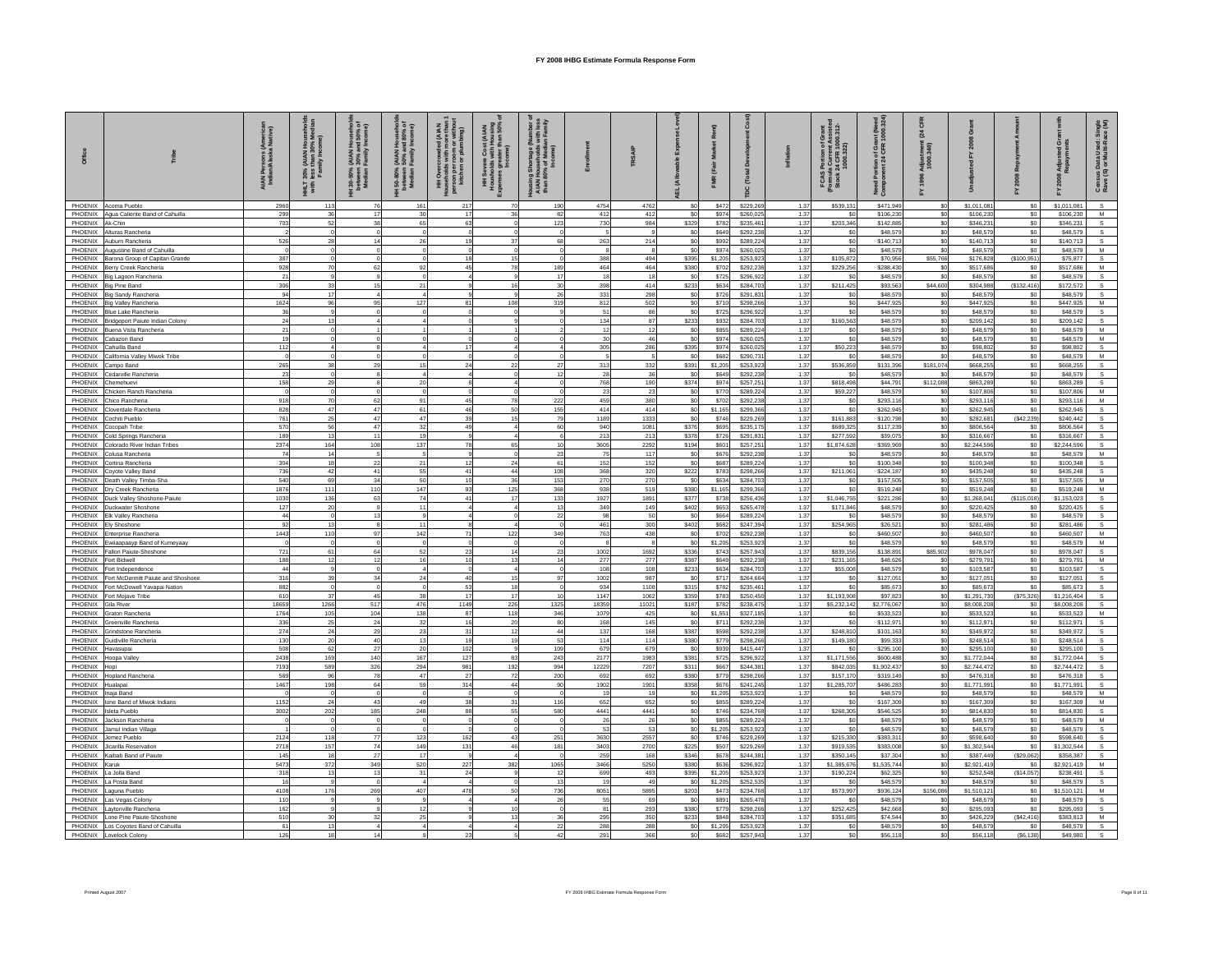| Office             |                                                                         | s (Americar<br>ka Native)<br>AIAN Persons<br>Indian/Alaska | 30% (AIAN<br>less than 3<br>Family Inc<br>THET<br>With | Househ<br>nd 50%<br>Income<br>(AIAN I<br>30% ar<br>Family<br>l 30-50%<br>between<br>Median | AIAN Househ) ,<br>- 90% and 80%<br>Family Income<br>l 50-80%<br>between<br>Median | ; 舌<br>HH Overc<br>puseholds<br>Househow<br>person per<br>kitchen | a Cost<br>As with H<br>greater<br>Incom<br>HH Severe<br>Housholds w<br>Openses great | 름 ㅎ 르<br>Housing She<br>AIAN Hous<br>than 80% c |                        | TRSAIP       |                         |                    | å<br>(Tota             |              | 5 Portion of Grant<br>la Current Assistec<br>: 24 CFR 1000.312-<br>1000.322)<br>FCAS P<br>(Formula<br>Stock 24 | Portion of Grant (Need<br>ภาent 24 CFR 1000.324<br>Need<br>Comp | ក<br>និង<br>Adjust<br>1000. |                         |                       |                          | sus Data Used: Sin<br>9 (S) or Multi-Race (<br>Censu<br>Rave ( |
|--------------------|-------------------------------------------------------------------------|------------------------------------------------------------|--------------------------------------------------------|--------------------------------------------------------------------------------------------|-----------------------------------------------------------------------------------|-------------------------------------------------------------------|--------------------------------------------------------------------------------------|-------------------------------------------------|------------------------|--------------|-------------------------|--------------------|------------------------|--------------|----------------------------------------------------------------------------------------------------------------|-----------------------------------------------------------------|-----------------------------|-------------------------|-----------------------|--------------------------|----------------------------------------------------------------|
| PHOENIX            | Lower Lake Rancheria                                                    |                                                            |                                                        |                                                                                            |                                                                                   |                                                                   |                                                                                      |                                                 | 44                     | 22           | S <sub>0</sub>          | \$1,165            | \$304,090              | 1.37         | \$0                                                                                                            | \$48,579                                                        | \$0                         | \$48,579                | \$0                   | \$48,579                 | M                                                              |
|                    | PHOENIX Lytton Rancheria of California                                  | 546                                                        |                                                        | 31                                                                                         | 4 <sup>1</sup>                                                                    |                                                                   | 33                                                                                   | 102                                             | 273                    | 273          | \$0                     | \$1,165            | \$299,366              | 1.37         |                                                                                                                | \$173,584                                                       | \$0                         | \$173,584               | \$0                   | \$173,584                |                                                                |
| PHOENIX            | PHOENIX Manchester Point Arena Rancheria<br>Manzanita Band              | 1937<br>82                                                 | 111                                                    | 109                                                                                        | 144                                                                               | 108                                                               | 117                                                                                  | 320                                             | 1074<br>108            | 734<br>74    | \$380<br>S <sub>0</sub> | \$779              | \$298,266              | 1.37<br>1.37 | \$319,790                                                                                                      | \$599.78<br>\$48,579                                            | \$0<br>\$0                  | \$919.57<br>\$48,579    | \$0<br>\$0            | \$919,572<br>\$48,579    | M                                                              |
|                    | PHOENIX Mesa Grande Band                                                | 65                                                         | 13                                                     |                                                                                            |                                                                                   |                                                                   |                                                                                      |                                                 | 615                    | 111          | \$391                   | \$1,205<br>\$1,205 | \$253,923<br>\$253,923 | 1.37         | \$190,272                                                                                                      | \$48,579                                                        | \$0                         | \$238.85                | \$0                   | \$238,850                |                                                                |
|                    | PHOENIX Mescalero Reservation                                           | 3262                                                       | 226                                                    | 104                                                                                        | 168                                                                               | 184                                                               | 50                                                                                   | 186                                             | 4157                   | 4312         | <b>\$287</b>            | \$47               | \$227,070              | 1.37         | \$1,861,898                                                                                                    | \$478,747                                                       | \$0                         | \$2,340,646             | \$0                   | \$2,340,646              |                                                                |
| PHOENIX            | Middletown Rancheria                                                    | 166                                                        |                                                        |                                                                                            |                                                                                   |                                                                   | 10                                                                                   | 31                                              | 83                     | 156          | S <sub>0</sub>          | \$710              | \$298,266              | 1.37         |                                                                                                                | \$52,975                                                        | \$0                         | \$52,975                | \$0                   | \$52,975                 |                                                                |
|                    | PHOENIX Moapa Band of Paiute                                            | 194                                                        | 2 <sup>i</sup>                                         | 155                                                                                        | 12                                                                                | 113                                                               | 194                                                                                  | 510                                             | 295<br>1151            | 295<br>1132  | \$388                   | \$89               | \$265,478              | 1.37         | \$315.584                                                                                                      | \$41,428                                                        | \$0                         | \$357.01<br>\$1,060,64  | \$0                   | \$357,012                | M                                                              |
| PHOENIX            | PHOENIX Mooretown Rancheria<br>Morongo Band of Cahuilla                 | 2302<br>573                                                | 175                                                    |                                                                                            | 227                                                                               | 23                                                                | 25                                                                                   |                                                 | 1099                   | 1542         | \$380<br>\$395          | \$702<br>\$974     | \$292,238<br>\$257,387 | 1.37<br>1.37 | \$336,693<br>\$348,708                                                                                         | \$723,952<br>\$72.218                                           | \$0<br>\$0                  | \$420,925               | \$0<br>\$0            | \$1,060,645<br>\$420,925 |                                                                |
|                    | PHOENIX Nambe Pueblo                                                    | 497                                                        | 85                                                     | 47                                                                                         | 51                                                                                | 26                                                                | 47                                                                                   | 56                                              | 643                    | 448          | \$0                     | \$872              | \$235,868              | 1.37         | \$510,854                                                                                                      | \$170.129                                                       | \$0                         | \$680.98                | \$0                   | \$680,983                |                                                                |
|                    | PHOENIX Navajo Nation                                                   | 189314                                                     | 16253                                                  | 8293                                                                                       | 8719                                                                              | 29451                                                             | 3947                                                                                 | 26355                                           | 268004                 | 189128       | \$293                   | \$613              | \$244,381              | 1.37         | \$33,865,317                                                                                                   | \$51.961.949                                                    | \$0                         | \$85,827,266            | \$0                   | \$85,827,266             |                                                                |
| PHOENIX            | North Fork Rancheria                                                    | 2768                                                       | 201                                                    | 135                                                                                        | 190                                                                               | 255                                                               | 185                                                                                  | 525                                             | 1384                   | 753          | S <sub>0</sub>          | \$687              | \$290.73               | 1.37         |                                                                                                                | \$989.734                                                       | \$0                         | \$989.73                | \$0                   | \$989.734                |                                                                |
| PHOENIX<br>PHOENIX | Ohkay Owingeh (was San Juan Pueblo)<br>Paiute-Shoshone of Bishop Colony | 2284<br>1379                                               | 66<br>437                                              | 113<br>206                                                                                 | 86<br>232                                                                         | 94<br>127                                                         | 64<br>127                                                                            | 197<br>707                                      | 2723<br>1149           | 2668<br>914  | \$0<br>\$233            | \$506<br>\$634     | \$229,26<br>\$284,703  | 1.37<br>1.37 | \$255.43<br>\$695,607                                                                                          | \$284.98<br>\$924,12                                            | \$0<br>\$0                  | \$540.41<br>\$1,619.73  | \$0<br>\$0            | \$540.413<br>\$1,619,736 | M                                                              |
| PHOENIX            | Pala Bank                                                               | 750                                                        | 70                                                     | 25                                                                                         | 56                                                                                | 42                                                                | 36                                                                                   | 116                                             | 900                    | 1033         | \$395                   | \$1,205            | \$253.923              | 1.37         | \$200,336                                                                                                      | \$190.097                                                       | \$0                         | \$390,433               | \$0                   | \$390,433                |                                                                |
|                    | PHOENIX Pascua Yaqui Tribe                                              | 6299                                                       | 412                                                    | 285                                                                                        | 396                                                                               | 397                                                               | 233                                                                                  | 332                                             | 13937                  | 10075        | \$356                   | \$777              | \$234,361              | 1.37         | \$3,950,360                                                                                                    | \$1,029,843                                                     | \$0                         | \$4,980,203             | \$0                   | \$4,980,203              |                                                                |
| PHOENIX            | Paskenta Band of Nomlaki Indian                                         | 564                                                        | 41                                                     | 40                                                                                         | 54                                                                                | 27                                                                | 33                                                                                   | 135                                             | 282                    | 185          | S <sub>0</sub>          | \$625              | \$290,731              | 1.37         | \$0                                                                                                            | \$188,272                                                       | \$0                         | \$188,272               | \$0                   | \$188,272                |                                                                |
| PHOENIX<br>PHOENIX | Pauma Band<br>Pechanga Band                                             | 171<br>365                                                 | 33                                                     | 17                                                                                         | 11                                                                                | 32                                                                | 13                                                                                   | 15<br>64                                        | 182<br>1475            | 120<br>943   | \$395<br>S <sub>0</sub> | \$1,205<br>\$97    | \$253.923<br>\$260,025 | 1.37<br>1.37 | \$52,349                                                                                                       | \$48,579<br>\$96,882                                            | \$0<br>\$0                  | \$100,928<br>\$96,88    | (\$19,607)<br>\$0     | \$81.321<br>\$96,882     |                                                                |
| PHOENIX            | Picayune Rancheria                                                      | 2450                                                       | 178                                                    | 119                                                                                        | 168                                                                               | 226                                                               | 164                                                                                  | 450                                             | 1225                   | 798          | \$378                   | \$719              | \$290,731              | 1.37         | \$133,321                                                                                                      | \$872,126                                                       | \$0                         | \$1,005.44              | $\$0$                 | \$1,005,447              | s                                                              |
| PHOENIX            | Picuris Pueblo                                                          | 177                                                        | 17                                                     | 23                                                                                         |                                                                                   | 17                                                                | $\alpha$                                                                             | 36                                              | 324                    | 324          | S <sub>0</sub>          | \$673              | \$229,269              | 1.37         | \$54,278                                                                                                       | \$53,799                                                        | \$0                         | \$108,076               | \$0                   | \$108,076                |                                                                |
| PHOENIX            | Pinoleville Rancheria                                                   | 474                                                        | 27                                                     | $27\,$                                                                                     |                                                                                   | 26                                                                | 29                                                                                   | 84                                              | 237                    | 237          | \$380                   | \$779              | \$298,266              | 1.37         | \$39,258                                                                                                       | \$148,712                                                       | \$0                         | \$187,970               | (\$55,420)            | \$132,550                |                                                                |
| PHOENIX            | PHOENIX Pit River Tribe<br>Pojoaque Pueblo                              | 4630<br>289                                                | 293<br>43                                              | 289<br>30                                                                                  | 399<br>32                                                                         | 248<br>17                                                         | 327<br>13                                                                            | 981<br>69                                       | 2315<br>348            | 9315<br>348  | \$0<br>S <sub>0</sub>   | \$668<br>\$872     | \$292,930<br>\$235,868 | 1.37<br>1.37 | \$0<br>\$121,520                                                                                               | \$1,333,904<br>\$88,928                                         | \$0<br>\$0                  | \$1,333,904<br>\$210.44 | S <sub>0</sub><br>\$0 | \$1,333,904<br>\$210,448 | M<br>s                                                         |
| PHOENIX            | Potter Valley Rancheria                                                 | 66                                                         |                                                        | $\overline{a}$                                                                             |                                                                                   |                                                                   |                                                                                      | 12                                              | 33                     | 33           | S <sub>0</sub>          | \$775              | \$298,266              | 1.37         | \$0                                                                                                            | \$48,579                                                        | \$0                         | \$48,579                | \$0                   | \$48,579                 |                                                                |
| PHOENIX            | Pyramid Lake Paiute                                                     | 1361                                                       | 95                                                     | 86                                                                                         | 97                                                                                | 29                                                                | 25                                                                                   | 103                                             | 2161                   | 2137         | \$379                   | \$91               | \$263,442              | 1.37         | \$878,269                                                                                                      | \$224,353                                                       | \$0                         | \$1,102,622             | (S248, 823)           | \$853,799                |                                                                |
| PHOENIX            | Quartz Valley Reservation                                               | 202                                                        |                                                        | 13                                                                                         |                                                                                   |                                                                   | 14                                                                                   | 20                                              | 225                    | 194          | \$387                   | \$617              | \$298,429              | 1.37         | \$187,938                                                                                                      | \$52,808                                                        | \$0                         | \$240,745               | \$0                   | \$240,745                | M                                                              |
|                    | PHOENIX Quechan Tribe<br>PHOENIX Ramona Band                            | 1546                                                       | 85                                                     | 82<br>$\Omega$                                                                             | 130                                                                               | 108                                                               | 25<br>$\Omega$                                                                       | 101                                             | 2668<br>$\overline{7}$ | 2668         | \$389<br>S <sub>0</sub> | \$680<br>\$974     | \$253,506<br>\$260,025 | 1.37<br>1.37 | \$1,112,753<br>\$0                                                                                             | \$253,244<br>\$48,579                                           | \$0<br>\$0                  | \$1,365,997<br>\$48,579 | \$497,868<br>\$0      | \$1,863,865<br>\$48,579  | M                                                              |
| PHOENIX            | Redding Rancheria                                                       | 562                                                        | 40                                                     | 30                                                                                         | 43                                                                                | 33                                                                | 36                                                                                   | 112                                             | 281                    | 4364         | S <sub>0</sub>          | \$680              | \$292,930              | 1.37         | \$0                                                                                                            | \$184,766                                                       | \$0                         | \$184,76                | \$0                   | \$184,766                | S.                                                             |
| PHOENIX            | Redwood Valley Rancheria                                                | 324                                                        | 18                                                     | 18                                                                                         |                                                                                   | 18                                                                | 20                                                                                   | 51                                              | 162                    | 158          | \$380                   | \$779              | \$298,266              | 1.37         | \$75,062                                                                                                       | \$100,089                                                       | \$0                         | \$175,150               | \$0                   | \$175,150                |                                                                |
| PHOENIX<br>PHOENIX | Reno-Sparks Colony                                                      | 925<br>40                                                  | 47                                                     | 299                                                                                        |                                                                                   | 40                                                                | 27<br>$\Omega$                                                                       | 171<br>10                                       | 701<br>99              | 839<br>87    | \$260<br>S <sub>0</sub> | \$91               | \$263,442              | 1.37<br>1.37 | \$1,032,907                                                                                                    | \$274,271<br>\$48,579                                           | \$0<br>\$0                  | \$1,307,178<br>\$48,579 | \$0<br>so.            | \$1,307,178<br>\$48,579  |                                                                |
| PHOENIX            | Resighini Rancheria<br>Rincon Reservation                               | 445                                                        | 58                                                     | 21                                                                                         |                                                                                   | 29                                                                | 15                                                                                   | 51                                              | 585                    | 585          | \$395                   | \$664<br>\$1,205   | \$289,224<br>\$253.923 | 1.37         | \$298,640                                                                                                      | \$111,590                                                       | \$0                         | \$410,23                | (\$63,836)            | \$346,395                |                                                                |
|                    | PHOENIX Robinson Rancheria                                              | 866                                                        | 49                                                     | 49                                                                                         | 64                                                                                | 48                                                                | 52                                                                                   | 121                                             | 433                    | 433          | \$380                   | \$710              | \$298,266              | 1.37         | \$213,215                                                                                                      | \$262,008                                                       | \$0                         | \$475,22                | \$0                   | \$475,223                |                                                                |
| PHOENIX            | Rohnerville Rancheria (Bear River Bd)                                   | 105                                                        | 23                                                     |                                                                                            |                                                                                   | 11                                                                | $10^{-1}$                                                                            | 39                                              | 237                    | 122          | \$0                     | \$725              | \$296,922              | 1.37         | \$0                                                                                                            | \$59,468                                                        | \$0                         | \$59,46                 | \$0                   | \$59,468                 |                                                                |
|                    | PHOENIX Round Valley Reservation                                        | 7134                                                       | 407                                                    | 402<br>6                                                                                   | 529                                                                               | 396                                                               | 431                                                                                  | 1227<br>18                                      | 3567<br>44             | 3574<br>44   | \$222                   | \$780              | \$298,266              | 1.37         | \$600,283                                                                                                      | \$2,220,833                                                     | \$0<br>\$0                  | \$2,821,116             | \$0                   | \$2,821,116              |                                                                |
| PHOENIX<br>PHOENIX | Rumsey Rancheria<br>Salt River Plma-Maricopa                            | 88<br>3932                                                 | 269                                                    | 185                                                                                        | 179                                                                               | 271                                                               | 70                                                                                   | 274                                             | 8294                   | 7605         | \$380<br>\$333          | \$910<br>\$782     | \$289,224<br>\$238,475 | 1.37<br>1.37 | \$1,788,840                                                                                                    | \$48,579<br>\$680.03                                            | \$0                         | \$48,57<br>\$2,468,871  | \$0<br>\$0            | \$48,579<br>\$2,468.871  |                                                                |
|                    | PHOENIX San Carlos Apache                                               | 9600                                                       | 737                                                    | 381                                                                                        | 456                                                                               | 989                                                               | 268                                                                                  | 832                                             | 12671                  | 10273        | \$368                   | \$650              | \$229,433              | 1.37         | \$4,032,378                                                                                                    | \$2,024,730                                                     | \$0                         | \$6,057,10              | (S233.703)            | \$5,823,405              |                                                                |
|                    | PHOENIX San Felipe Pueblo                                               | 2697                                                       | 168                                                    | 107                                                                                        | 65                                                                                | 246                                                               | 52                                                                                   | 339                                             | 3131                   | 2656         | \$0                     | \$746              | \$229,269              | 1.37         | \$0                                                                                                            | \$507,583                                                       | \$0                         | \$507,583               | \$0                   | \$507,583                |                                                                |
| PHOENIX<br>PHOENIX | San Ildefonso Pueblo<br>San Juan Southern Paiute Tribe                  | 577<br>508                                                 | 60<br>21                                               | 46<br>19                                                                                   | 5'                                                                                | -17<br>45                                                         | 13<br>17                                                                             | 94<br>77                                        | 652<br>254             | 757<br>152   | \$0<br>\$0              | \$872<br>\$939     | \$229,269<br>\$244,381 | 1.37<br>1.37 | \$281,250                                                                                                      | \$115.54<br>\$116,493                                           | \$0<br>\$0                  | \$396.79<br>\$116,49    | \$0<br>\$0            | \$396.792<br>\$116,493   |                                                                |
| PHOENIX            | San Manuel Band                                                         | AA                                                         |                                                        |                                                                                            |                                                                                   |                                                                   |                                                                                      |                                                 | 172                    | 131          | \$395                   | \$974              | \$257.25               | 1.37         | \$0                                                                                                            | \$48,579                                                        | \$0                         | \$48,579                | \$0                   | \$48,579                 |                                                                |
| PHOENIX            | San Pasqual Band                                                        | 369                                                        | 34                                                     | 15                                                                                         |                                                                                   |                                                                   | 11                                                                                   |                                                 | 429                    | 294          | \$395                   | \$1,205            | \$253,923              | 1.37         | \$382.038                                                                                                      | \$69,340                                                        | \$0                         | \$451.37                | S <sub>0</sub>        | \$451,379                |                                                                |
|                    | PHOENIX San Rosa Band of Cahuilla                                       | 56                                                         |                                                        |                                                                                            |                                                                                   | 18                                                                | $\Omega$                                                                             |                                                 | 209                    | 209          | \$395                   | \$974              | \$260,025              | 1.37         | \$15,453                                                                                                       | \$48,579                                                        | \$0                         | \$64,032                | (S4, 357)             | \$59,675                 |                                                                |
| PHOENIX            | PHOENIX Sandia Pueblo<br>Santa Ana Pueblo                               | 547<br>518                                                 | 34<br>18                                               | 31<br>15                                                                                   | 57                                                                                | 40                                                                | 25                                                                                   | 100<br>63                                       | 485<br>716             | 409<br>734   | \$0<br>S <sub>0</sub>   | \$746<br>\$746     | \$234,768<br>\$229,269 | 1.37<br>1.37 | \$76,016<br>\$36.72                                                                                            | \$120,634<br>\$88,904                                           | \$0<br>\$0                  | \$196,649<br>\$125.63   | \$0<br>(S8, 130)      | \$196,649<br>\$117,501   |                                                                |
|                    | PHOENIX Santa Clara Pueblo                                              | 1459                                                       | 112                                                    | 82                                                                                         | 112                                                                               | 68                                                                | 54                                                                                   | 196                                             | 2800                   | 2800         | \$300                   | \$525              | \$229,269              | 1.37         | \$423,151                                                                                                      | \$295,878                                                       | \$0                         | \$719.02                | \$0                   | \$719,029                |                                                                |
|                    | PHOENIX Santa Rosa Rancheria                                            | 500                                                        | 33                                                     | 16                                                                                         | 22                                                                                | 42                                                                | $\alpha$                                                                             | 27                                              | 682                    | 421          | \$378                   | \$633              | \$275,498              | 1.37         | \$334,266                                                                                                      | \$102,622                                                       | \$0                         | \$436.88                | \$0                   | \$436,887                |                                                                |
| PHOENIX            | Santa Ynez Band of Chumash                                              | 87                                                         | $\mathfrak{p}_i$                                       | 19                                                                                         |                                                                                   | 28                                                                |                                                                                      | 10<br>74                                        | 156<br>656             | 400          | \$395                   | \$1,073            | \$294,030              | 1.37<br>1.37 | \$107,516<br>\$0                                                                                               | \$151.981                                                       | \$176,552                   | \$259.49                | \$0                   | \$259,497                |                                                                |
|                    | PHOENIX Santa Ysabel Reservation<br>PHOENIX Santo Domingo Pueblo        | 244<br>3376                                                | 179                                                    | 141                                                                                        | 159                                                                               | 303                                                               | 21                                                                                   | 403                                             | 4492                   | 656<br>4807  | \$0<br>\$0              | \$1,205<br>\$746   | \$253,923<br>\$229,269 | 1.37         | \$338,700                                                                                                      | \$73,678<br>\$576,620                                           | \$0<br>\$0                  | \$73,678<br>\$915,319   | \$0<br>\$0            | \$73,678<br>\$915,319    |                                                                |
| PHOENIX            | Scotts Valley (Pomo)                                                    | 432                                                        | 25                                                     | 24                                                                                         | 32                                                                                | 24                                                                | 26                                                                                   | 81                                              | 216                    | 183          | S <sub>0</sub>          | \$1.17             | \$298,266              | 1.37         | \$0                                                                                                            | \$136,956                                                       | \$0                         | \$136,956               | SO                    | \$136,956                |                                                                |
|                    | PHOENIX Sherwood Valley Rancheria                                       | 816                                                        | 47                                                     | 46                                                                                         | 61                                                                                | 45                                                                | 49                                                                                   | 120                                             | 408                    | 644          | \$380                   | \$779              | \$298,266              | 1.37         | \$208,523                                                                                                      | \$248,604                                                       | \$0                         | \$457.12                | \$0                   | \$457.127                |                                                                |
| PHOENIX<br>PHOENIX | Shingle Springs Rancheria                                               | 898<br>2112                                                | 63<br>144                                              | 60<br>135                                                                                  | 91<br>201                                                                         | 36<br>88                                                          | 118<br>148                                                                           | 213<br>479                                      | 449<br>1056            | 1688<br>3254 | S <sub>0</sub><br>\$0   | \$992              | \$289,224              | 1.37<br>1.37 | \$0<br>\$0                                                                                                     | \$394,304<br>\$592.871                                          | \$0<br>\$0                  | \$394.30<br>\$592.87    | \$0<br>\$0            | \$394,304<br>\$592,871   | M                                                              |
|                    | Smith River Rancheria<br>PHOENIX Soboba Band                            | 457                                                        | 19                                                     | 13                                                                                         |                                                                                   |                                                                   | 23                                                                                   |                                                 | 855                    | 679          | \$395                   | \$663<br>\$974     | \$289,224<br>\$260,025 | 1.37         | \$407,660                                                                                                      | \$76,394                                                        | \$0                         | \$484,055               | (\$37,638)            | \$446.417                |                                                                |
|                    | PHOENIX Stewarts Point Rancheria                                        | 1152                                                       | 66                                                     | 65                                                                                         | 86                                                                                | 64                                                                | 70                                                                                   | 216                                             | 576                    | 511          | \$380                   | \$1,165            | \$299,366              | 1.37         | \$0                                                                                                            | \$365,615                                                       | \$0                         | \$365,615               | \$0                   | \$365,615                |                                                                |
| PHOENIX            | Sulphur Bank Rancheria                                                  | 238                                                        | 14                                                     | 13                                                                                         |                                                                                   | 12                                                                | 14                                                                                   | 45                                              | 119                    | 241          | S <sub>0</sub>          | \$710              | \$298,266              | 1.37         | \$0                                                                                                            | \$75,707                                                        | sol                         | \$75,707                | SO                    | \$75,707                 |                                                                |
|                    | PHOENIX Summit Lake Paiute Tribe                                        | 12                                                         |                                                        |                                                                                            |                                                                                   |                                                                   |                                                                                      |                                                 | 106                    | 133          | \$0                     | \$717              | \$257,943              | 1.37         | \$0                                                                                                            | \$48,579                                                        | \$0                         | \$48,579                | \$0                   | \$48,579                 |                                                                |
| PHOENIX<br>PHOENIX | Susanville Rancheria<br>Sycuan Band of Kumeyaay Nation                  | 876<br>23                                                  | 40                                                     | 94                                                                                         |                                                                                   | 31                                                                | 38                                                                                   | 110                                             | 438<br>69              | 1757<br>138  | \$387<br>\$395          | \$698<br>\$1,205   | \$292,23<br>\$253.923  | 1.37<br>1.37 | \$472,837<br>\$n                                                                                               | \$227,502<br>\$48,579                                           | \$0<br>\$0                  | \$700,33<br>\$48,579    | \$0<br>\$0            | \$700,338<br>\$48,579    |                                                                |
|                    | PHOENIX Table Bluff Rancheria, Wiyot Tribe                              | 75                                                         |                                                        |                                                                                            |                                                                                   |                                                                   |                                                                                      |                                                 | 459                    | 108          | \$0                     | \$725              | \$296,922              | 1.37         | \$O                                                                                                            | \$48,579                                                        | \$0                         | \$48,579                | \$0                   | \$48,579                 |                                                                |
| PHOENIX            | Table Mountain Rancheria                                                |                                                            |                                                        |                                                                                            |                                                                                   |                                                                   |                                                                                      |                                                 | 115                    | 115          | S <sub>0</sub>          | \$726              | \$291,831              | 1.37         | \$0                                                                                                            | \$48,579                                                        | \$0                         | \$48,579                | \$0                   | \$48,579                 |                                                                |
| PHOENIX<br>PHOENIX | <b>Taos Pueblo</b><br>Te-Moak                                           | 1420<br>933                                                | 122<br>96                                              | 83<br>75                                                                                   | 93                                                                                | 113<br>$\mathcal{P}$                                              | 35<br>33                                                                             | 185                                             | 2383<br>2597           | 2438<br>2597 | S <sub>0</sub><br>S418  | \$673<br>\$742     | \$229,269<br>\$256,436 | 1.37<br>1.37 | \$376,641<br>\$1,389,621                                                                                       | \$303.424<br>\$182,514                                          | \$0<br>\$0                  | \$680.06<br>\$1,572,135 | \$0<br>(S39.727)      | \$680.064<br>\$1,532,408 |                                                                |
| PHOENIX            | <b>Tesuque Pueblo</b>                                                   | 388                                                        | 30                                                     | 25                                                                                         | 38                                                                                | 24                                                                | $\Delta$                                                                             | 71                                              | 435                    | 435          | S <sub>0</sub>          | \$872              | \$235,868              | 1.37         | \$76,445                                                                                                       | \$80,132                                                        | \$0                         | \$156,577               | \$0                   | \$156,577                |                                                                |
| PHOENIX            | Tohono O'Odham Nation                                                   | 13484                                                      | 1112                                                   | 507                                                                                        | 426                                                                               | 1368                                                              | 280                                                                                  | 1180                                            | 28510                  | 26296        | \$170                   | \$773              | \$238,475              | 1.37         | \$3,295,334                                                                                                    | \$2,780,716                                                     | sol                         | \$6,076,050             | \$0                   | \$6,076,050              |                                                                |
| PHOENIX            | Tonto Apache of Arizona                                                 | 128                                                        |                                                        | $\overline{4}$                                                                             | 13                                                                                | 18                                                                | $\circ$                                                                              | 27                                              | 125                    | 127          | S <sub>0</sub>          | \$713              | \$233.832              | 1.37         | \$0                                                                                                            | \$48,579                                                        | \$0                         | \$48,579                | \$0                   | \$48,579                 |                                                                |
| PHOFNIX            | Torres-Martinez Band of Cabuilla                                        | 206                                                        | 27                                                     | 13                                                                                         |                                                                                   | 32                                                                | 11                                                                                   | 34                                              | 573                    | 521          | \$395                   | \$971              | \$257,387              | 1.37         | \$183 159                                                                                                      | \$81.221                                                        | SO <sub>2</sub>             | \$264,380               | \$0                   | \$264,380                |                                                                |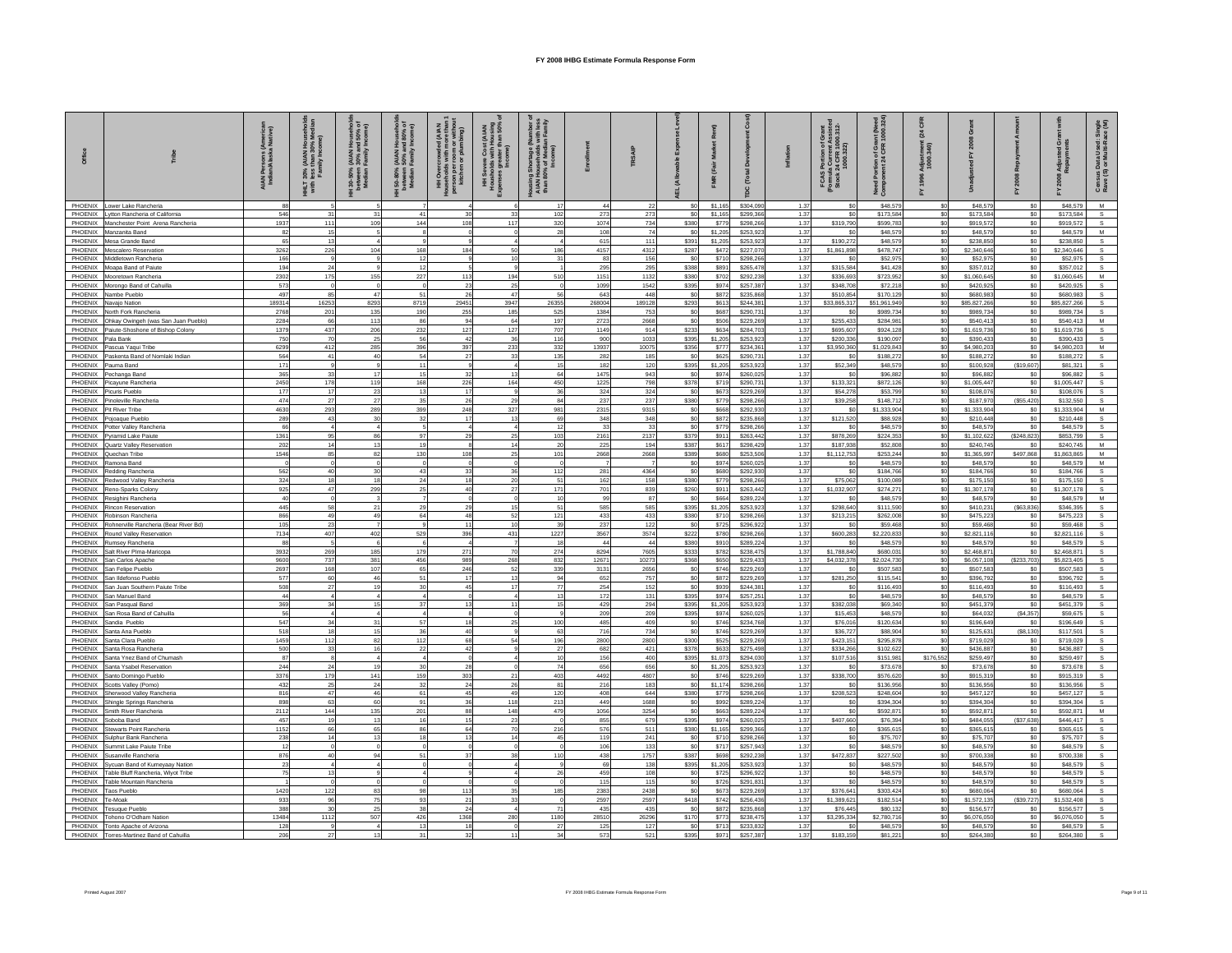|               |                                        |         |        | 医鼻唇<br>$\frac{1}{26}$ | 오 호 호<br>(AIAN)<br>50%<br>Eami<br>50-80%<br>etween<br>Modian I |                | ₹ ፣    | ber of<br>less<br>mily<br>≣ទៃយិ<br>ㅎ ᇙ ㅎ ᢄ<br>. 호 호 있<br>lousin<br>AIAN<br>than 8 |         |         |                |              |           |      |              | ៖ ន<br>そま<br>٤ē<br>∘ ≃<br>ுட<br>ᅙ읖<br>z న |           |               |            |               | us Dat<br>(S) or<br>ិ<br>សិស |
|---------------|----------------------------------------|---------|--------|-----------------------|----------------------------------------------------------------|----------------|--------|-----------------------------------------------------------------------------------|---------|---------|----------------|--------------|-----------|------|--------------|-------------------------------------------|-----------|---------------|------------|---------------|------------------------------|
| PHOENIX       | Trinidad Rancheria                     |         |        |                       |                                                                |                |        |                                                                                   | 214     |         |                | \$725        | \$296,922 | 1.37 |              | \$48,579                                  |           | \$48,579      |            | \$48,579      |                              |
| PHOENIX       | Tule River Indian Tribe                | 529     |        |                       |                                                                | 28             |        |                                                                                   | 1402    | 1450    | \$373          | <b>\$647</b> | \$284,296 | 1.37 | \$608,648    | \$99,122                                  | \$14,311  | \$707,770     | \$0        | \$707,770     |                              |
| PHOENIX       | Tulomne Rancheria                      | 700     |        |                       |                                                                |                |        | 13                                                                                | 350     | 2700    | \$378          | \$770        | \$289,224 | 1.37 | \$176,104    | \$231,593                                 |           | \$407,697     | \$0        | \$407,697     |                              |
| PHOENIX       | Twenty Nine Palms Band                 |         |        |                       |                                                                |                |        |                                                                                   |         |         | S0             | \$974        | \$257,251 | 1.37 |              | \$48,579                                  |           | \$48,579      | \$n        | \$48,579      |                              |
| PHOENIX       | Upper Lake Rancheria (Habematolel Pomo | 370     |        | 21                    |                                                                | 21             |        |                                                                                   | 185     | 161     |                | \$71         | \$298.266 | 1.37 |              | \$117,382                                 |           | \$117,382     | S0         | \$117,382     |                              |
| PHOENIX       | Utu Utu Gwaiti Paiute                  |         |        |                       |                                                                |                |        |                                                                                   | 136     | 67      | SC             | \$932        | \$284,703 | 1.37 |              | \$48,579                                  |           | \$48,579      | \$0        | \$48,579      |                              |
| PHOENIX       | Vieias Group of Capitan Grande         | 158     |        |                       |                                                                |                |        |                                                                                   | 268     | 271     | \$395          | \$1,205      | \$253.923 | 1.37 | \$142,268    | \$48,579                                  |           | \$190,847     | (S91.435)  | \$99,412      |                              |
| PHOENIX       | Walker River Paiute Tribe              | 700     |        |                       |                                                                | 25             |        |                                                                                   | 2219    | 1169    | \$349          | \$682        | \$257,943 | 1.37 | \$925,587    | \$148.59                                  |           | \$1,074.181   | $\alpha$   | \$1,074.181   |                              |
| PHOENIX       | Washoe Tribe                           | 881     |        | 98                    |                                                                | 38             |        |                                                                                   | 1582    | 1580    | \$385          | \$825        | \$257,943 | 1.37 | \$1,169,377  | \$224.341                                 |           | \$1,393,718   | $\epsilon$ | \$1,393,718   |                              |
| PHOENIX       | White Mountain Apache (Fort Apache)    | 12777   | 1044   | 533                   | 586                                                            | 1436           | 305    | 1054                                                                              | 13717   | 12213   | \$163          | \$621        | \$230,940 | 1.37 | \$4,737,270  | \$2,749.301                               |           | \$7,486,570   | $\sim$     | \$7,486,570   |                              |
| PHOENIX       | Winnemucca Colony                      |         |        |                       |                                                                |                |        |                                                                                   |         | 66      | S <sub>0</sub> | \$717        | \$257,943 | 1.37 |              | \$48,579                                  |           | \$48,579      | \$0        | \$48,579      |                              |
| PHOENIX       | Yavapai-Apache (Camp Verde)            | 766     |        |                       |                                                                | 161            |        |                                                                                   | 2083    | 1829    | \$356          | \$744        | \$241,245 | 1.37 | \$969,049    | \$280,61                                  |           | \$1,249,667   |            | \$1,249,667   |                              |
| PHOENIX       | Yavapai-Prescott                       | 126     |        |                       |                                                                |                |        |                                                                                   | 161     | 262     |                | \$744        | \$241.245 | 1.37 |              | \$48,57                                   |           | \$48,579      |            | \$48,579      |                              |
| PHOENIX       | Yerington Paiute Tribe                 | 366     |        |                       |                                                                |                |        |                                                                                   | 998     | 506     | \$335          | \$722        | \$257,943 | 1.37 | \$328,331    | \$90,895                                  |           | \$419,226     |            | \$419,226     |                              |
| PHOENIX       | Yomba Shoshone Tribe                   |         |        |                       |                                                                |                |        |                                                                                   | 206     | 111     | \$382          | \$653        | \$265,478 | 1.37 | \$166.15     | \$48,579                                  |           | \$214,735     |            | \$214,735     |                              |
| PHOENIX       | Ysleta Del Sur                         | 2638    |        |                       |                                                                | 192            |        | 411                                                                               | 1319    | 918     |                | \$586        | \$212,000 | 1.37 | \$454,895    | \$534,612                                 |           | \$989,508     |            | \$989,508     |                              |
| PHOENIX       | Yurok Tribe                            | 5214    | 355    | 332                   | 495                                                            | 216            | 364    | 1151                                                                              | 4756    | 5002    | S0             | \$716        | \$296.922 | 1.37 | \$171.80     | \$1,494,406                               |           | \$1,666,210   |            | \$1,666,210   |                              |
| PHOENIX       | Zia Pueblo                             | 706     |        | 33                    |                                                                | $\overline{A}$ |        |                                                                                   | 817     | 1227    |                | \$746        | \$229,269 | 1.37 | \$147,020    | \$93,059                                  |           | \$240.079     |            | \$240,079     |                              |
| PHOENIX       | Zuni Tribe                             | 7996    | 409    | 355                   | 415                                                            | 490            |        | 843                                                                               | 9997    | 9165    | <b>\$278</b>   | \$575        | \$245,765 | 1.37 | \$1,695,38   | \$1,464,206                               |           | \$3,159,586   |            | \$3,159,586   |                              |
| PHOENIX TOTAL |                                        | 394.170 | 30.942 | 18.775                | 21.144                                                         | 44,289         | 11.496 | 52.187                                                                            | 521.233 | 427.077 |                |              |           |      | \$97.084.699 | \$101.204.907                             | \$826,380 | \$198,289,606 | (S862.431) | \$197,427,175 |                              |